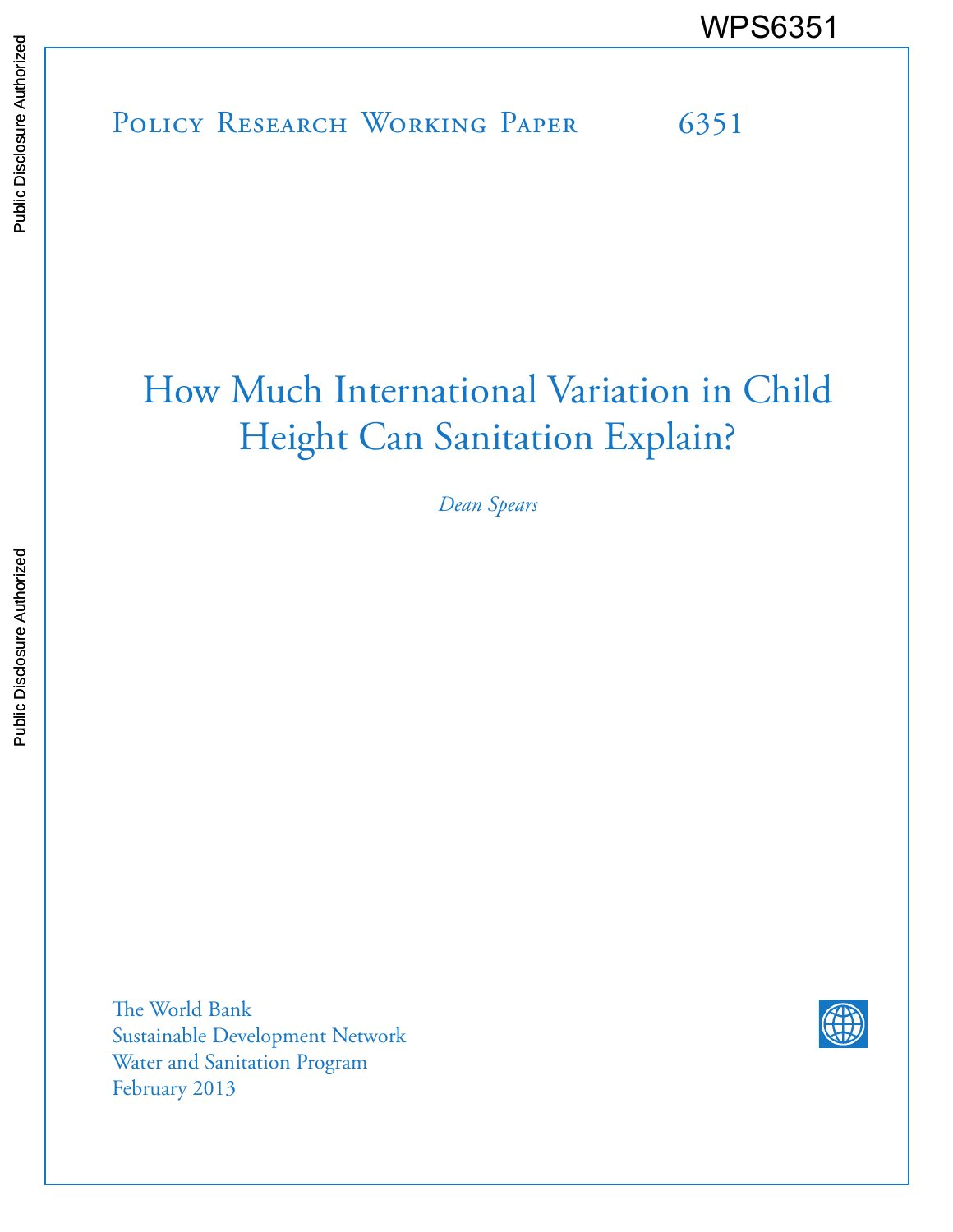#### POLICY RESEARCH WORKING PAPER 6351

### **Abstract**

Physical height is an important economic variable reflecting health and human capital. Puzzlingly, however, differences in average height across developing countries are not well explained by differences in wealth. In particular, children in India are shorter, on average, than children in Africa who are poorer, on average, a paradox called "the Asian enigma" which has received much attention from economists. This paper provides the first documentation of a quantitatively important gradient between child height and sanitation that can statistically explain a large fraction of international height differences. This association between sanitation and

human capital is robustly stable, even after accounting for other heterogeneity, such as in GDP. The author applies three complementary empirical strategies to identify the association between sanitation and child height: country-level regressions across 140 countryyears in 65 developing countries; within-country analysis of differences over time within Indian districts; and econometric decomposition of the India-Africa height differences in child-level data. Open defecation, which is exceptionally widespread in India, can account for much or all of the excess stunting in India.

This paper is a product of the Water and Sanitation Program, Sustainable Development Network. It is part of a larger effort by the World Bank to provide open access to its research and make a contribution to development policy discussions around the world. Policy Research Working Papers are also posted on the Web at http://econ.worldbank.org. The author may be contacted at dspears@princeton.edu.

*The Policy Research Working Paper Series disseminates the findings of work in progress to encourage the exchange of ideas about development*  issues. An objective of the series is to get the findings out quickly, even if the presentations are less than fully polished. The papers carry the *names of the authors and should be cited accordingly. The findings, interpretations, and conclusions expressed in this paper are entirely those of the authors. They do not necessarily represent the views of the International Bank for Reconstruction and Development/World Bank and its affiliated organizations, or those of the Executive Directors of the World Bank or the governments they represent.*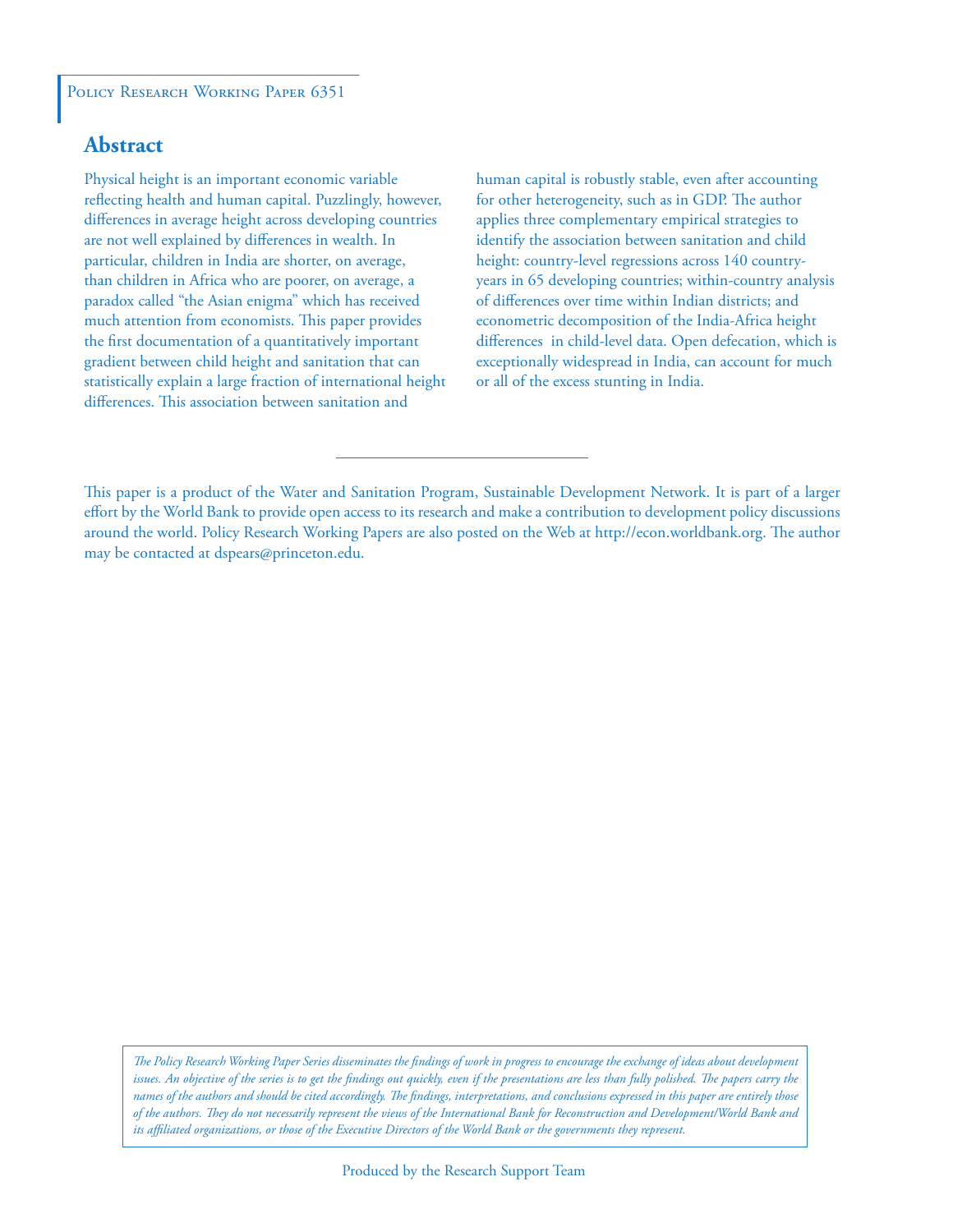# How much international variation in child height can sanitation explain?

Dean Spears<sup>∗</sup>

<sup>∗</sup>Princeton University. Wallace Hall. Princeton, NJ 08540. dspears@princeton.edu. I am grateful for helpful suggestions from Luis Andres, Robert Chambers, Juan Costain, Jean Drèze, Marianne Fay, Ariel Fiszbein, John Newman, Doug Miller; from seminar participants at LBSNAA, Princeton, and the World Bank and WSP; and especially from Anne Case, Diane Coffey, Angus Deaton, Michael Geruso, and Jeff Hammer. Errors and interpretations are my own. Portions of this paper have previously circulated as "Sanitation and open defecation explain international variation in childrens height: Evidence from 140 nationally representative household surveys" and "What does the NFHS-3 (DHS) tell us about rural sanitation externalities?," both of which this working paper supersedes.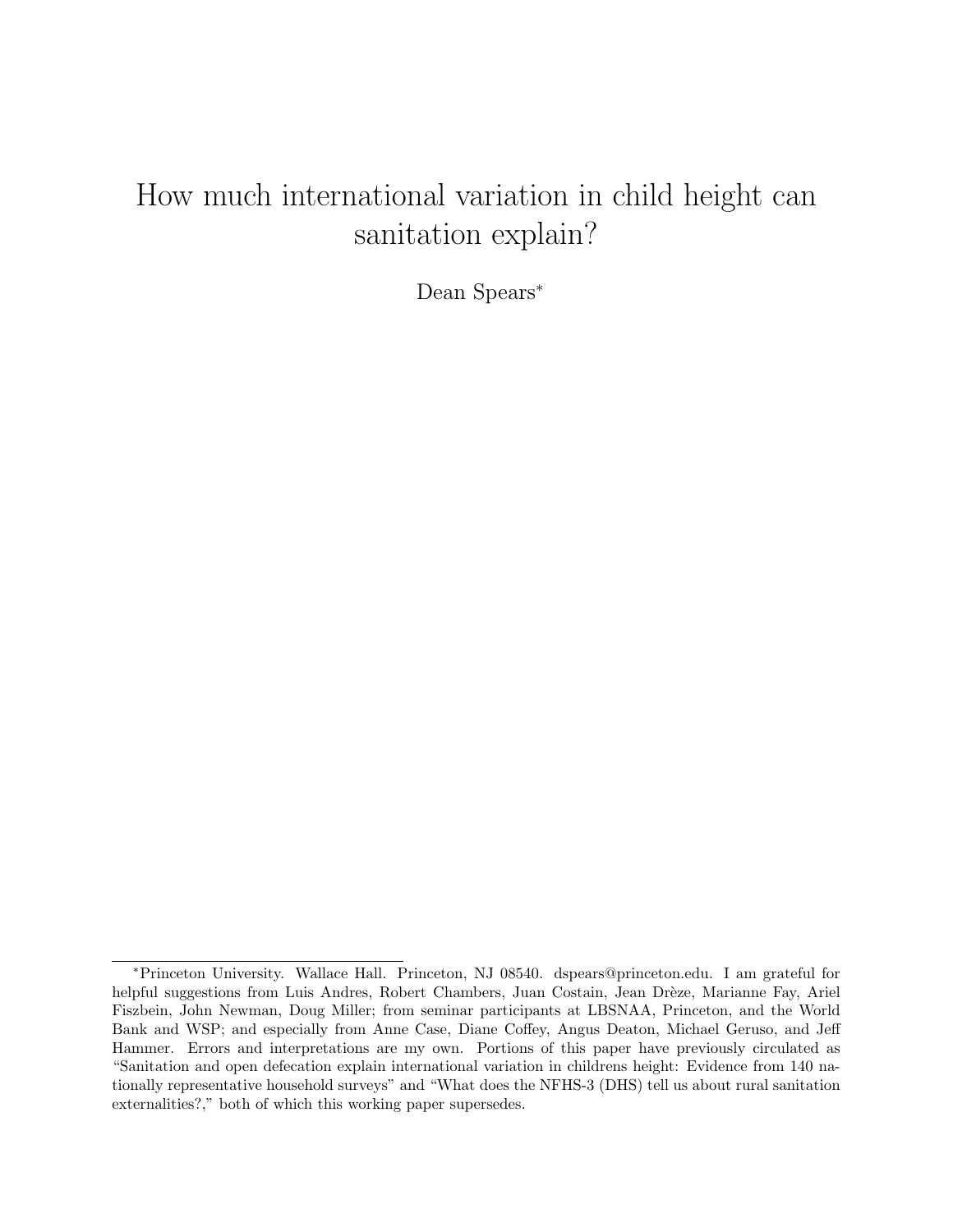# 1 Introduction

Physical height is a topic of expanding interest to economists (Steckel, 2009), in large part because it is an important correlate of human capital and health and is a predictor of economic productivity (Currie, 2009). Despite this attention, an important puzzle persists: international differences in height across present day developing countries are not well explained by differences in economic well-being (Deaton, 2007). In particular, people in India are shorter, on average, than people in Africa, despite the fact that Indians are also richer, on average, a fact that has been labeled the "Asian enigma" (Ramalingaswami et al., 1996).

One candidate explanation which has received relatively little attention in economists' recent investigations of the puzzle of Indian stunting (e.g. Deaton, 2007; Tarozzi, 2008; Jayachandran and Pande, 2012; Panagariya, 2012) is sanitation. Medical research documents that chronic childhood environmental exposure to fecal germs can be an important cause of stunting (Humphrey, 2009). Sanitation coverage is exceptionally poor in India, where over half of households defecate openly without using a toilet or latrine, a much larger fraction than in other countries with similar income.

According to joint UNICEF and WHO (2012) estimates for 2010, 15 percent of people in the world, and 19 percent of people in developing countries, openly defecate without using any toilet or latrine. The primary contribution of this paper is to document that much of the variation in child height among developing countries can be explained by differences in rates of open defecation. Sanitation robustly explains variation in stunting, even after accounting for GDP and other dimensions of heterogeneous economic development. Other recent papers, concentrating on internal validity, have demonstrated the existence of a causal effect of sanitation on child height (Spears, 2012a; Hammer and Spears, 2012); in contrast, this paper assesses the statistical global importance of sanitation quantitatively, using descriptive regressions and econometric decomposition techniques. In particular, differences in open defecation are sufficient to statistically explain much or all of the difference in average height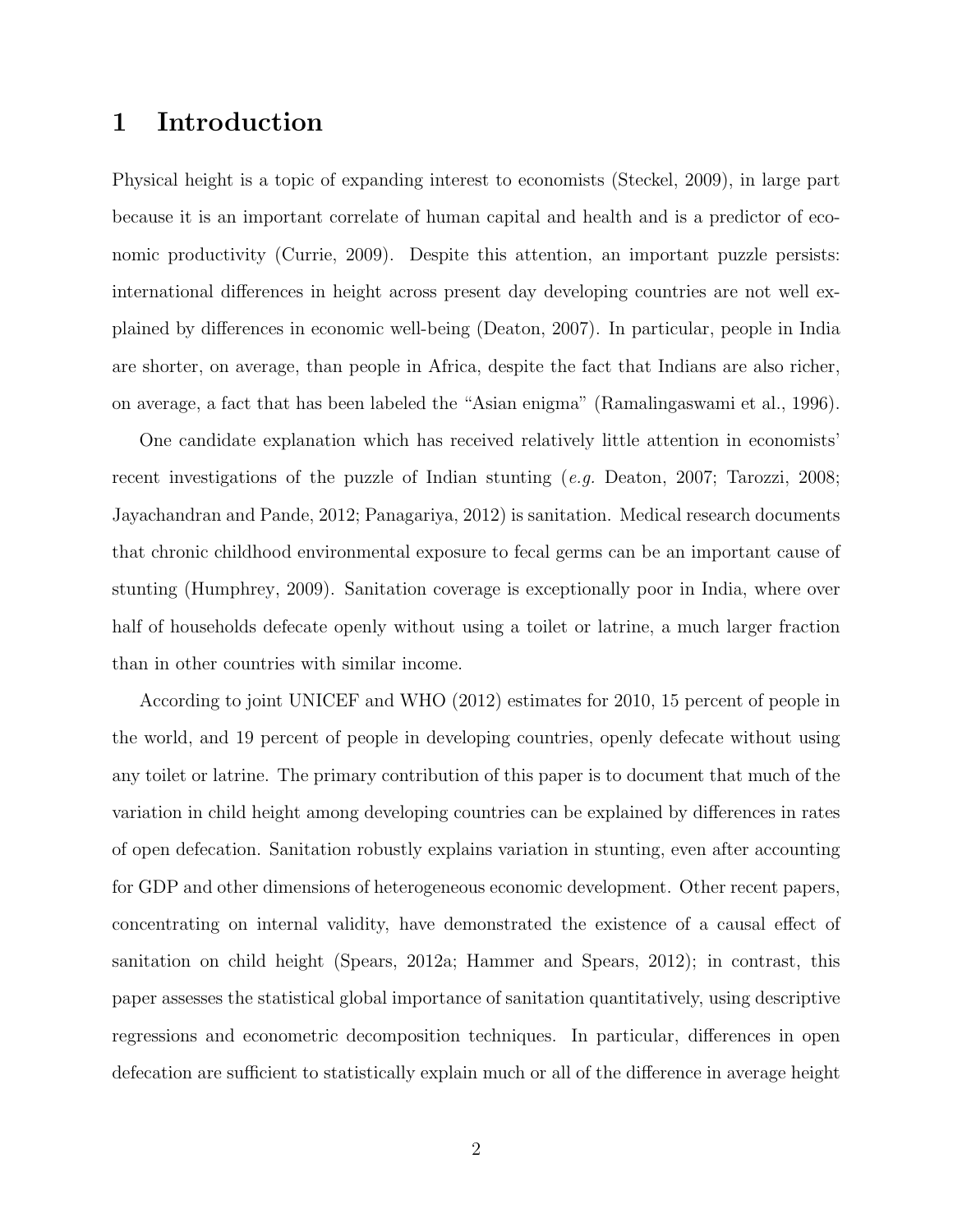between Indian and African children. These results suggest that open defecation is a policy priority of first-order importance.

This paper makes several contribution to the literature. First, to my knowledge, it offers the first documentation of a quantitatively important cross-country gradient between sanitation and child human capital. Although the association between income and health has been widely studied within and across developing countries, the importance of sanitation has received much less attention. Moreover, I show that sanitation predicts child height even conditional on income. Controlling for GDP, the difference between Nigeria's 26 percent open defecation rate and India's 55 percent is associated with an increase in child height approximately equivalent to quadrupling GDP per capita.

Second, this paper documents an interaction between sanitation and population density, consistent with a mechanism in which open defecation harms human capital through exposure to environmental germs. The number of people defecating openly per square kilometer linearly explains 65 percent of international variation in child height. This finding clarifies the policy case for sanitation as a public good. Third, it contributes to a resolution of the puzzle of the "Asian enigma" of Indian stunting, which has received much recent attention from economists. Finally, the conclusions offer a reminder that height, often refereed to as an indicator of "malnutrition," broadly reflects early-life net nutrition, including losses due to disease.

Three sections of the paper contribute complementary analyses of the relationship between height and open defecation, each focusing on a different dimension of heterogeneity. Section 2 studies country-year average sanitation and child heights; here, each observation is a collapsed DHS survey. Open defecation is particularly harmful to children's health where population density is high, creating a special risk of stunting in India. Section 3 compares children within one country, introducing district fixed effects to repeated crosssection data constructed out of two rounds of India's National Family and Health Survey, in order to study differences within districts over time. Section 4 considers whether the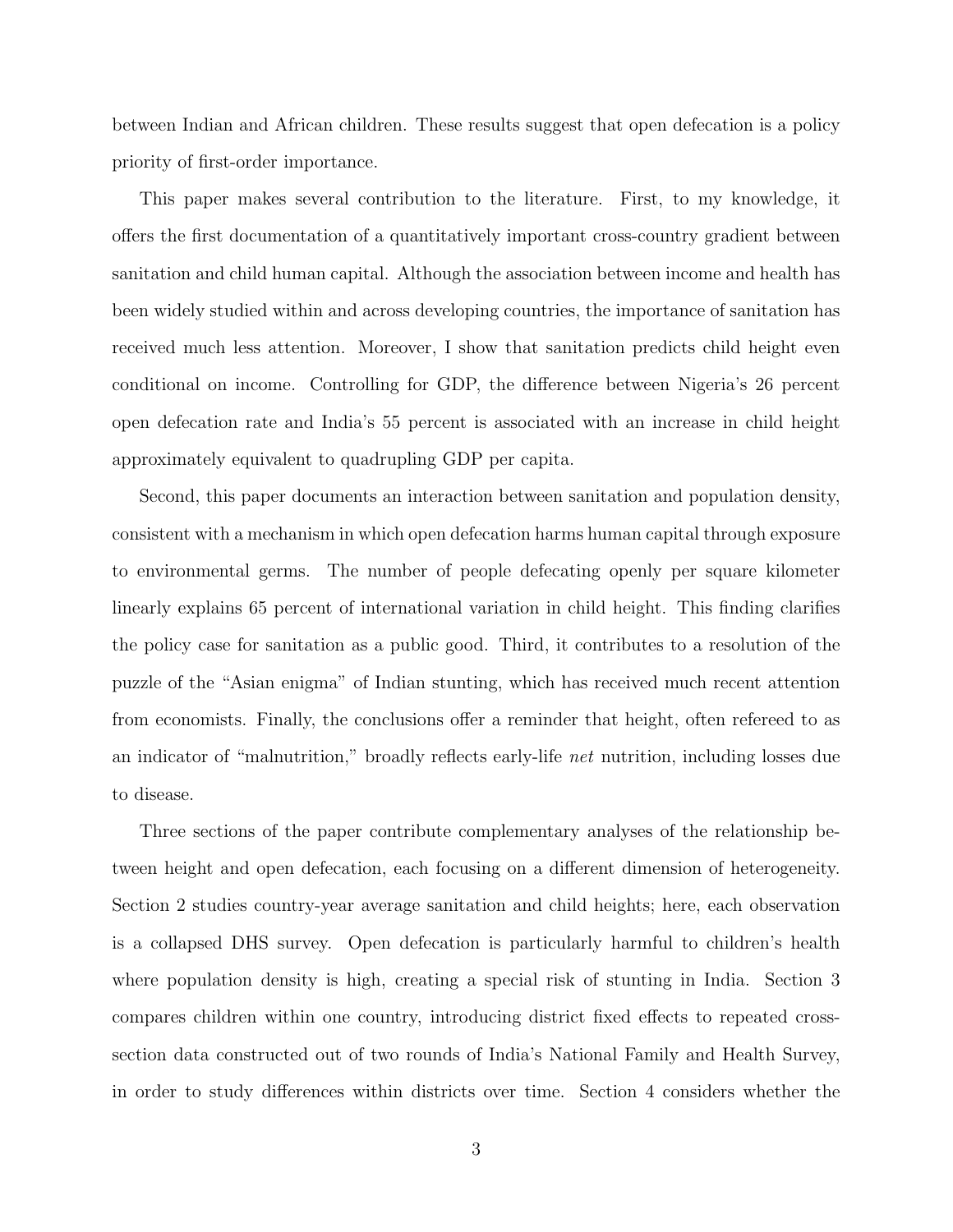India-Africa height gap can be explained by heterogeneity in village-level open defecation rates, using individual-level data on child heights and decomposition analysis in the spirit of Oaxaca-Blinder. Reweighting Indian data to match the sanitation of an African sample counterfactually increases the height of Indian children by more than the India-Africa gap. All three approaches find a similar and quantitatively important association between height and sanitation. Finally, a concluding section 5 considers whether estimates of of the association between height and sanitation in this paper and from the literature are sufficient to account for the India-Africa gap.

#### 1.1 Open defecation causes stunting

A growing literature in economics documents that physical height has its origins in early life health (e.g. Case and Paxson, 2008), especially in poor countries where environmental threats to health are more important than they are in rich countries, relative to genetics (Martorell et al., 1977; Spears, 2012b). Two existing literatures indicate that early-life exposure to fecal germs in the environment reduces children's subsequent height. First, medical and epidemiological literatures have documented the mechanisms linking open defecation to poor health and early life human capital accumulation.<sup>1</sup> Humphrey  $(2009)$  documents that chronic but subclinical "environmental enteropathy" – a disorder caused by repeated fecal contamination which increases the small intestine's permeability to pathogens while reducing nutrient absorption – could cause malnutrition, stunting, and cognitive deficits, even without necessarily manifesting as diarrhea (see also Petri et al., 2008; Mondal et al., 2011). Relatedly, Checkley et al. (2008) use detailed longitudinal data to study an association between childhood diarrhea and subsequent height.

Second, recent econometric studies find an effect of a government sanitation program in

<sup>1</sup>Perhaps the recent paper most complementary to this one is Fink et al.'s (2011) regression of an indicator for child stunting on variables including sanitation in 172 pooled DHS surveys. However, one key difference is that they focus on within-country height-sanitation correlations: all regressions include DHS survey fixed effects for country-years.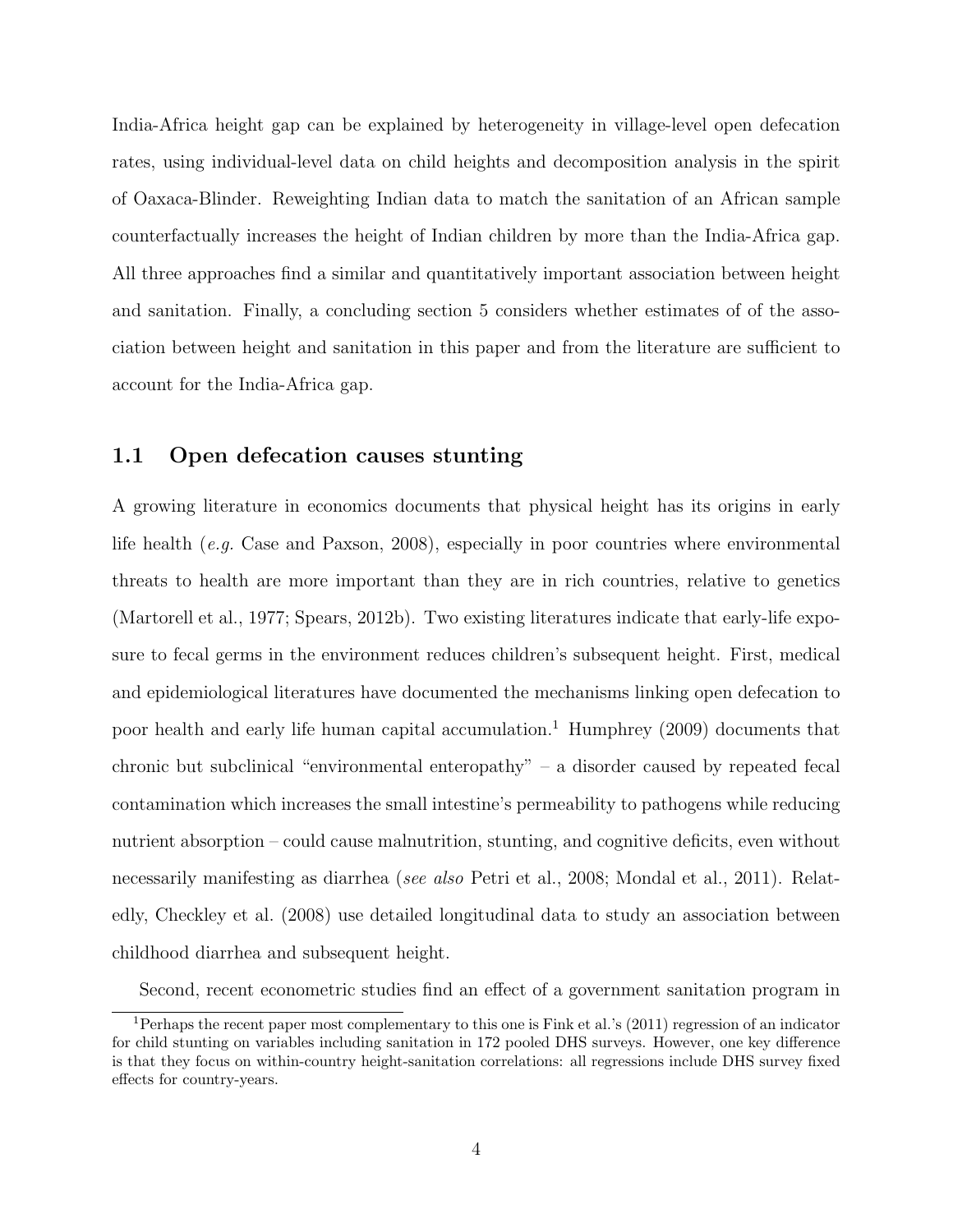rural India. From 1999 until its replacement with a new program in 2012, the Indian central government operated a "flagship" rural sanitation program called the Total Sanitation Campaign (TSC). Averaging over implementation heterogeneity throughout rural India, Spears (2012a) finds that the TSC reduced infant mortality and increased children's height, on average. In a follow-up study, Spears and Lamba (2012) find that early life exposure to improved rural sanitation due to the TSC additionally caused an increase in cognitive achievement at age six. Similarly, Hammer and Spears (2012) report a randomized field experiment in Maharashtra, in which children living in villages randomly assigned to a treatment group that received sanitation motivation and subsidized latrine construction grew taller than children in control villages. Section 5.1 considers the estimates of these causally well-identified studies in the context of this paper's results.

#### 1.2 Open defecation is common in India

Of the 1.1 billion people who defecate openly, nearly 60 percent live in India, which means they make up more than half of the population of India. These large numbers are roughly corroborated by the Indian government's 2011 census, which found that 53.1 percent of all Indian households – and 69.3 percent of rural households – "usually" do not use any kind of toilet or latrine. In the 2005-6 National Family Health Survey, India's version of the DHS, 55.3 percent of all Indian households reported defecating openly, a number which rose to 74 percent among rural households.

These statistics are striking for several reasons. First, open defecation is much more common in India than it is in many countries in Africa where, on average, poorer people live. UNICEF and the WHO estimate that in 2010, 25 percent of people in sub-Saharan Africa openly defecated. In the largest three sub-Saharan countries – Nigeria, Ethiopia, and the Democratic Republic of the Congo – in their most recent DHS surveys, 31.1, 38.3, and 12.1 percent of households report defecating openly.

Second, despite accelerated GDP growth in India, open defecation has not rapidly de-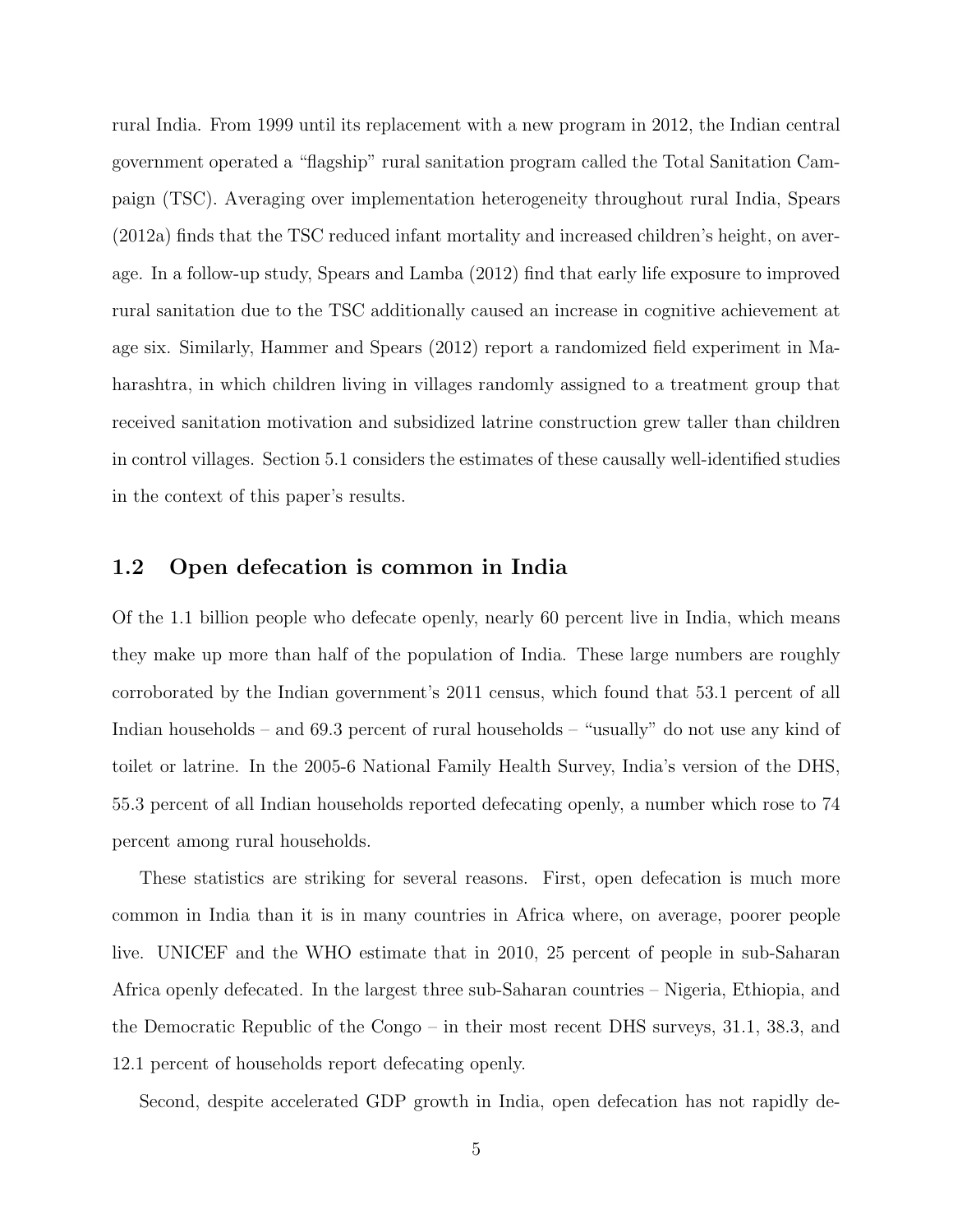clined in India over the past two decades, not even during the rapid growth period since the early 1990s. In the DHS, where 55.3 percent of Indian households defecated openly in 2005- 06, 63.7 did in the earlier 1998 survey round, and 69.7 did in 1992. This is particularly true for poor people: the joint UNICEF and WHO report concludes that "the poorest 40 percent of the population in Southern Asia have barely benefited from improvements in sanitation." In 2010, 86 percent of the poorest quintile of South Asians defecated openly.

Therefore, it is already well-known that open defecation is bad for children's health; that early-life disease leads to lasting stunting; and that open defecation is exceptionally widespread in India. The contribution of this paper is to quantitatively assess the importance of the link among these facts. The results indicate that sanitation is a statistically important predictor of differences in the height of children in developing countries and can explain differences of interest to economists and of significance to human development.

# 2 Evidence from country means: 140 DHS surveys

Across countries, observed in different years, how much of the variation in child height is explained by variation in open defecation? This section uses 140 DHS surveys, each collapsed into a single observation, to show that sanitation alone explains more than half of the variation across country-years.

The analysis proceeds in several steps. First, section 2.2 documents that, across country means, height is associated with open defecation, with little change after controlling for GDP. Next, section 2.2.1 uses country fixed effects and replication on sub-samples of world regions to show that no geographic or genetic differences are responsible for the result. Then, section 2.2.2 verifies that other dimensions of infrastructure or well-being do not similarly predict child height. Section 2.2.3 observes that children would be more exposed to fecal pathogens where population is more dense, and finds that open defecation interacts with population density. Section 2.2.4 documents that the association between height and open defecation is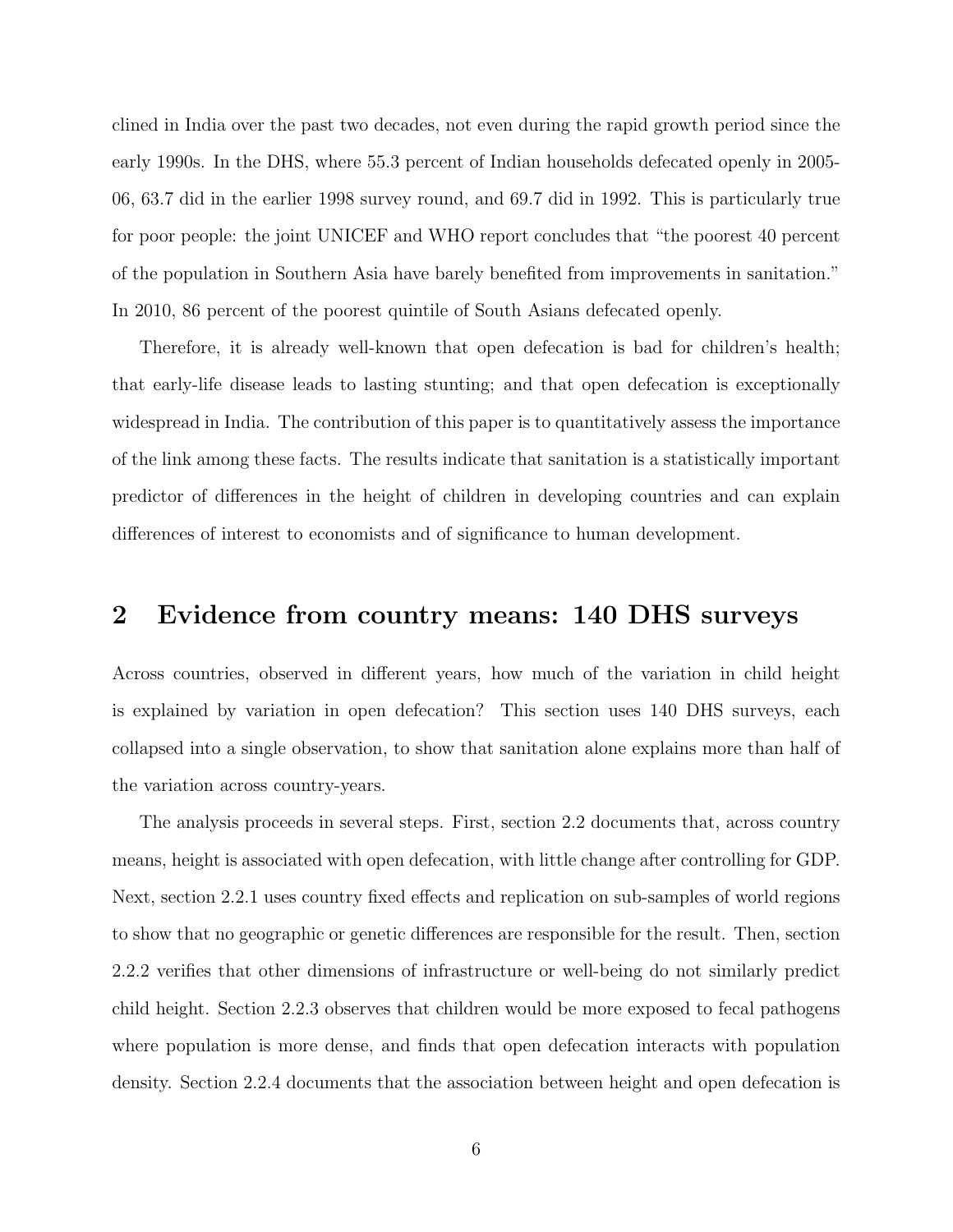steeper among older children, consistent with an unfolding effect of accumulating exposure. Finally, section 2.3 considers the average height difference between children in South Asian and Sub-Saharan African countries, and shows that much of this gap is accounted for by sanitation.

#### 2.1 Data

All data used in this paper are publicly available free of charge on the internet. Demographic and Health Surveys (DHS) are large, nationally representative surveys conducted in poor and middle-income countries. DHS surveys are collected and organized to be internationally comparable. In some countries, several rounds of DHS data have been collected; in others only one or two. I use every DHS survey which recorded household sanitation and measured child height.<sup>2</sup> This creates a maximum sample of 140 country-years and 65 countries, ranging in frequency from 26 countries that appear in the survey once to 10 that appear in four separate DHS surveys. The earliest survey in the dataset was collected in Pakistan in 1990; the most recent are from 2010.

I match data from other sources to the collapsed DHS surveys. GDP per capita and population are taken from the Penn World Tables. "Polity" and "Democracy" scores of democratization are taken from the Polity IV database. A measure of calorie availability produced by the World Food Program is used in some specifications. All other variables are from DHS surveys.

Using these data, the basic regression I estimate is

$$
height_{cy} = \beta open \ defecation_{cy} + \alpha_c + \gamma_y + X_{cy}\theta + \varepsilon_{cy},
$$
\n(1)

where observations are collapsed DHS surveys,  $c$  indexes countries, and  $y$  indexes years. Open defecation is a fraction from 0 to 1 of the population reporting open defecation without using

<sup>&</sup>lt;sup>2</sup>I use published summary statistics available online at www.measuredhs.com. DHS surveys do not include rich countries, such as the U.S. One important omission is China, where there has not been a DHS survey.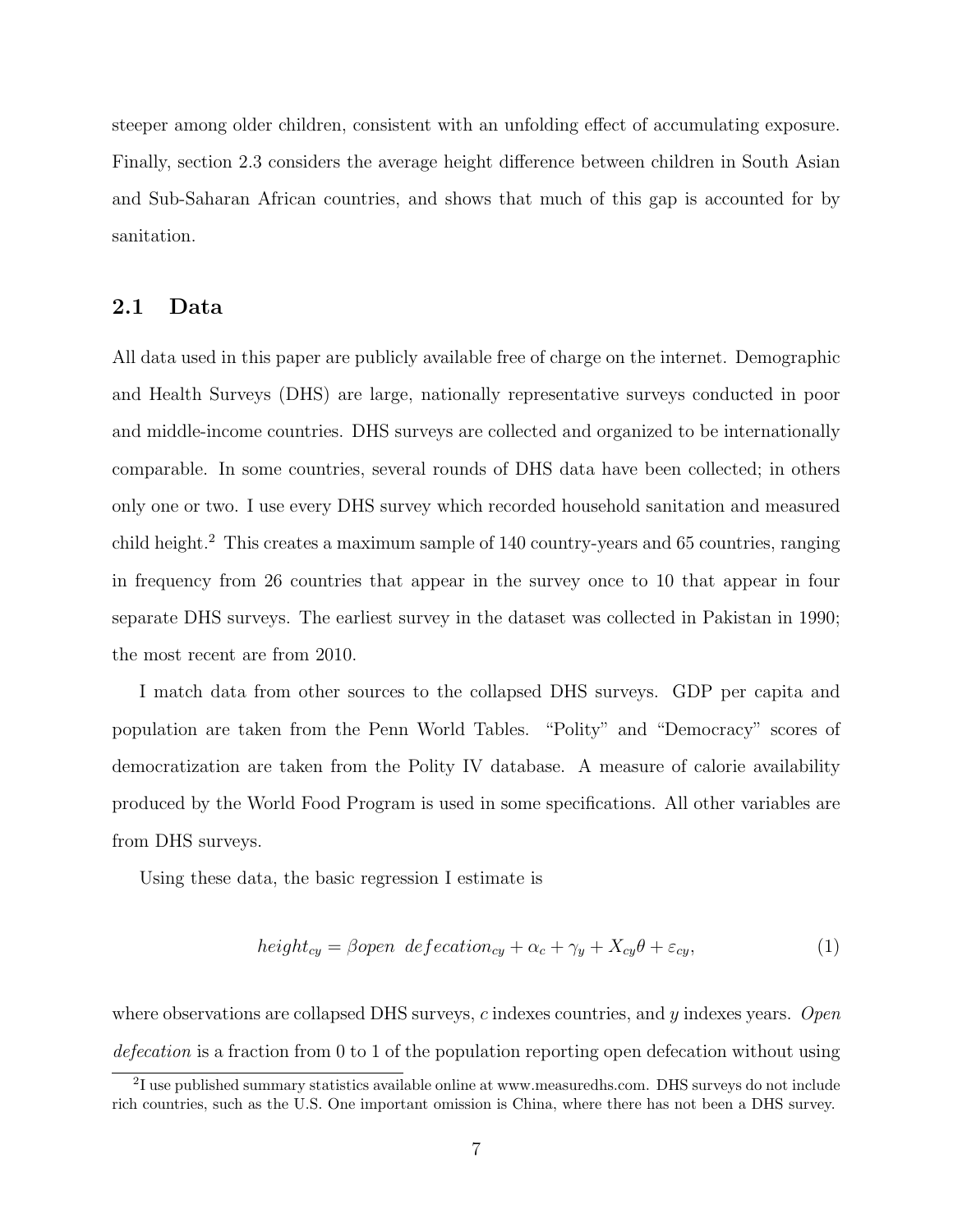a toilet or latrine.<sup>3</sup> Height is the average height of children under 5 or children under 3, used in separate regressions. As robustness checks, results are replicated with country fixed effects  $\alpha_c$ , year fixed effects  $\gamma_y$ , and time-varying controls  $X_{cy}$ , including the log of GDP per capita, all of which are added separately in stages. Standard errors are clustered by 65 countries.

#### 2.2 Regression results

Figure 1 depicts the main result of this section: a negative association between open defecation and child height is visible across country years both for children under 3 and children under 5. Regression lines are plotted with and without weighting by country population. The three largest circles are India's National Family and Health Surveys (only one large circle appears in panel (b) because only the 2005 survey measured height of children up to age 5). Average height in India is, indeed, low. However, the fact that the Indian observations are on the regression line – and not special outliers – is an initial suggestion that sanitation might help resolve the "Asian enigma" of Indian height.

Table 1 reports estimates of regression 1 and will be referenced throughout this section of the paper. The main estimate of a linear decrease in height of 1.24 standard deviations associated with changing the fraction openly defecating from 0 to 1 is qualitatively similar to Spears's (2012a) estimates of 1.15 to 1.59, where effects of sanitation are identified using heterogeneity in the implementation of an Indian government program. In column 1, sanitation alone linearly explains 54 percent of the country-year variation of children's height in DHS surveys. Because sanitation and height are both improving over time, column 2 adds year fixed effects; the point estimates slightly increase and standard errors decrease, suggesting that the result is not an artifact of time trends.

Does the significance of open defecation merely reflect general economic development? Column 3 adds a control for GDP per capita; the coefficient on sanitation remains similar,

<sup>3</sup>For example, in India's NFHS-3, the survey asks "What kind of toilet facility do members of your household usually use," with the relevant answer "No facility/uses open space or field." This importantly distinguishes latrine use from latrine ownership.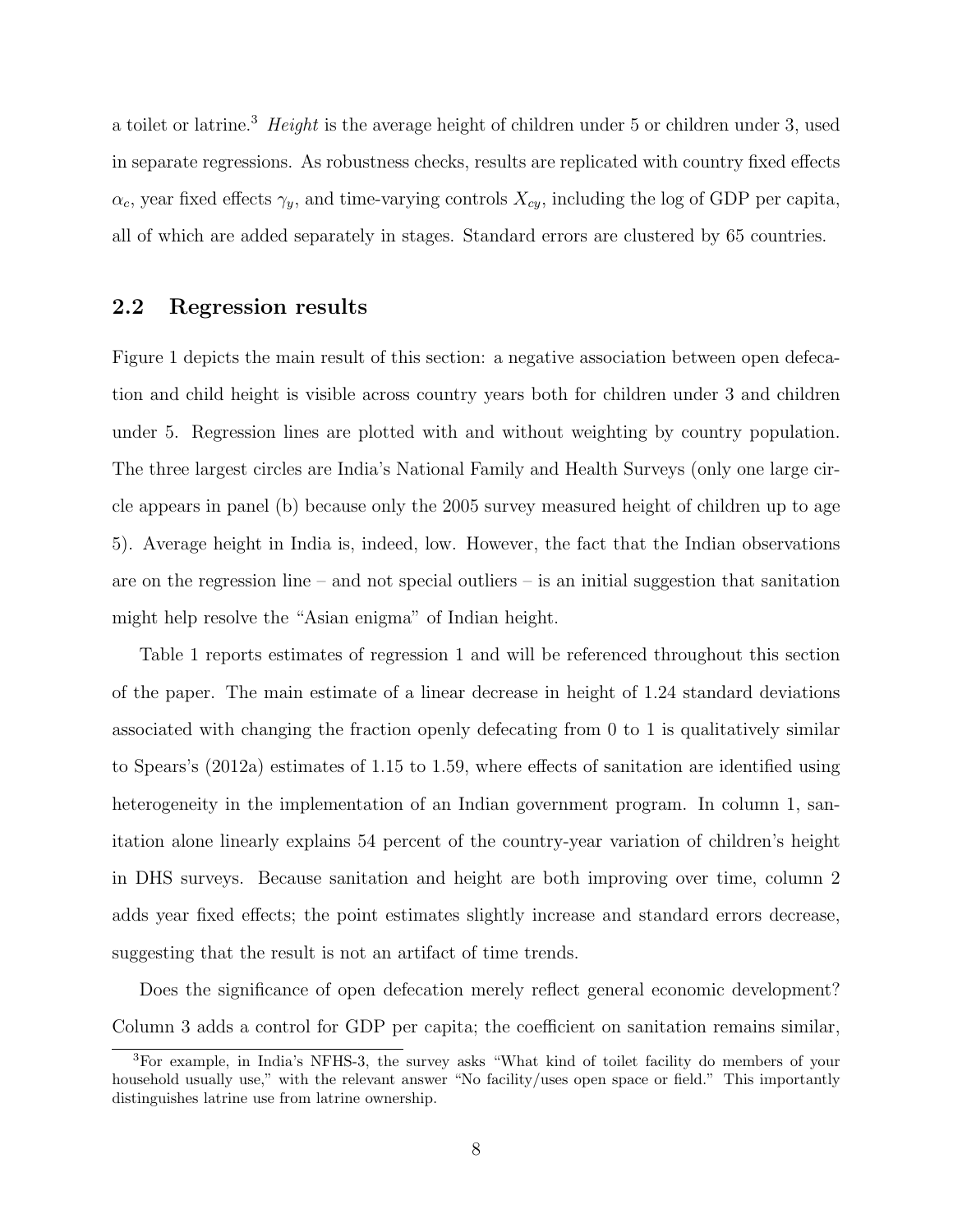which is consistent with Deaton's (2007) observation that income does not explain crosscountry height differences.<sup>4</sup> This is reflected in panel (a) of figure 2, which plots the residuals after regressing height of children under 3 years old on the log of GDP against the residuals after regressing open defecation on the log of GDP. The association remains, and the  $R^2$ is similar: sanitation linearly explains 54.2 percent of variation in child height, and the sanitation residual explains 53.9 percent of the variation in the height residual.

Panel (b) of figure 2 adds average height and exposure to open defecation in wealth subsets of India's 2005 DHS to the basic plot of country mean height and sanitation. Included in published DHS data is a classification of households into wealth quintiles based on asset ownership. Average height of children within these groups is plotted against the rate of open defecation among all households in the primary sampling unit where they live, that is, the local open defecation to which they are exposed. Additionally, I follow Tarozzi (2008) in identifying an elite top 2.5 percent of the Indian population: children who live in urban homes with flush toilets that they do not share with other households; whose mothers are literate and have been to secondary school; and whose families have electricity, a radio, a refrigerator, and a motorcycle or car. Even these relatively rich children are shorter than healthy norms; this is expected, because 7 percent of the households living near even these rich children defecate openly. Indeed, the graph shows that their stunted height is approximately what would be predicted given the open defecation in their environment. More broadly, the association between height and sanitation among these wealth groups is close to the the international trend computed from country means. Exposure to nearby open defecation linearly explains 99.5 percent of the variation in child height across the five asset

<sup>&</sup>lt;sup>4</sup>GDP per capita statistically significantly interacts with open defecation to predict height:  $heig\overline{ht}_{cu}$  $-1.42-1.18$  open  $defecation_{cy} + 0.14 \ln (GDP)_{cy} - 0.59$  open  $defecation_{cy} \times \ln (GDP)_{cy}$ , where open defecation and GDP are demeaned, the coefficients on open defecation and the interaction are statistically significant at the 0.01 level, and GDP is statistically significant at the 0.05 level. Thus, the slope on ln(GDP) would be 0.36 with no open defecation, but only 0.038 at India's 2005 level of open defecation, consistent with the low apparent effect of recent Indian economic growth on stunting. Although it is difficult to interpret this result causally, one possibility is that private health inputs such as food do less to promote child height in a very threatening disease environment; I thank Angus Deaton for this suggestion.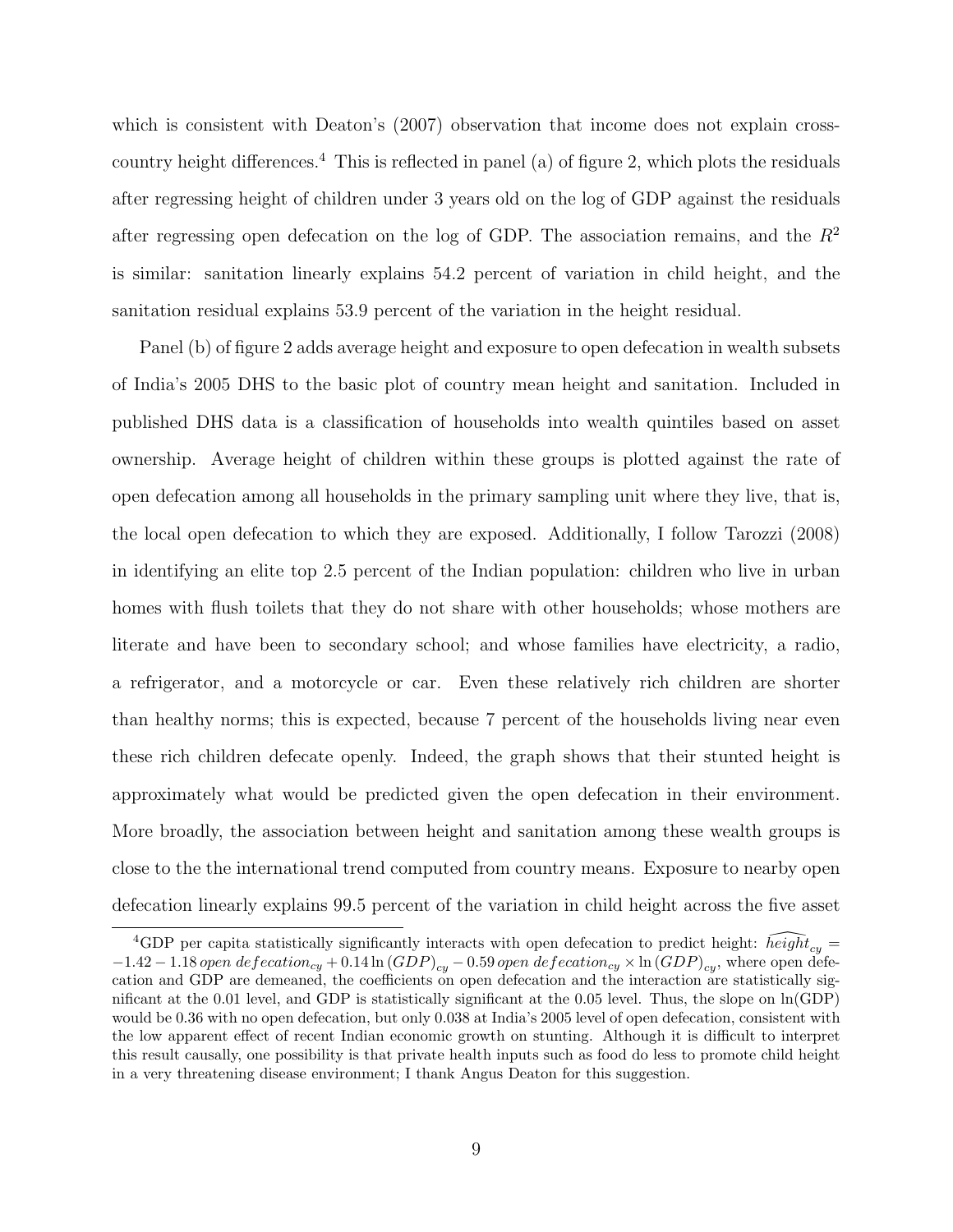quintiles.

#### 2.2.1 A geographic or genetic artifact?

Perhaps people who live in certain countries or regions tend to be tall or short, and this is coincidentally correlated with open defecation. Is the result driven by certain countries or regions, or fixed differences such as genetics?

Figure 3 presents initial evidence against this possibility. The sample is restricted to countries with more than one DHS observation, and country means across collapsed DHS surveys are subtracted from the height and sanitation survey averages. The figure plots the difference in a country-year's height from that country's mean across DHS surveys against the difference in sanitation. The slope is similar to the undifferenced plot. Moreover, panel (b) continues to demonstrate an association despite not including any data from India.

Returning to table 1, column 4 adds country fixed effects. A control is also added for the average height of mothers of measured children; this is in anticipation of a possibility observed by Deaton and Drèze (2009) and considered in more depth in section 4.3 that Indian stunting is not caused by current nutritional deprivation or sanitary conditions, but is instead an effect of historical conditions that stunted the growth of women who are now mothers, restricting children's uterine growth. DHS surveys are categorized into six global regions;<sup>5</sup> column 5 adds six region-specific linear time trends  $\sum_{r} \delta_r year_y$ , to rule out that the effect is driven by spurious changes in specific parts of the world. Neither of these additions importantly change the estimate of the coefficient, although adding so many controls increases the standard errors.

Table 2 further confirms that no one region is responsible for the results. The association between height and sanitation is replicated in regressions that omit each of the six world regions in turn. The coefficient near 1 notably remains when South Asian observations are

 $5$ The regions are sub-Saharan Africa, South Asia, the Middle East & North Africa, Central Asia, East & Southeast Asia, and Latin America.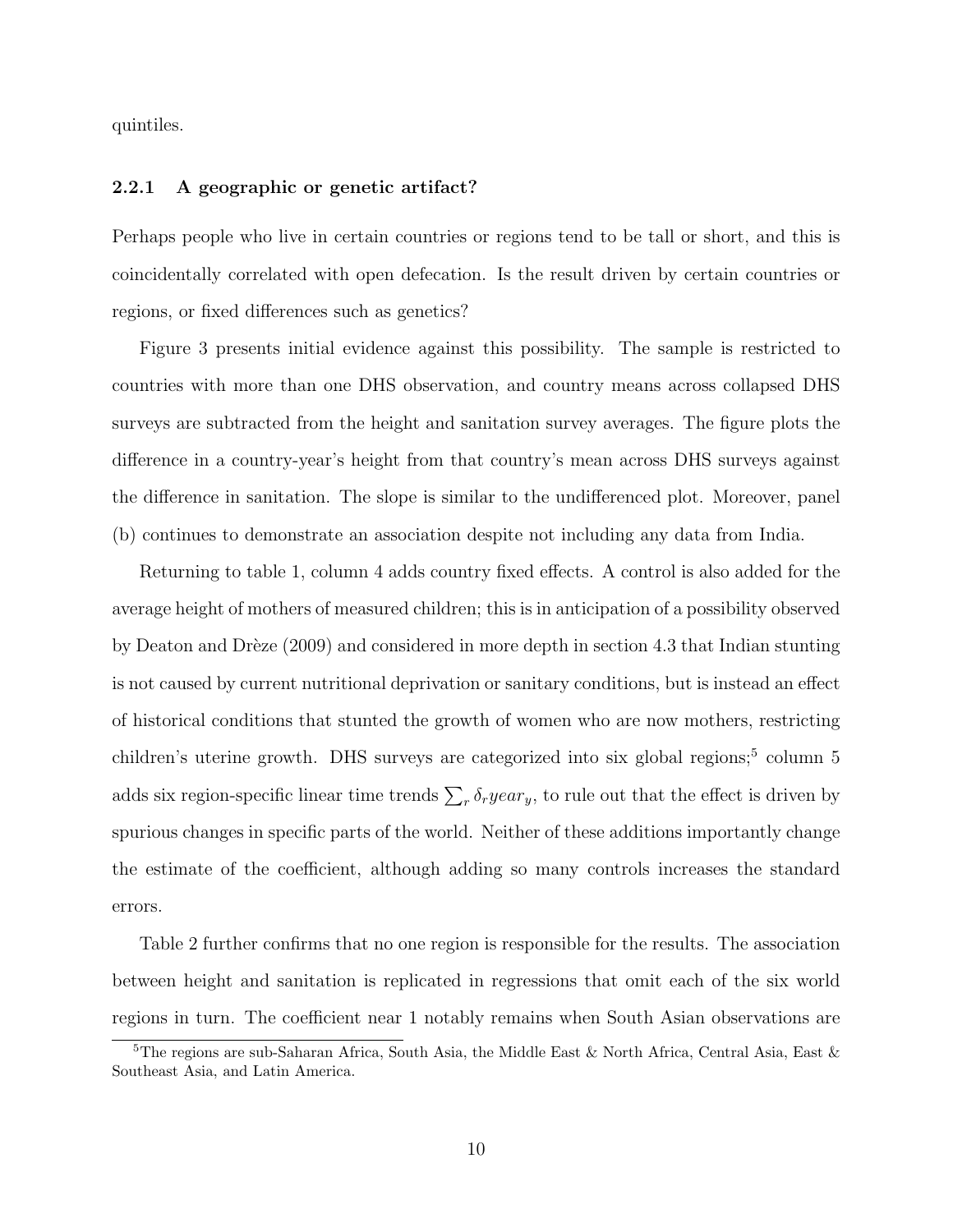omitted, again suggesting that the result is not merely reflecting India.

#### 2.2.2 A statistical coincidence?: Omitted and placebo variables

Across rich and poor places, good conditions are often found together, and problems are often found in places with other problems. Would any measure of infrastructure, governance, or welfare be as correlated with height as is sanitation?

Column 6 of table 1 adds time-varying controls. These include female literacy, which is an important predictor of child welfare, and accessibility of water supply, all also from the DHS.<sup>6</sup> Development outcomes are often attributed to good "institutions;" the set of controls includes the polity and autocracy scores from the Polity IV database. With these controls added, the association between height and sanitation is essentially unchanged.<sup>7</sup>

Table 3 isolates each of these alternative independent variables in turn. None of these "placebo" predictors matter for child height, conditional on sanitation and and GDP.<sup>8</sup> In particular, conditional on sanitation and GDP, child height is not associated with other types of infrastructure (electrification, water), governance (a democratic polity, autocracy), female literacy, or nutritional measures such as food availability, the breastfeeding rate,  $9$  or the fraction of infants who are fed "other liquids" beyond breastmilk in the last 24 hours.

<sup>6</sup>Despite the frequency of undifferentiated references to "water and sanitation," improving water supply and reducing open defecation have very different effects on child health and other outcomes and should not be conflated (Black and Fawcett, 2008).

<sup>&</sup>lt;sup>7</sup>If controls for the fraction of infants ever breastfed, the fraction of infants breastfed within the first day, and the fraction of infants fed "other liquids" in the past 24 hours are further added as measures of the quality of infant nutrition, the coefficient on open defecation in panel A with all controls becomes larger in absolute value, -1.59, with a standard error of 0.82. This is not statistically significantly larger than the other estimates.

<sup>8</sup>Some of them do predict child height in a less thoroughly controlled specification. For example, in the first column, if GDP is removed the coefficient on female literacy almost doubles and becomes statistically significant at the 0.1 level.

<sup>9</sup>Breastfeeding is an especially important variable because India has high levels of open defecation, short children, and poor breastfeeding. In a regression with open defecation, country fixed effects, log of GDP, the fraction of children ever breastfed, and the fraction of children breastfed on the first day, neither breastfeeding variable is statistically significant ( $t$  of 0.23 and 0.6 respectively), but open defecation has a similar coefficient of -0.849, statistically significant at the two-sided 0.1 level  $(n = 139)$ . If open defecators per square kilometer is used in place of the open defecation fraction, again it is statistically significant  $(t = -6)$ and the breastfeeding variables are not.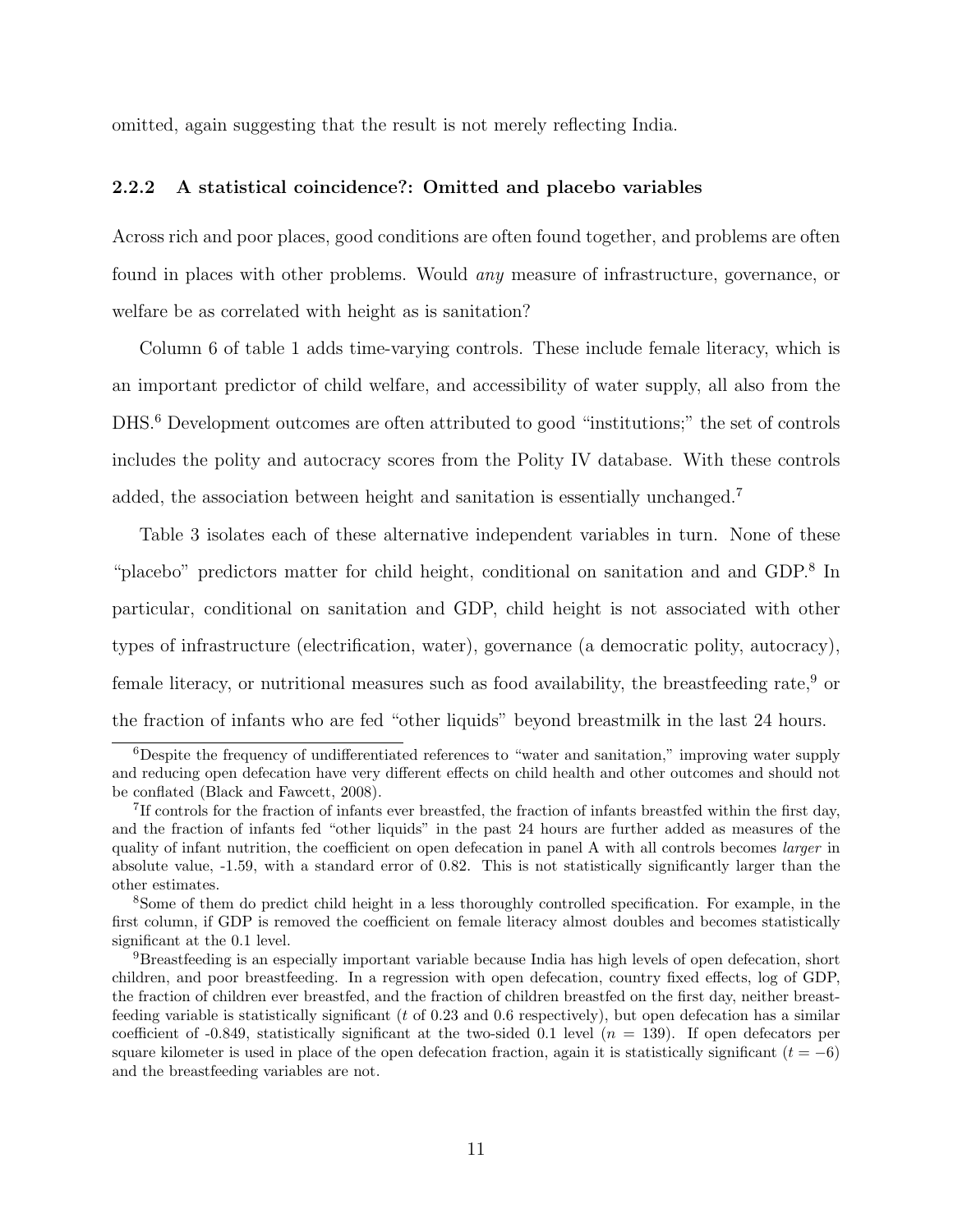#### 2.2.3 Mechanism: Interaction with population density

If open defecation is, indeed, stunting children's growth by causing chronic enteric infection, then height outcomes should be consistent with this mechanism. In particular, children who are more likely to be exposed to other people's fecal pathogens due to higher population density should suffer from larger effects of open defecation. For example, Ali et al. (2002) show that higher population density is associated with greater cholera risk in a rural area of Bangladesh, and Spears (2012a) finds a greater effect of India's Total Sanitation Campaign in districts with higher population density.

To test this conjecture, I construct a crude measure of "open defecators per square kilometer": the product of population density per square kilometer times the fraction of people reporting open defecation. Figure 4 reveals that this measure of exposure to fecal pathogens (in logs, due to wide variation in population density) visibly predicts average child height. The regression in panel (a) of the figure explains 65 percent of variation in child height. Notably, India occupies the bottom-right corner of the graph, with high rates of open defecation and very high population density.

Does population density add predictive power beyond open defecation alone? The final column of table 1 adds an interaction between open defecation and population density. The interaction term is statistically significant, and the interaction and population density are jointly significant with, an  $F_{2,63}$  statistic of 4.5 ( $p = 0.0149$ ) in column (a) and  $F_{2,57}$  statistic of 4.5 ( $p = 0.0155$ ) in column (b).

A further implication of this mechanism is that open defecation will have a steeper association with child height in urban places than in rural places (Bateman and Smith, 1991; Bateman et al., 1993). Table 4 investigates this using two additional collapsed datasets, one containing only the urban observations in each DHS survey and one containing only the rural observations. Although GDP per capita is not available for urban and rural parts of countries, urban and rural women's height controls can similarly be computed from the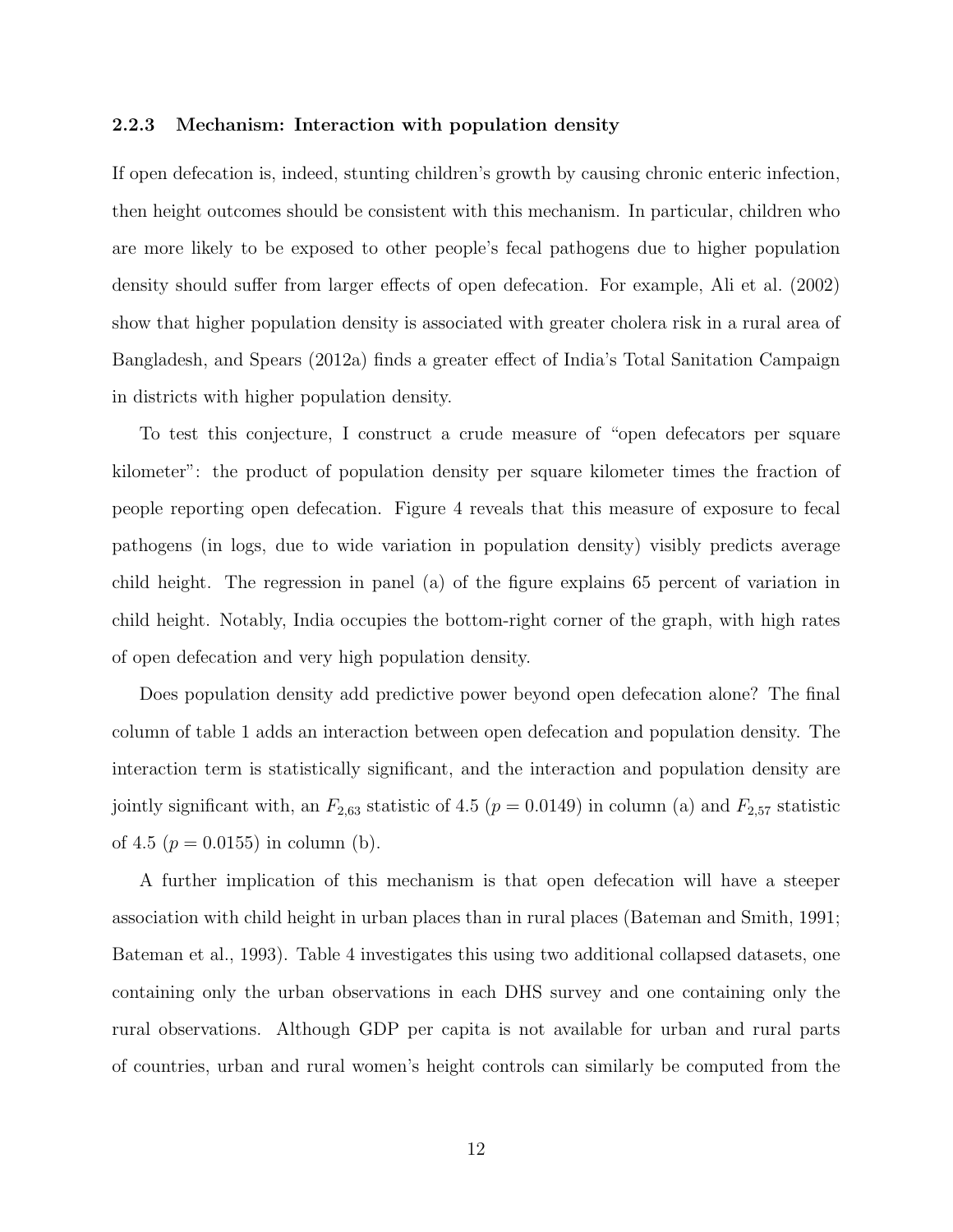DHS. In all cases, the urban coefficient on open defecation is greater than the whole-country coefficient and the rural coefficient is smaller. Hausman tests (reported under the open defecation coefficients in columns 5 through 7) verify that urban coefficients are larger than rural coefficients from the corresponding specifications.

#### 2.2.4 Mechanism: A gradient that steepens with age

Height-for-age z scores are computed by age-in-months so that, in principle, the heights of children of different ages can be pooled and compared. If international reference charts were genetically or otherwise inappropriate for some countries, we might expect a consistent gap across children of different ages, analogous to a country fixed effect. However, stunting in India and elsewhere develops over time: children's mean z-scores fall relative to the norm until about 24 months of age, where they flatten out. This is consistent with early-life health deprivation causing a steepening "gradient" between health and economic status, more steeply negatively sloped as children age (Case et al., 2002). If the association between height and sanitation were indeed the unfolding result of accumulating exposure to fecal pathogens, then it is plausible that the association would become steeper over the first two years of life, at a rate that flattens out.

Figure 5 plots the coefficients from estimating the basic equation 1 separately for collapsed means of children in four age groups: 0-5 months, 6-11 months, 12-23 months, and 24-35 months. Thus, as in the rest of this section of the paper, each coefficient is computed in a regression with 140 country means, but now these height means only include children in subsets of the age range. The independent variable – country-wide open defecation – is the same in each regression.

Two conclusions are visible in the figure. First, the gradient indeed steepens in age, at a rate that flattens. Second, the mean height of Indian children in the 2005 NFHS-3 is plotted for reference. The curve has a similar shape to the age pattern of the coefficients. This suggests that a fixed exposure to open defecation could be scaled into a similar shape as the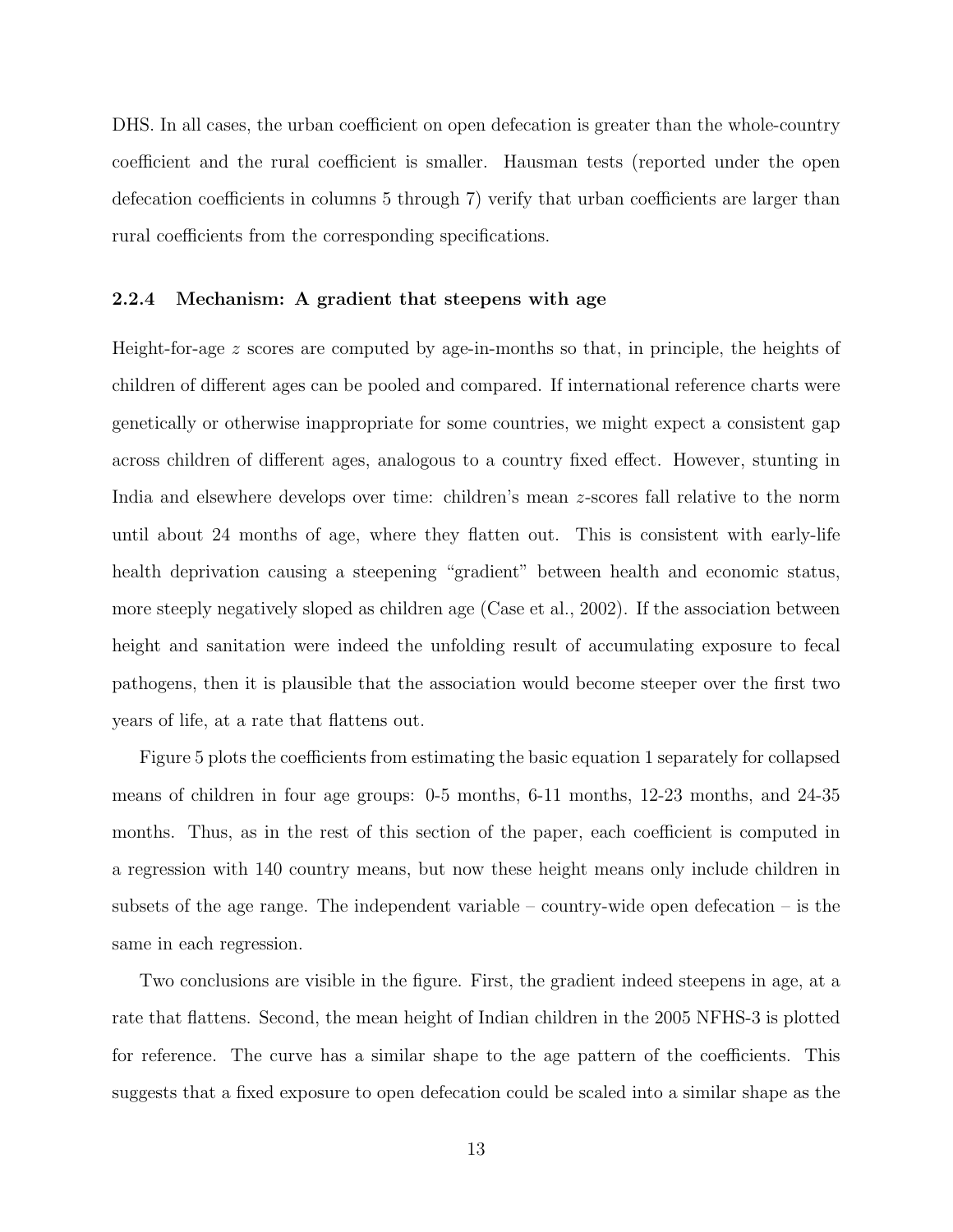Indian height deficit by an increasing association between sanitation and height.

#### 2.3 The gap between South Asia and sub-Saharan Africa

Although people in South Asia are, on average, richer than people in sub-Saharan Africa, children in South Asia are shorter, on average, and open defecation is much more common there. How much of the South Asia-Africa gap can sanitation statistically explain, at the level of country averages?

Table 5 estimates regressions in the form of equation 1, with the sample restricted to countries in South Asia and sub-Saharan Africa and with an indicator variable added for data from South Asia. Of the 140 DHS surveys in figure 1, 11 are from South Asia and 78 are from sub-Saharan Africa. In these data, children in South Asia are, on average, about one-third of a height-for-age standard deviation shorter.<sup>10</sup>

How do further controls change the estimate of this South Asia indicator? Merely linearly controlling for open defecation reduces the gap by 30 percent from 0.360 to 0.253. Controlling, instead, for the number of people openly defecating per square kilometer (the product of population density and the open defecation rate, column 4) reduces the coefficient by 83 percent to 0.061. Column 5 verifies that this result is not merely a misleading effect of population density, controlling for which increases the gap.

Pairs of columns 6-7 and 8-9 demonstrate the statistical robustness of the explanatory power of the density of open defecation. After controlling for the log of GDP per capita, adding a further control for open defecators per square kilometer explains 73 percent of the (larger) remaining gap. The density of open defecation reduces by 92 percent the height

<sup>10</sup> Jayachandran and Pande (2012), using individual-level DHS data from Africa and South Asia, suggest that first-born South Asian children are taller than first-born African children. The country-level data studied here, however, show no similar reversal. If country means are computed using only first-born children, I find that South Asian children are 0.22 standard deviations shorter (s.e.  $= 0.05$ ), a reduction but not an elimination of the 0.36 gap in table 5. In this sample of country means of first-borns, the gap falls to 0.15 with a control for open defecation and to 0.08 with a control for open defecation per square kilometer. In the full sample of country-level means of first-borns, analogously to column 1 of table 1, moving from an open defecation rate of 0 to 1 is linearly associated with a decline in height for age of 1.11 standard deviations.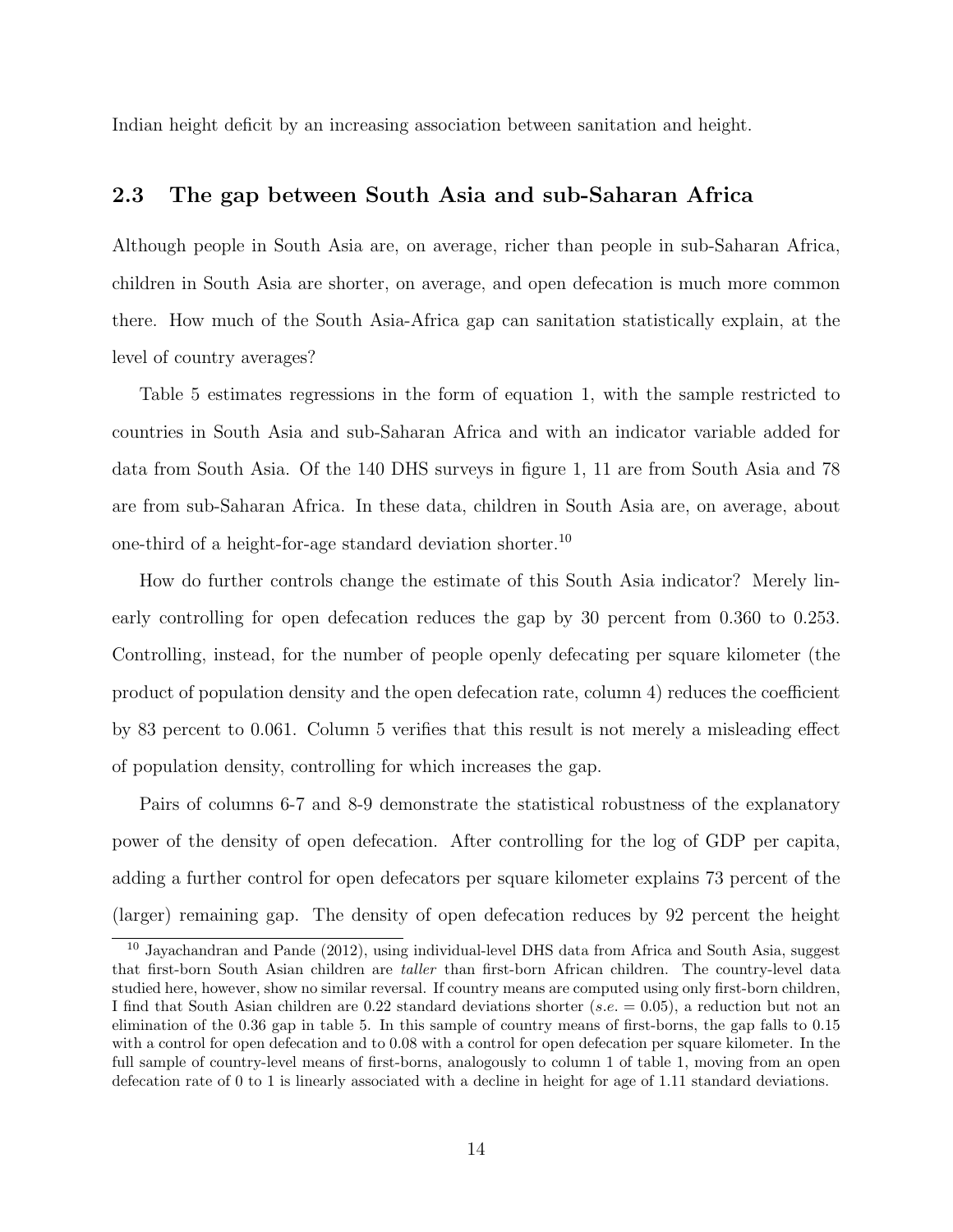gap after controlling for both log of GDP and year fixed effects. Sanitation initially appears to explain much of the Africa-South Asia gap in child height. Section 4.4 considers the decomposition of this difference in more detail, using child-level height data.

# 3 Evidence from differences within Indian districts

How much of the change over time in Indian children's height is accounted for by the increase over time in sanitation coverage? One challenge to answering this question well is that, unfortunately, improvements in sanitation in India have been slow. As an illustration, in its 2005-6 DHS, 55.3 percent of Indian households reported open defecation, and the mean child was 1.9 standard deviations below the reference mean; this combination is almost identical to neighboring Pakistan's in its 1990-1 DHS 15 years earlier, when 53.1 percent of households did not use a toilet or latrine and the mean height for age was 2 standard deviations below the mean. This section studies change over time within India by constructing a panel of districts out of India's 1992-3 and 1998-9 DHS surveys.

#### 3.1 Data and empirical strategy

The National Family and Health Surveys (NFHS) are India's implementation of DHS surveys. This section analyzes a district-level panel constructed out of the NFHS-1 and NFHS-2.<sup>11</sup> Districts are political subdivisions of states. Some districts merged or split between survey rounds, so households in the survey are matched to a constructed "district" that may be a coarser partition than actual district boundaries. In particular, a primary sampling unit (PSU) is assigned to a constructed district such that all splits and merges are assigned to the coarser partition, creating the finest partition such that each PSU is in the same constructed district as all PSUs which would have shared a district with it in either period. Thus if there were two districts  $A$  and  $B$  in the first round, which split before the second round into  $A'$ ,

 $^{11}\mathrm{The}$  third and most recent NFHS does not include district identifiers.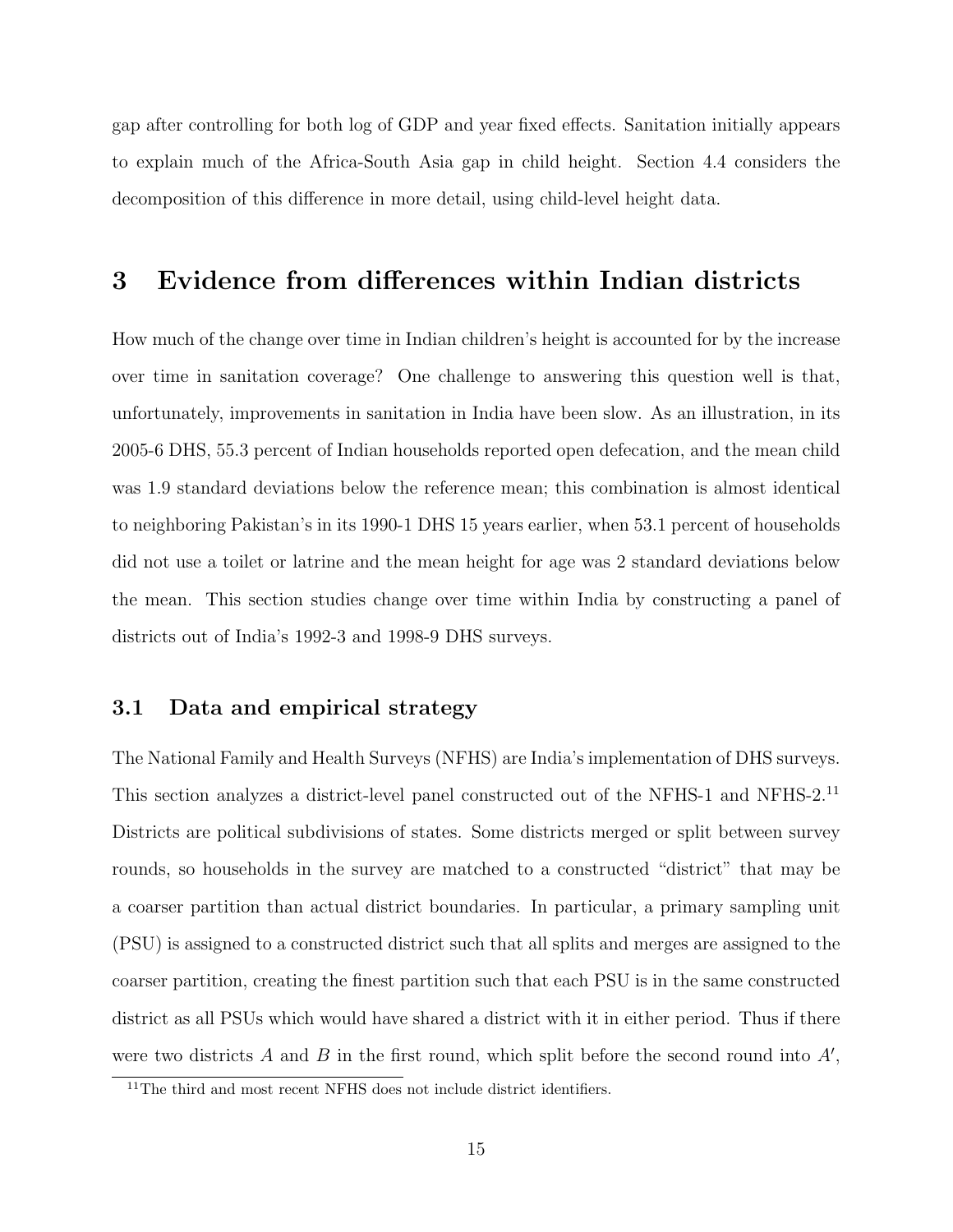B', and C (a new district containing part of A and of B), then all of A, B, A', B', and C would be a single constructed district, although splits this complicated are rare.<sup>12</sup>

The empirical strategy of this section is to compare the heights of rural children under 3 years old in the NFHS rounds 1 and 2, using district fixed effects.<sup>13</sup> In particular, I regress child height on the fraction of households reporting open defecation at two levels of aggregation: districts and villages (or more precisely, rural primary sampling units). Because open defecation has negative externalities on other households, it is necessary to test for effects of community-wide sanitation coverage, rather than simply comparing households that do and do not have latrines; section 4.1 considers the econometric implications of these negative externalities in more detail.

Therefore, the regression specification is:

$$
height_{idvt} = \beta_1 open \; deformation_{dt}^d + \beta_2 open \; deformation_{dvt}^v + \alpha_d + \gamma_t + X_{idvt}\theta + A_{idvt}\vartheta + \varepsilon_{idvt}, \tag{2}
$$

where i indexes individual children, d are districts, v are villages (rural PSUs), and t are survey rounds 1 and 2. The dependent variable,  $height_{idvt}$  is the height of child i in standard deviations, scaled according to the WHO 2006 reference chart. As recommended by the WHO, outliers are excluded with z-scores less than -6 or greater than 6. The independent variables *open defecation*<sup>d</sup><sub>dt</sub> and *open defecation*<sup>v</sup><sub>dvt</sub> are computed fractions 0 to 1 of households reporting open defecation in the child's district and village, respectively. Fixed effects  $\alpha_d$  and  $\gamma_t$  are included for districts and survey rounds. The vector  $A_{idvt}$  is a set of 72 indicators for age-in-month by sex, one for each month of age for boys and for girls.<sup>14</sup> Controls  $X_{idvt}$  are at the household or child level: electrification, water supply, household size, indictors for being

<sup>&</sup>lt;sup>12</sup>The NFHS was not constructed to reach all districts, so households are only included in the sample if they are members of districts that appear in both survey rounds, to permit district fixed effects.

<sup>&</sup>lt;sup>13</sup>Although district fixed effects are used, the NFHS did not survey the same villages in the two survey rounds; thus there remains an important cross-sectional component to the heterogeneity studied.

<sup>&</sup>lt;sup>14</sup>Panagariya (2012) has recently argued that height-for-age z score reference charts are inappropriate for Indian children; because age-in-months-by-sex is the level of disaggregation used to create height-for-age scores, these controls fully and flexibly account for any deviation between the mean height of Indian children and the reference charts.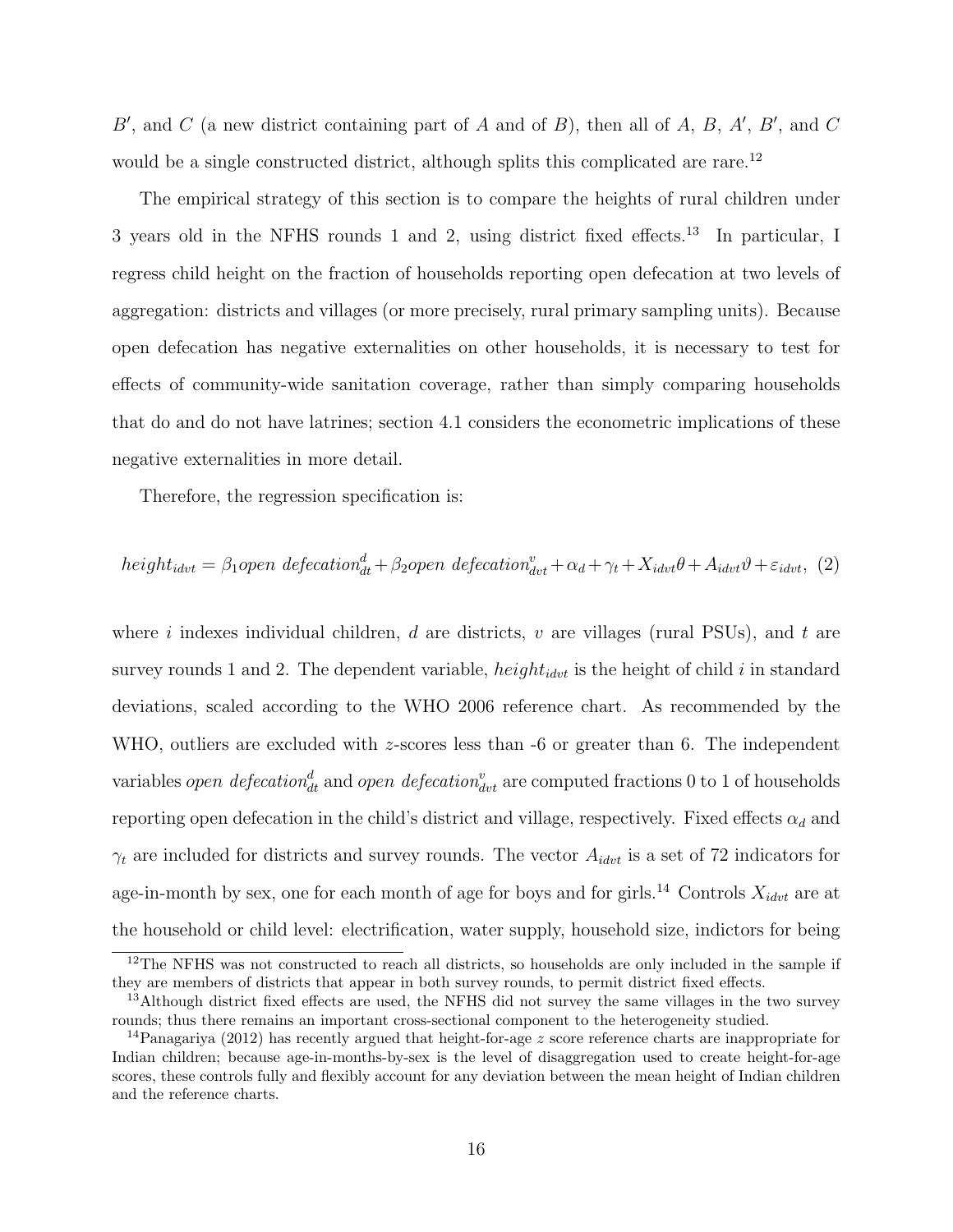Hindu or Muslim, a full set of birth order indicators interacted with the relationship of the child's mother to the head of the household, twinship indicators, and month-of-birth indicators.<sup>15</sup> Results are presented with and without controls and fixed effects to verify robustness. The mean PSU studied here contains 10 children under 3 used in these regressions.

#### 3.2 Regression results

Table 6 presents results from estimations of equation 2, with simple OLS in Panel A and district fixed effects in Panel B. Districts which saw greater differences in sanitation also present greater differences in child height.

District-level open defecation rates do not statistically significantly predict child height once village-level open defecation is included, which plausibly suggests that villages are much nearer than districts (which are much larger than villages) to capturing the geographic extent of sanitation externalities. Village-level open defecation predicts child height with or without district fixed effects and with or without individual controls.<sup>16</sup> The coefficient on village open defecation is smallest in absolute value with fixed effects and controls,<sup>17</sup> although it is not statistically significantly different from the other estimates; this could reflect the well-known attenuating bias of fixed effects, if much of the important variation in sanitation that is causing variation in height has been captured by other controls, leaving noise remaining.<sup>18</sup>

<sup>&</sup>lt;sup>15</sup>If the survey rounds were conducted in different places in different times of year, different children would be under 36 months old. Month of birth is correlated with early-life human capital inputs (cf. Doblhammer and Vaupel, 2001, about developed countries).

<sup>&</sup>lt;sup>16</sup>If, instead of omitting observations with height-for-age z-score beyond  $\pm 6$ , a cut-off of  $\pm 10$  is used, then results are very similar. For example, the coefficient in column 1 of panel A becomes -0.768 (0.222); the smallest coefficient in absolute value, column 3 in Panel B, becomes -0.292 (0.138). If the log of height in centimeters is used as the dependent variable instead of the z score, moving from 0 percent to 100 percent open defecation is associated with an approximately 2 percent decrease in height ( $t \approx 4$ , analogously to column 2 of panel B).

<sup>&</sup>lt;sup>17</sup>Would any village-level (instead of household-level) asset or indicator of well-being have the same effect as sanitation? Adding village electrification and water averages to the most controlled regression, column 3 of panel B, changes the point estimate on open defecation only slightly, from -0.35 to -0.33 (s.e.  $= 0.12$ ); these two village level variables have t-statistics of 1.15 and -0.59, respectively, with a joint F-statistic of 0.73.

<sup>&</sup>lt;sup>18</sup>For readers concerned about this possibility, regressing height on village-level open defecation with no district or time fixed effects produces an estimate of -0.700 ( $t \approx 4.5$ ) and of -0.0501 ( $t \approx 4.8$ ) with all the non-fixed-effect controls.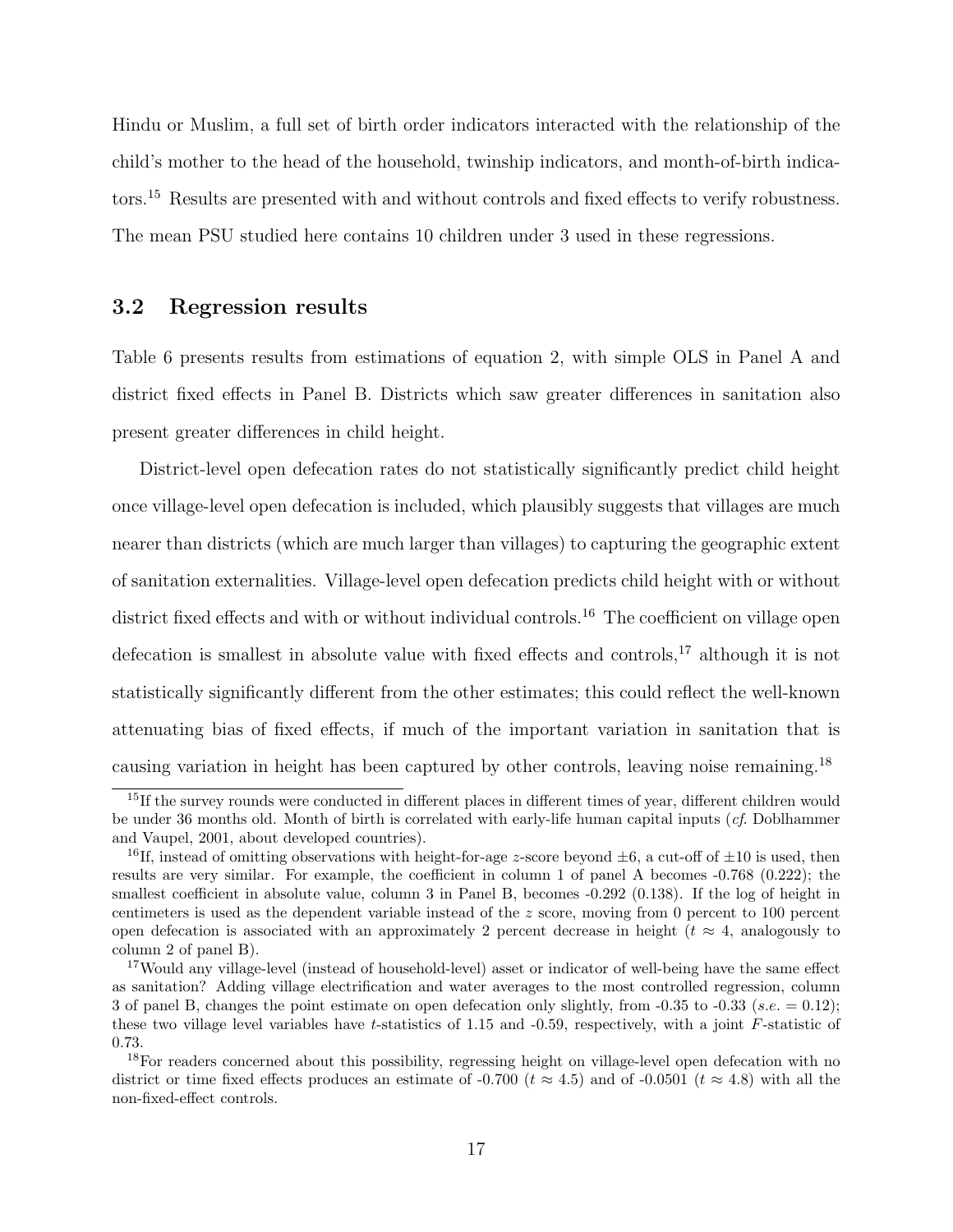Consistency of fixed effects estimates, which subtract level differences across groups, depends on a properly linear specification. Column 4 demonstrates that a quadratic term for village-level open defecation is not statistically significant, and indeed changes signs with and without district fixed effects. Potential non-linear relationships between village sanitation coverage and child height will be considered in more detail in 4.1.2.

# 4 Evidence from pooled Indian and African surveys

Do differences in village-level sanitation coverage explain the difference in height between rural children in India and in sub-Saharan Africa? If so, is this just a spurious reflection of other correlated variables? This section addresses these questions using pooled child-level data from the rural parts of nine DHS surveys: India's 2005-6 NFHS-3 and eight surveys from Africa in the 2000s.<sup>19</sup> In particular, the DHS surveys nearest 2005 (and balanced before and after) were selected from the five largest African countries available;<sup>20</sup> the included countries account for 46 percent of the 2012 population of sub-Sahara Africa.

The argument of this section proceeds in several stages, building to a statistical decomposition of the India-Africa height difference, in the sense of Oaxaca-Blinder. First, section 4.1 verifies an association between village-level sanitation and height within the two regions. In particular, this section assesses the linearity of the relationship (assumed by some decomposition techniques), and notes that a village-level effect implies the presence of negative externalities. Then, section 4.2 considers a paradox implied by Deaton's (2007) finding that height is not strongly associated with GDP: the within-region association between open defecation and well-being has a different slope from the across-region association. Next, section

<sup>&</sup>lt;sup>19</sup>Here I again follow the WHO recommendation of dropping observations with height-for-age  $z$ -scores more than 6 standard deviations from the mean.

<sup>&</sup>lt;sup>20</sup>This excludes South Africa, where height has not been measured in a DHS survey. Beyond this data availability constraint, this exclusion may be appropriate due to South Africa's unique history and demography; its exceptionally high sanitation coverage (11.6 percent open defecation in 1998) would make it a positive outlier even in the African sample. The eight African DHS surveys used are: DRC 2007, Ethiopia 2000 and 2005, Kenya 2005 and 2008, Nigeria 2003 and 2008, and Tanzania 2004. DHS sampling weights are used throughout.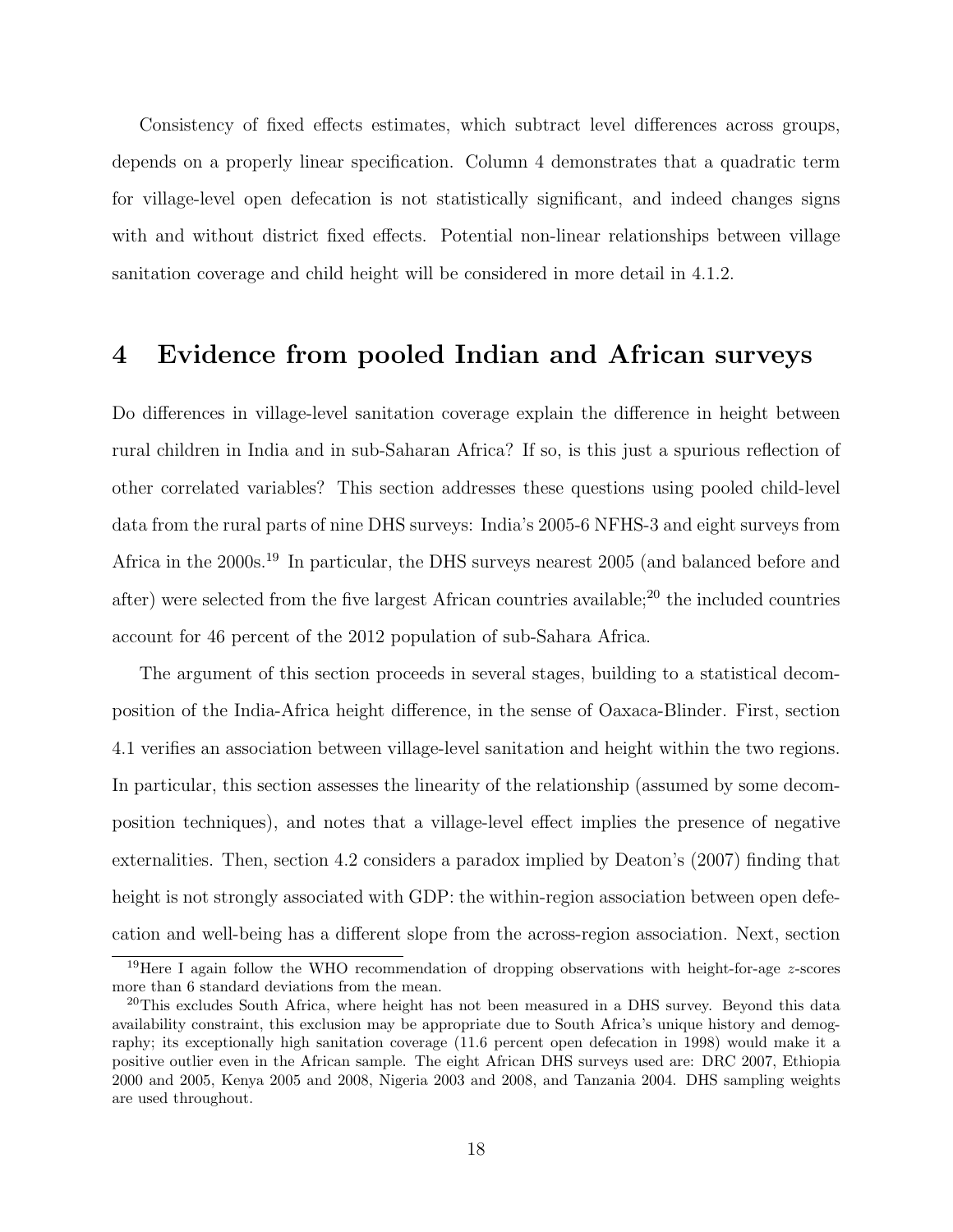4.3 considers an alternative account of stunting in India: could it be a mere effect of short mothers causing restricted fetal growth, reflecting historical conditions and not a healthy environment that might exist today? Finally, section 4.4 proceeds with the decomposition, applying linear and non-parametric approaches to explain the India-Africa gap.

#### 4.1 Effects of village sanitation: A negative externality

As a first step towards explaining the height difference between Indian and African children, this section verifies that village-level open defecation predicts children's height within each region. As in section 3, I use household-level DHS data to find the fraction of households in a PSU reporting open defecation, which I treat as an estimate of village-level open defecation.

Thus, separately for each region  $r$  Africa and India, I estimate:

$$
height_{iwr} = \beta_1 open \ defecation_{vcr}^v + \beta_3 open \ defecation_{vcr}^2 + \beta_3 open \ defecation_{ivcr}^i + \n\alpha_c + X_{ivcr}\theta + A_{ivcr}\vartheta + \varepsilon_{ivcr},
$$
\n(3)

where i indexes individual children under 5,  $v$  are villages (rural PSUs),  $c$  are country-years (DHS surveys) in Africa and states in India, and  $r$  are regions (India or Africa). The dependent variable,  $height_{ivcr}$  is the height of child i in standard deviations, scaled according to the WHO 2006 reference chart. The independent variable *open defecation*<sup>v</sup><sub>vcr</sub> is the computed fraction 0 to 1 of households reporting open defecation in the child's village (again, implemented as rural primary sampling unit), with a quadratic term included in some specifications. Household-level open defecation *open defecation*<sup>*i*</sup><sub>*ivcr*</sub> is an indicator, 0 or 1, for the child's household. Including both household and village-level open defecation tests whether one household's open defecation involves negative externalities for other households.<sup>21</sup> In other words, is it only a household's own sanitation that matters, or do other households' sanitation matter, even controlling for one's own?

<sup>&</sup>lt;sup>21</sup>Günther and Fink's (2010) working paper version of Fink et al. (2011) conducts a similar analysis, regressing diarrhea and child mortality on household and cluster-mean water and sanitation variables.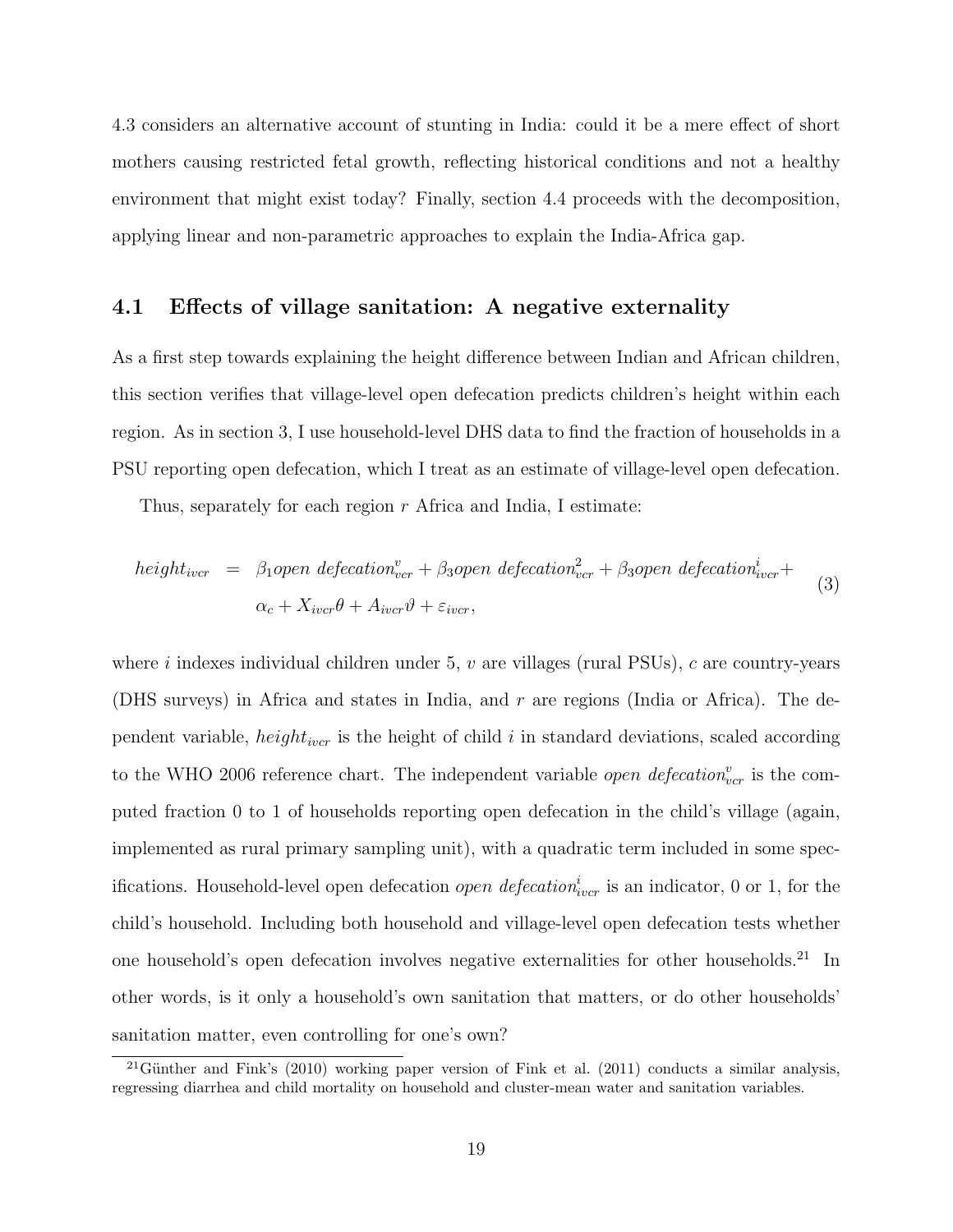Fixed effects  $\alpha_c$  are included for some specifications. As before, the vector  $A_{ivcr}$  is a set of 72 indicators for age-in-month by sex, one for each month of age for boys and for girls. Finally,  $X_{i\nu c r}$  is a vector of child or household level controls: indicators for household dirt floor; access to piped water; electrification; and ownership of a TV, bicycle, motorcycle, and clean cooking fuel; and the child's mother's literacy, knowledge of oral rehydration, age at first birth, count of children ever born, and relationship to the head of the household. These controls help ensure that any correlation between height and open defecation is unlikely to reflect mere wealth differences.

#### 4.1.1 Regression results

Figure 6 plots, separately for the African and Indian samples, the local polynomial regressions of child height on village open defecation, separating households that do and do not defecate openly. The figures make clear the distinct private and social benefits of sanitation. The private benefit is the vertical distance between the two lines; thus, in an average Indian village, children in households that do not openly defecate are about half of a standard deviation taller than children in households that do. The social benefit – a negative externality on other households – is visible in the downward slope of the regression lines: children living in villages with less open defecation overall are taller, on average. Of course, some fraction of these correlations also reflects omitted variable bias. The dashed vertical lines show that open defecation is much more common in the Indian than in the African data. Moreover, children in households that do not practice open defecation are shorter in Africa than in India at all levels of village open defecation.

Table 7 verifies the statistical significance of these results and estimates regression equation 3. In both samples, there is a clear association between child height and village-level sanitation. Especially in the Indian sample, the estimate changes little when controls are added. The coefficient on household-level sanitation is less robust: in the Indian sample it becomes much smaller when household and child controls are added, and in the African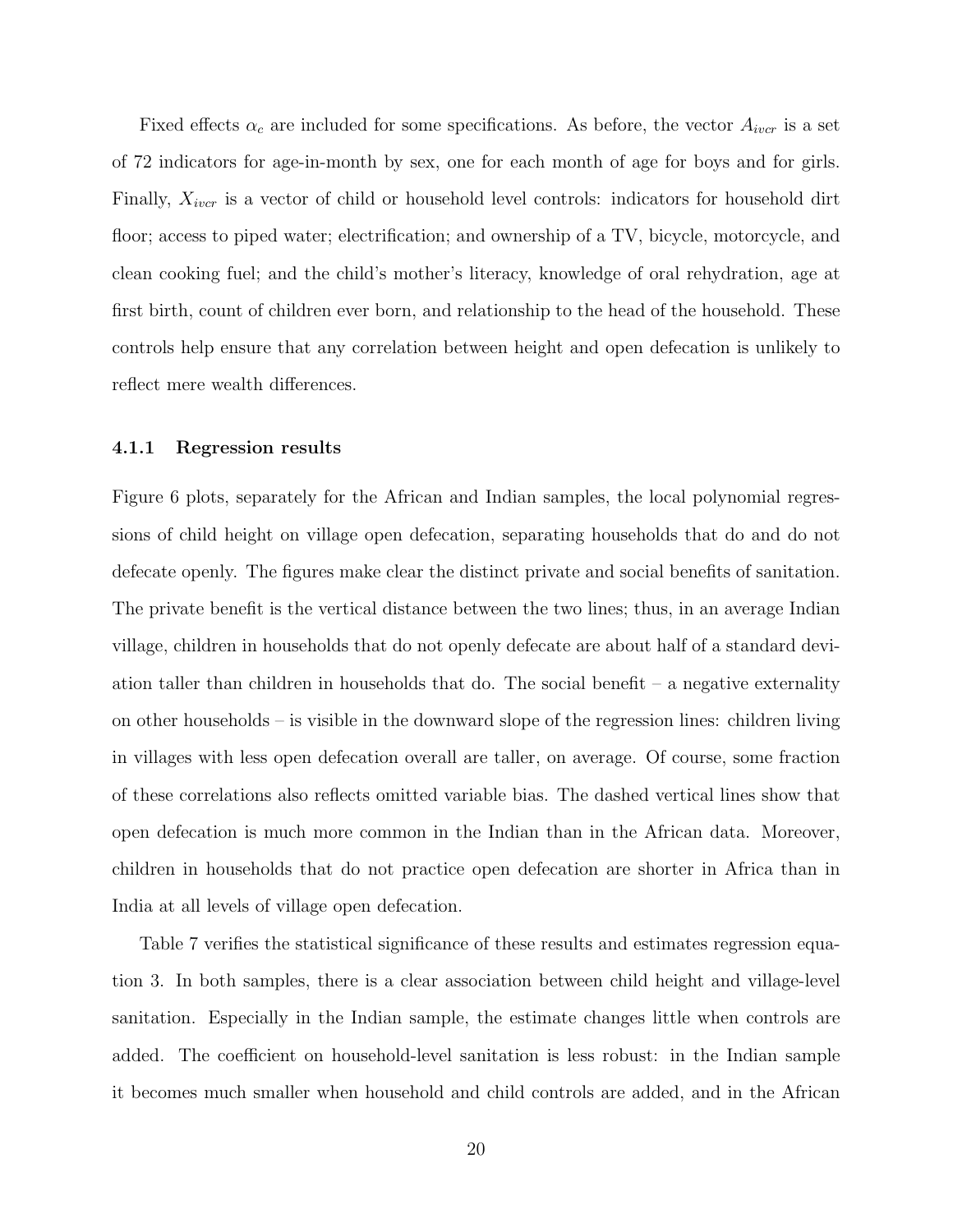sample it loses statistical significance.

#### 4.1.2 Linear effects on height?

So far, this paper has largely studied linear regression. A non-linear relationship between sanitation and height could be important for two reasons: first, fixed effects regression could be inconsistent; and second, a linear Blinder-Oaxaca decomposition could be inappropriate. Returning to figure 6, the relationship between sanitation and height appears approximately linear in the Indian data, but may not be among openly-defecating households in the African data.

Non-linearity can be tested by adding a quadratic term. Already, in table 6, a quadratic term was not statistically significant in the first two Indian DHS surveys. Panel A finds again that, in the Indian NFHS-3, there is no evidence for a quadratic term. In contrast, Panel B does find a quadratic term in the African sample. In light of the evidence for the importance of open defecation per square kilometer presented in section 2.2.3, one possible explanation for this negative quadratic term is that population density is relatively low in these African countries, so open defecation is not as important for health until there is more of it; unfortunately, geographic data such as population density is not generally available at the DHS PSU level.

Many sanitation policy-makers claim that there is a discontinuous increase in health when open defecation is fully eliminated. This belief was importantly popularized by Sanan and Moulik (2007), who assert that "public health outcomes can be achieved only when the entire community adopts improved sanitation behavior, the area is is 100 percent open defecation free, and excreta safely and hygienically confined"  $(4)$ .<sup>22</sup> Whether the relationship between sanitation and health is linear or another shape, it is clear from figure 6 that there is no

<sup>&</sup>lt;sup>22</sup>This conclusion was based on a study by an organization called Knowledge Links in three villages of Himachal Pradesh, which found a "prevalence of diarrhea" of 26 percent in a village where 95 percent of households used toilets, and of 7 percent in a village where 100 percent used toilets. Also see Shuval et al. (1981).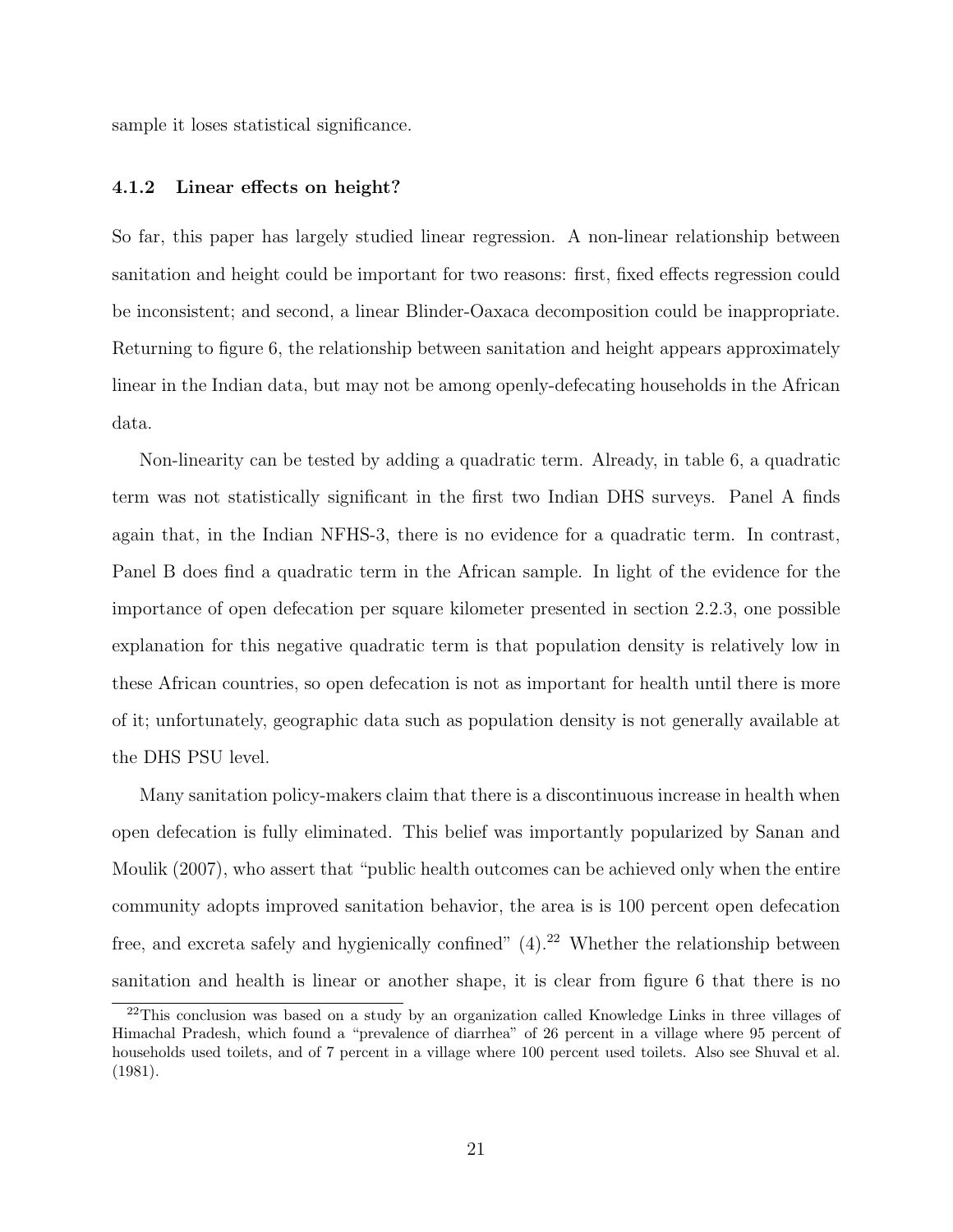discontinuity at zero open defecation. Moreover, the statistically significant quadratic terms in Panel B of table 6 are negative, which suggests that, if anything, effects of village-level sanitation on height are *smaller* near perfect coverage in that sample.

#### 4.2 A paradox: International differences in well-being

Deaton (2007) finds that international differences in height are not well explained by differences in GDP or infant mortality. How could this be, given that poor sanitation increases infant mortality (Spears, 2012a), and richer people are more likely to have toilets or latrines?

Figure 7 suggests that this puzzle is an example of Simpson's Paradox: within separate subsets of a larger sample, the relationship between two variables can be very different from the relationship between the two variables in the larger, pooled sample.<sup>23</sup> In particular, the relationship in the pooled data also depends upon the relationship among group means. Consider a large dataset partitioned into subsets indexed  $s \in S$ . Let  $\hat{\beta}$  be the OLS coefficient of y on x in the whole, pooled dataset, and  $\hat{\beta}_s$  the OLS coefficient found when the data are restricted to subset s. Further, let  $\hat{\beta}_b$  be the "between" regression coefficient found by regressing subsample means  $\bar{y}_s$  on  $\bar{x}_s$ , weighted by the number of observations in each subsample. Then

$$
\hat{\beta} = \sum_{s \in S} \lambda_s \hat{\beta}_s + \lambda_b \hat{\beta}_b,\tag{4}
$$

where the weights  $\lambda_s$  are the fractions of the total sum of squares in each subsample s and  $\lambda_b$  is the fraction of the sum of squares from the subsample means. Therefore, if the between coefficient is very different from the within coefficients, the pooled coefficient computed from the entire dataset could also be quite different from the within-subsample slopes.

Figure 7 plots within-region, between, and pooled slopes to clarify this paradoxical case. Within both the Indian and African subsamples, more village-level open defecation is, indeed, associated with more infant mortality and less wealth. However, India has more open defeca-

<sup>&</sup>lt;sup>23</sup>The difficulties involved in inferring relationships about individuals from group average data are also sometimes referred to as the problem of "ecological inference."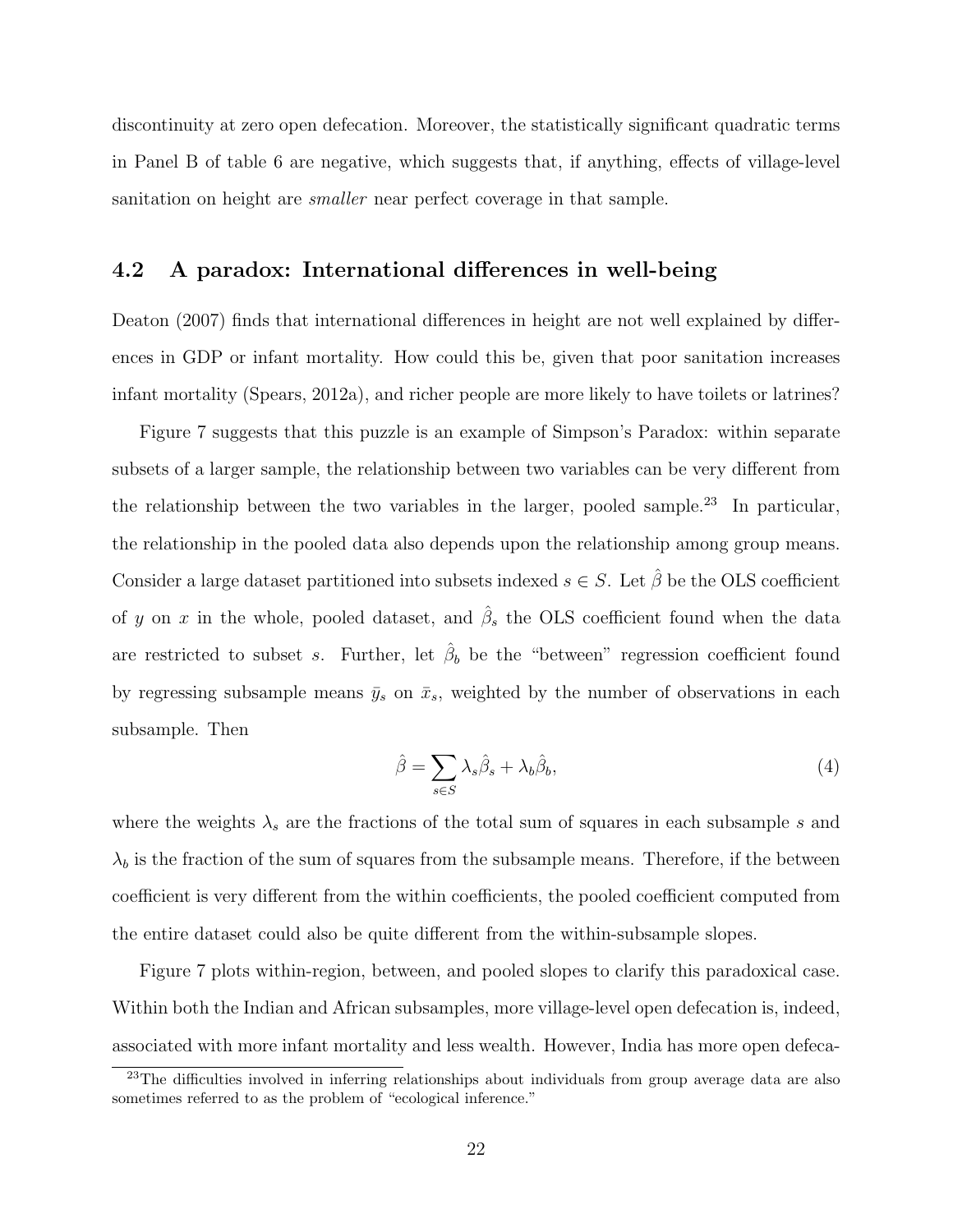tion, lower infant mortality, and more wealth, represented by the plotted circles. Therefore, the pooled regressions are essentially flat, potentially misleadingly showing no association between open defecation and infant mortality or a count if household assets included in the DHS – consistently with Deaton's original result.

#### 4.3 Do short mothers cause short children?

One candidate explanation for widespread stunting among Indian children that Deaton and Drèze (2009) highlight is that Indian mothers are small. What if there were a direct effect – independent of genetics and of the rest of the environment – of a too-small mother, causing restricted intrauterine growth, leading to lasting stunting? If so, then in principle Indian children could be short, on average, despite healthy modern environments and adequate nutrition, merely because their mothers were stunted by depravations of the past.

Both the possible existence of this mechanism and any plausible magnitude are debated in the medical and epidemiological literature. Discussion dates to Ounsted et al.'s (1986) classic paper, which matched data on the birth weight of 1,092 children born in Oxford, UK with self-reported birth weights of family members to show that very low or very high birth weight babies are likely to have parents that are low or high birth weight, respectively, with a greater correlation with mothers than fathers. From this they hypothesize that mothers' own in utero deprivations can restrict fetal growth of the children they have as adults. Although some later scholarship has criticized the conclusion that the constraint dates back to a mother's *fetal* development,  $24$  it is much more widely accepted that a mother's size and net nutrition before and during pregnancy influence her child's birth weight and subsequent growth (Martorell and Zongrone, 2012; Chiolero, 2010). For example, Ceesay et al. (1997)

<sup>&</sup>lt;sup>24</sup>In 2008 the paper was republished for commentary in the *International Journal of Epidemiology*; discussion noted that clean causal identification is rare in this debate. Leon (2008) summarizes that "[Ounsted et al.'s (1986)] ideas about the prepotency of maternal constraint are of less value and the hypothesis that in humans the degree of constraint a mother exerts on her offspring's fetal growth is set by her own in utero experience is not supported by [their] own data or that published subsequently" (258); Magnus (2008) and Cnattingius (2008) essentially agree, although also see Hanson and Godfrey (2008) and Horta et al. (2009)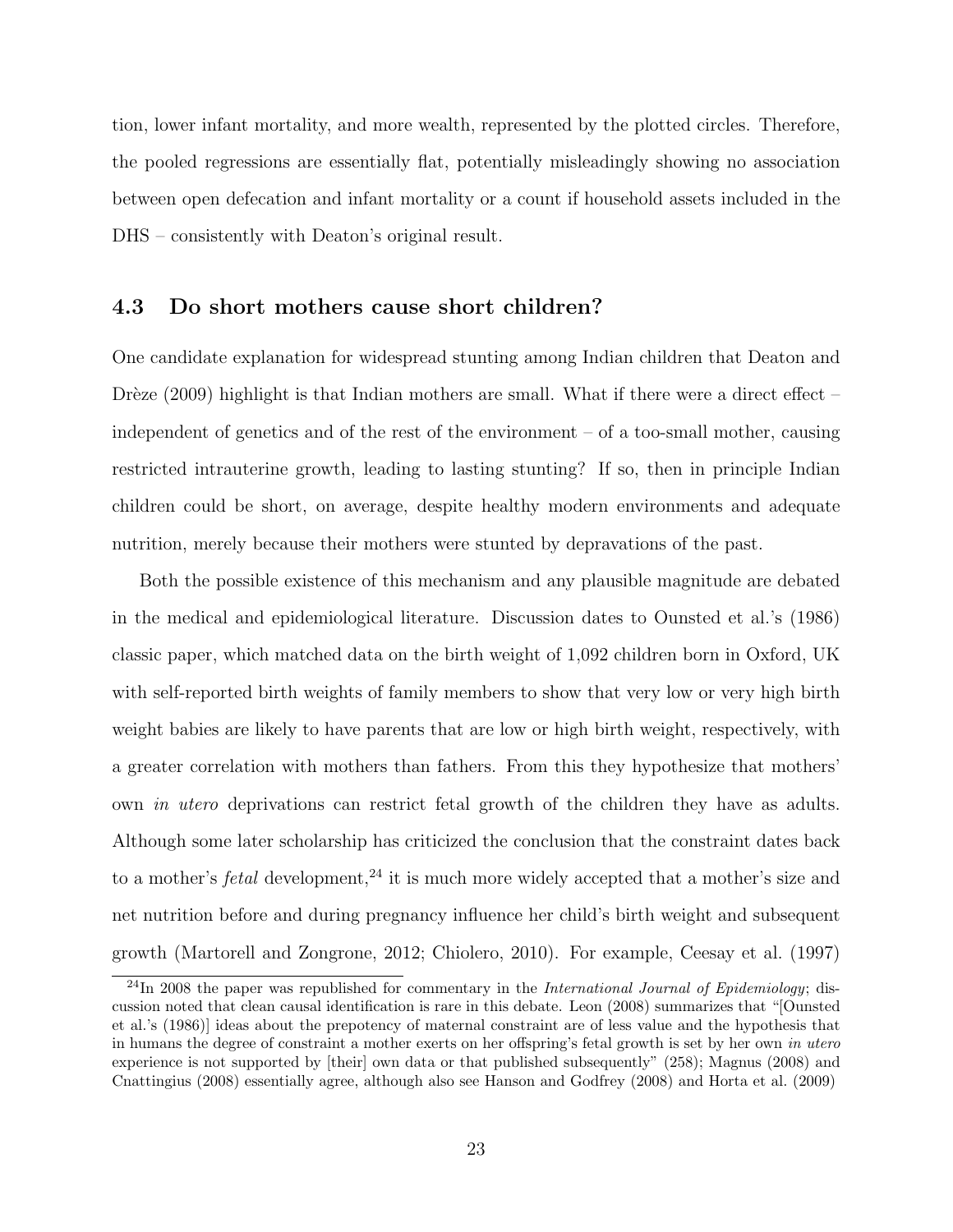find that daily dietary supplementation for pregnant women in rural Gambia increased birth weight, and Kanade et al. (2008) document in observational data that Indian mothers who ate more fat and micronutrients during pregnancy had larger babies.

Is it possible that historical conditions that restricted Indian mothers' size, but have now improved, are importantly restricting the fetal growth of their children? This question is difficult to answer in part because there are at least five reasons mothers' and children's height would be correlated: (1) mother's genetics, (2) assortative mating and father's genetics, (3) correlation of the child's early-life environment with the mother's early life environment, (4) endogenous effects of mothers' early life environments on their adult ability to care for their children (including in utero and through marriage markets), and finally (5) intrauterine growth restriction directly caused by the historically determined aspects of a mother's size. Although all five would be reflected in a simple regression of child size on mother's size, only the last mechanism would allow mothers' stunting to itself cause present-day children's stunting.

Arguing that "variability in stature among young children is often ascribed to to health and nutrition differences in malnourished populations and to genetic differences in wellnourished populations," Martorell et al. (1977) hypothesized that parent-child height correlation would be greater in the U.S. than in Guatemala. This is consistent with a model in which height h is the sum of two uncorrelated factors, genetics g and environment  $e$ , so  $h = g + e$ . Then, assuming that child genetics are a weighted sum  $\omega$  of mother's and father's genetics, so  $g_c = \omega g_m + (1 - \omega) g_f$ , and that environmental shocks are uncorrelated across generations, then the mother-child correlation of height is

$$
\frac{\omega \sigma_g^2}{\sigma_g^2 + \sigma_e^2},
$$

where  $\sigma^2$  is variance. In rich countries, where there is little relevant variance in environmental conditions, height correlations will be high.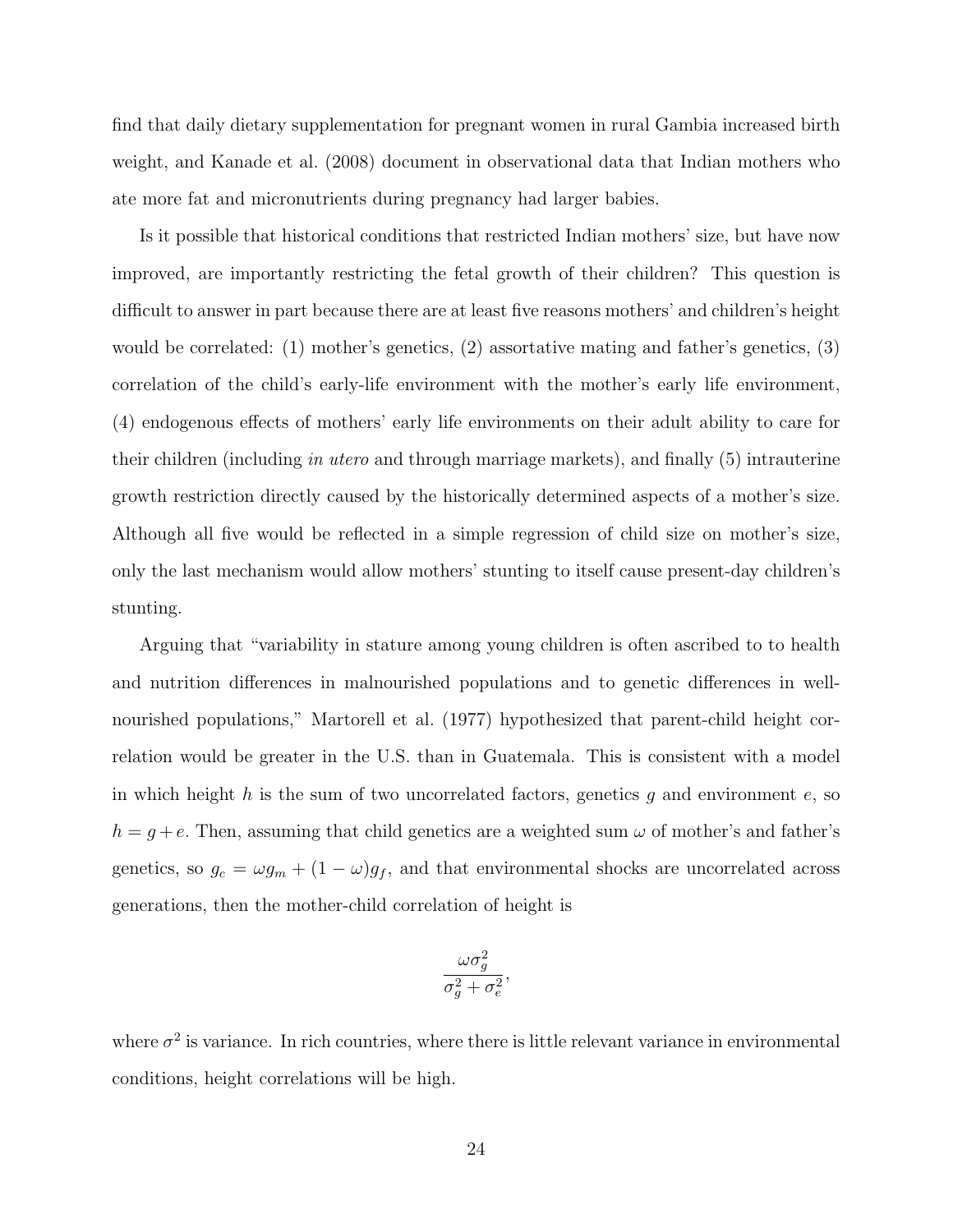Now consider a direct effect, of magnitude  $\rho > 0$ , of mother's height on child's height, so  $h_c = g_c + \rho h_m + e_c$ . To avoid unilluminating complications of infinite regress, ignore this mechanism in mothers' generation, so  $h_m = g_m + e_m$ <sup>25</sup> Now mother-child height correlation is

$$
\rho+\frac{\omega\sigma_g^2}{\sigma_g^2+\sigma_e^2},
$$

which will be greater than in the case without  $\rho$  because of the additional link between generations. Therefore, if conditions are such that  $\rho$  is quantitatively important in a poor country – perhaps due to rapid change across generations in environmental conditions – but not in a richer country, the intergenerational height correlation could be greater in the poorer country.

Figure 8 plots mother-child height correlations from the Indian and African DHS samples used in this sample, and for the U.S. from the National Longitudinal Study of Youth 1979. NLSY data used span several calendar years; each child's height is used in the year he or she is five years old. The correlation computed from the NLSY, 0.41, is comparable to other correlations computed from developed country data (Livson et al., 1962). It is also consistent with the formula above, if  $\omega = 0.5$  and  $\sigma_e^2$  is small.

Two conclusions emerge from the figure. First, the correlation computed for Indian children – although greater than that in the African data – is much below the correlation for U.S. children, suggesting that any  $\rho$ , a direct causal effect of mother's height on children's height, may not be large. Second, the correlation between mothers' and children's height is lower, within both India and Africa, in villages with more open defecation, which is consistent with an important role for  $\sigma_e^2$  and with Martorell et al.'s (1977) conjecture that environmental variation will be more important relative to genetics in poorer places.

<sup>25</sup>Perhaps environmental conditions were so consistently bad in past generations that intrauterine restriction on fetal growth due to large intergenerational differences in environmental conditions were not a binding constraint.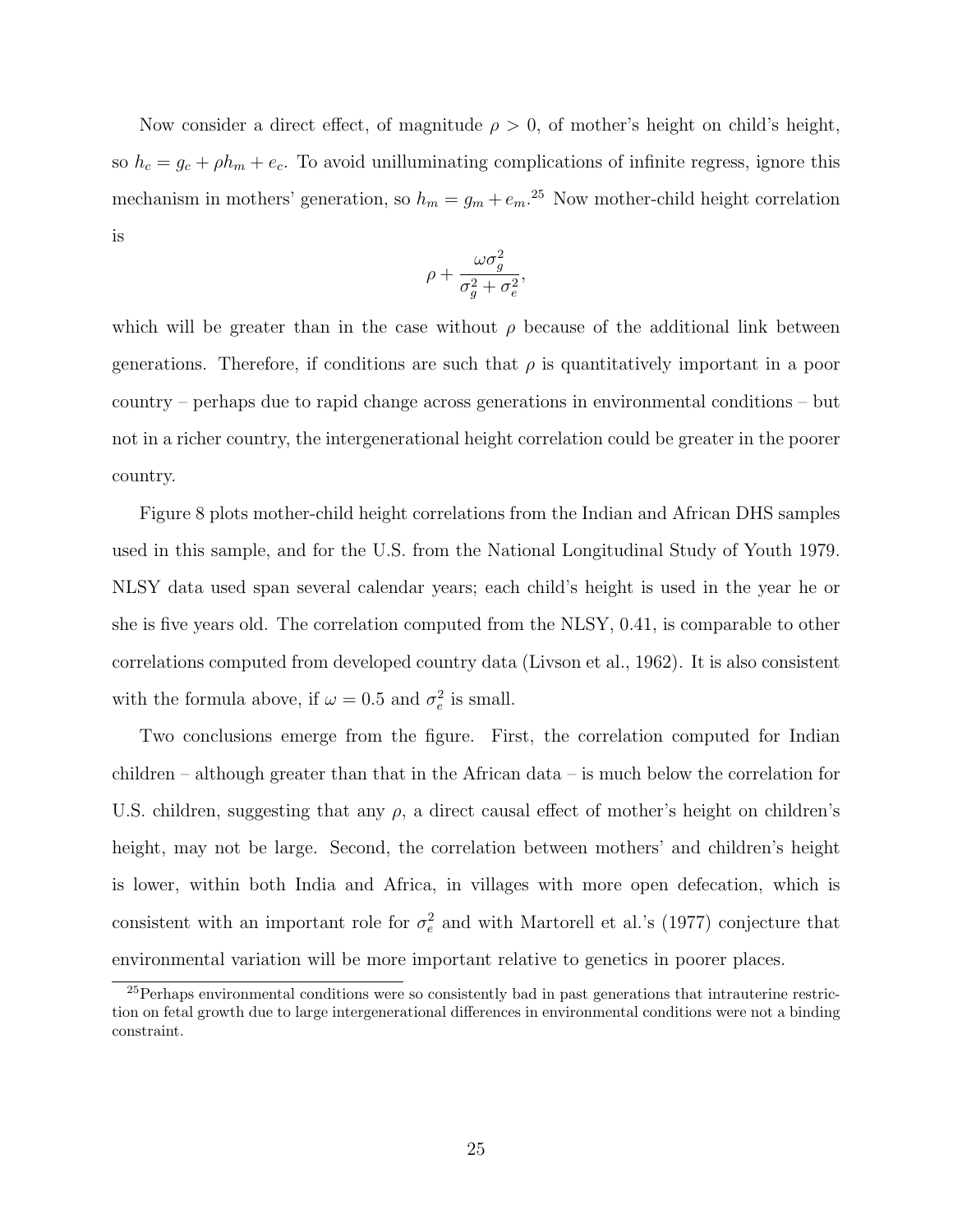#### 4.4 Decomposing the gap

Decomposition methods estimate the fraction of a difference between two groups that is statistically explained by differences in other variables (Fortin et al., 2011). Decomposition techniques are commonly applied to wage inequality in labor economics and to demographic rates. Like any econometric analysis of observational data, whether decomposition results have a causal interpretation depends on the context and the sources of variation in independent variables. This section estimates the fraction of the India-Africa height gap statistically "explained" by differences in village-level sanitation, a main result of the paper.

#### 4.4.1 Methods of decomposition

Three methods of decomposition are used. The first is a straightforward application of regression, as in table 5. I regress

$$
height_{ivs} = \alpha India_s + \beta open\ defecation_{vs}^{v} + X_{ivs}\theta + \varepsilon_{is},
$$
\n(5)

where  $height_{ivs}$  is the height-for-age z score of child i in village v in sample s, either India or Africa. The coefficient of interest is  $\alpha$ , on an indicator variable that the child lives in India. The econometric question is by how much adding a control for village level open defecation shifts  $\hat{\alpha}$  in the positive direction. This is essentially identical to the pooled Blinder-Oaxaca decomposition with an indicator for group membership recommended by Jann (2008). The statistical significance of the change in  $\hat{\alpha}$  is evaluated with a Hausman  $\chi^2$  test. Various sets of control variables  $X_{ivs}$  are added in turn, which will, in general, change both  $\hat{\alpha}$  and  $\hat{\beta}$ .

The second method is a weighted two-way Blinder (1973)-Oaxaca (1973) decomposition, using a Stata implementation by Jann (2008). In particular, having seen in section 4.2 that open defecation has different correlations within and across the Indian and African samples,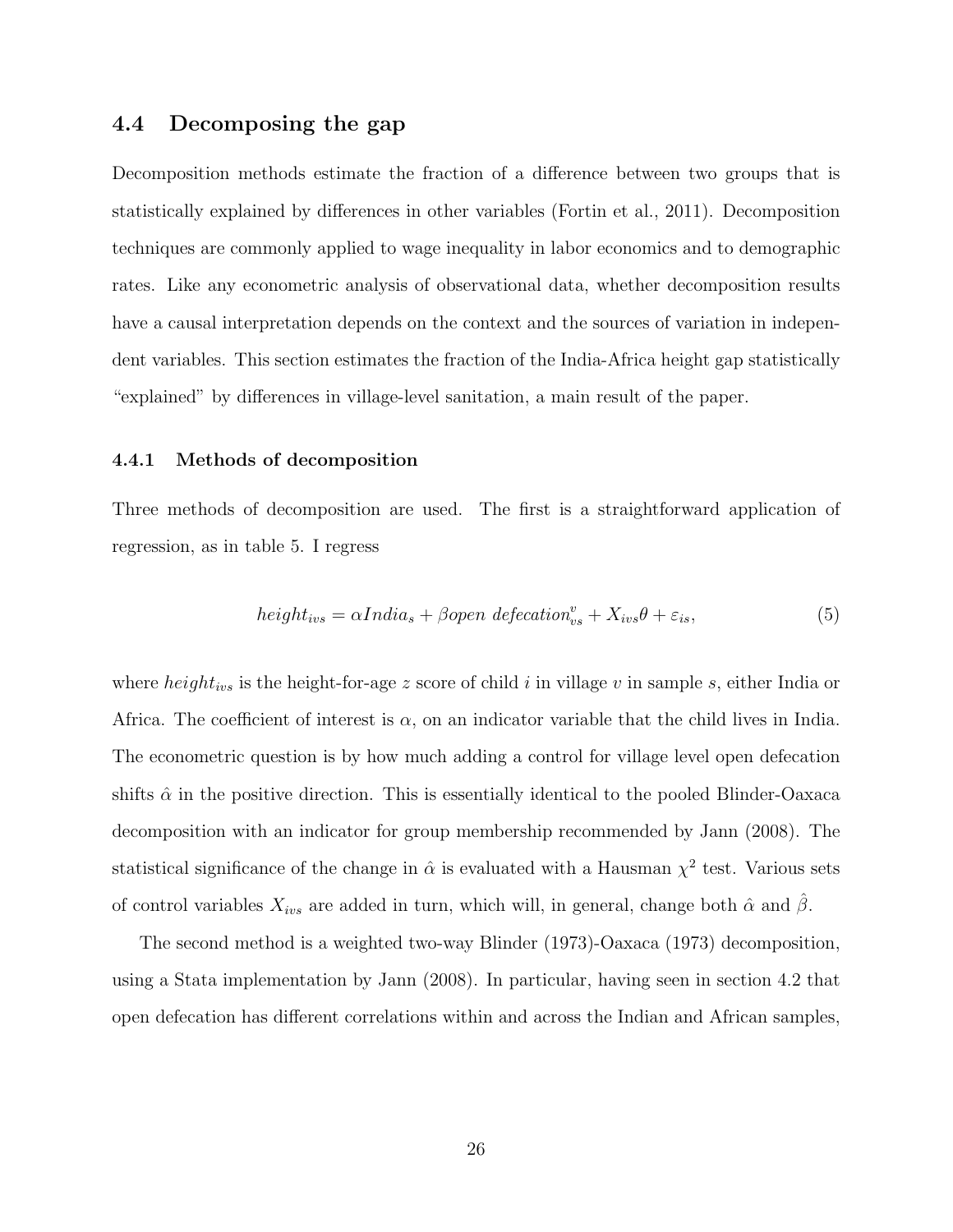I implement Reimers's (1983) recommendation to first estimate

$$
height_{iv s} = \beta_s open \ defecation_{vs} + X_{iv s} \theta_s + \varepsilon_{is}, \tag{6}
$$

separately for each sample s, and then compute the difference in height "explained" by open defecation as

$$
\left(0.5\hat{\beta}_{\text{India}} + 0.5\hat{\beta}_{\text{Africa}}\right)\left(\overline{open\,\,defecation_{v,\text{Africa}}}-\overline{open\,\,defecation_{v,\text{India}}}\right),\tag{7}
$$

creating a counterfactual "effect" of sanitation by weighting equally the within-sample slopes.

The third method is a non-linear decomposition, which computes a new mean for the Indian sample after reweighting to match the African sample's distribution of a set of observable independent variables.<sup>26</sup> In particular, the approach is to construct a counterfactual mean height of Indian children. First, partition both samples into groups  $g \in G(X)$ , which share values or ranges of values of a set of covariates  $X$  (which could include measures of open defecation). Next, for each group, compute  $f(g|s)$ , the empirical density of sample  $s \in \{\text{India}, \text{Africa}\}\$ in group q, using sampling weights. Finally, compute the counterfactual mean

$$
\tilde{h}_{\text{India}} = \sum_{g \in G(X)} \sum_{i \in g} \frac{f(g \mid \text{Africa})}{f(g \mid \text{India})} w_i h_i,\tag{8}
$$

where  $w_i$  is the sampling weight of observation i and  $h_i$  is the height-for-age z-score of child i in the Indian sample. The unexplained gap is then  $\tilde{h}_{\text{India}} - \bar{h}_{\text{Africa}}$ . The basic set of reweighting variables used is village and household open defecation, split into 20 groups corresponding to 10 levels of village open defecation for households that do and do not openly defecate.

 $^{26}$ Geruso (2012) recently applied this approach to compute the fraction of the U.S. black-white life expectancy gap that can be explained by a group of socioeconomic variables.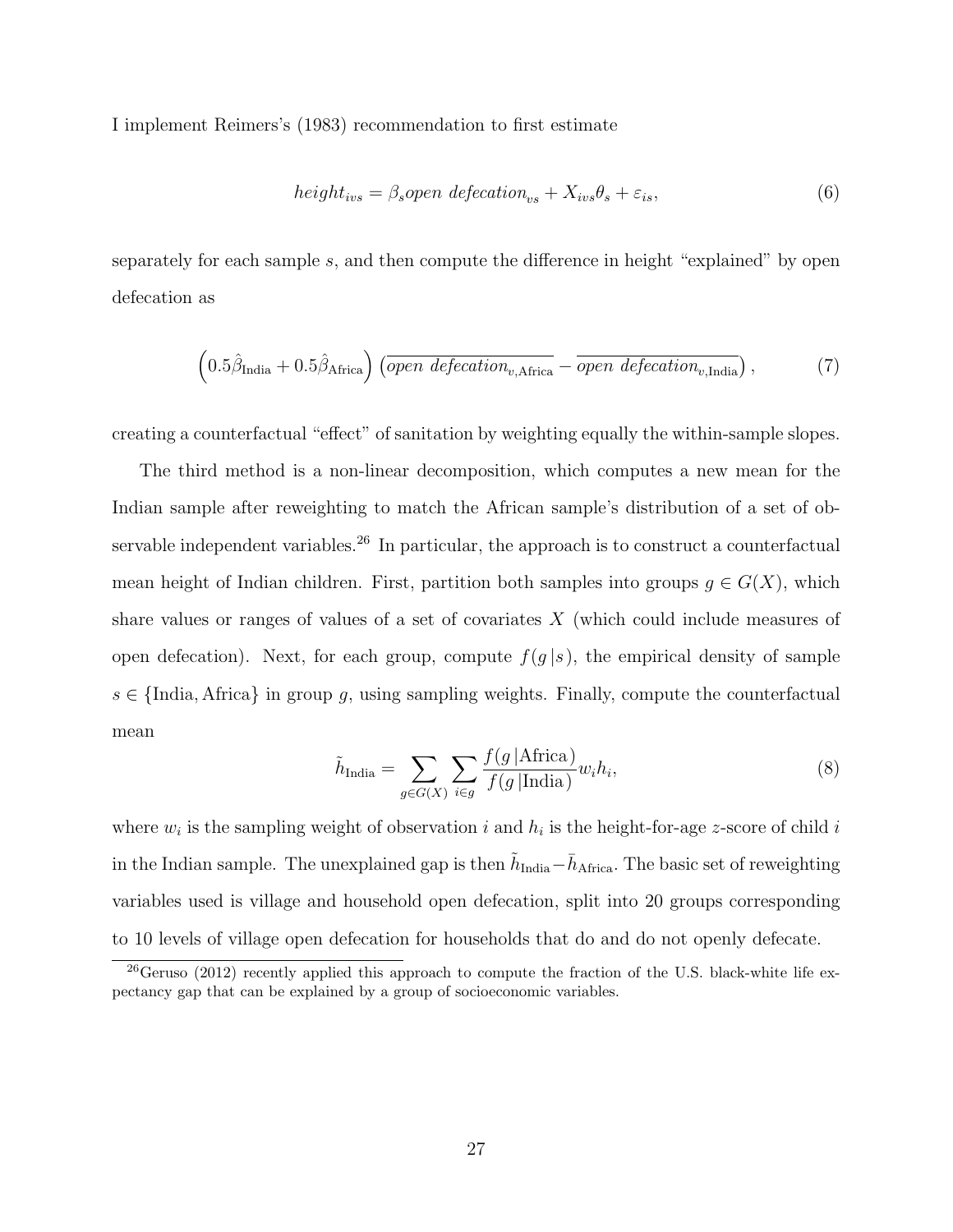#### 4.4.2 Decomposition results

Table 8 presents the decomposition results. Panel A reports the change in the OLS coefficient on a dummy variable for India when a linear control for village-level open defecation is included, as in table 5. Panel B reports the change in the unexplained difference when open defecation is added to a weighted Blinder-Oaxaca decomposition. Panel C presents counterfactual differences from non-parametrically weighting the Indian sample to match the distribution of village and household open defecation in the African sample.

Columns 1 and 2 present the basic result: the simple sample mean with no controls, with and without adjustment for sanitation. Village-level open defecation linearly explains 99 percent of the India-Africa gap.<sup>27</sup> In the Blinder-Oaxaca and non-parametric decompositions, sanitation explains more than 100 percent of the gap; this "overshooting" is plausible because, in addition to having worse sanitation, Indian households are richer, on average, than African households.

The next four pairs of columns similarly find that open defecation explains much of the India-Africa gap after controls are added. Specifically, columns 3 and 4 control for demographic variables before decomposing the remaining gap: sex-specific birth order indicators and an indicator for single or multiple birth.<sup>28</sup> Columns 5 and 6 first control for a vector of socioeconomic controls, the same controls used earlier in equation 3. Columns 7 and 8 control for a village-level estimate of infant mortality, computed from mothers' reported birth

<sup>&</sup>lt;sup>27</sup>Household-level open defecation, used instead of village-level, explains 68 percent of the gap, a reminder of the importance of disease externalities.

<sup>&</sup>lt;sup>28</sup> Jayachandran and Pande (2012) note that birth order is a predictor of child height in India (see footnote 10). For example, in the sample of rural children under 5 used here, I find that first children are 0.063  $(p = 0.044)$  standard deviations taller than second children. However, this gap falls to 0.034 ( $p = 0.275$ ) if controls for village and household open defecation are included (jointly significant with  $F_2 \approx 95$ ), suggesting that children born into larger households may be more likely to be exposed to environmental fecal pathogens, although various forms of intra-household discrimination surely exist, as well (cf. Jeffery et al., 1989).

Jayachandran and Pande (2012) also find, in their pooled DHS sample, that Indian first-borns are taller than African first-borns. In the individual-level sample studied here, Indian first-borns are 0.019 standard deviations shorter (a much smaller gap than in the full sample, but still negative); controlling for open defecation, they are 0.133 standard deviations taller, a 0.15 increase similar to those when sanitation is controlled for in table 8. If, for example, IMR is controlled for, Indian first-borns are 0.132 standard deviations shorter than African first-borns, which increases by 0.16 to Indians being 0.025 taller.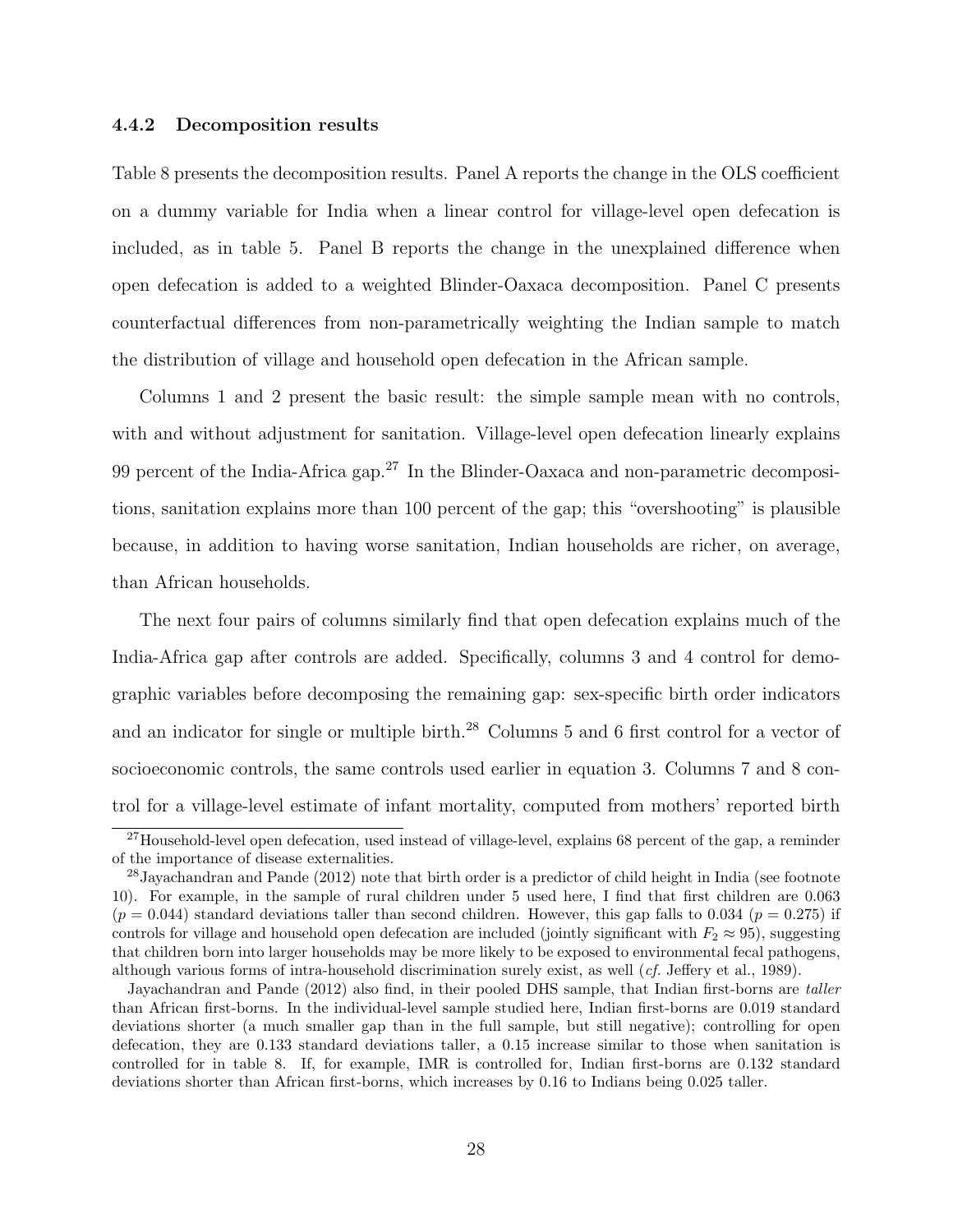history. Finally, columns 9 and 10 control for mothers' height. Because Indian mothers, like Indian children, are short, Indian children are taller than African children, conditional on their mothers' height. However, section 4.3 has discussed evidence that this correlation is unlikely to be quantitatively importantly causal, and the counterfactual increase in Indian height from matching African sanitation continues to exceed the original, simple gap to be explained, even after adjustment for mothers' height.

The level of the India-Africa height gap depends on the particular set of controls added before sanitation is accounted for. However, the counterfactual *change* in height upon accounting for open defecation is strikingly similar across specifications. In particular, the flexible non-parametric decomposition in Panel C might best accommodate any shape of the height-sanitation association. In all cases, non-parametrically matching the African distribution of open defecation increases the counterfactual Indian mean height by more than the 0.142 standard deviation simple difference in means.

## 5 Discussion: How much does sanitation explain?

Several dimensions of variation in open defecation quantitatively similarly predict variation in child height: heterogeneity in aggregated country means, changes within Indian districts, and variation across village-level averages. Moreover, Spears (2012a) and Hammer and Spears (2012) document causally well-identified estimates of effects of sanitation on height. Finally, in the sense of econometric decomposition, exceptionally widespread open defecation can explain much of exceptional Indian stunting. So, how much taller would Indian children be if they enjoyed better sanitation and less exposure to fecal pathogens?

#### 5.1 A linear thought experiment

To answer the question above would require knowing the true average causal effect of open defecation on Indian children. However, one can envision possible answers by comparing a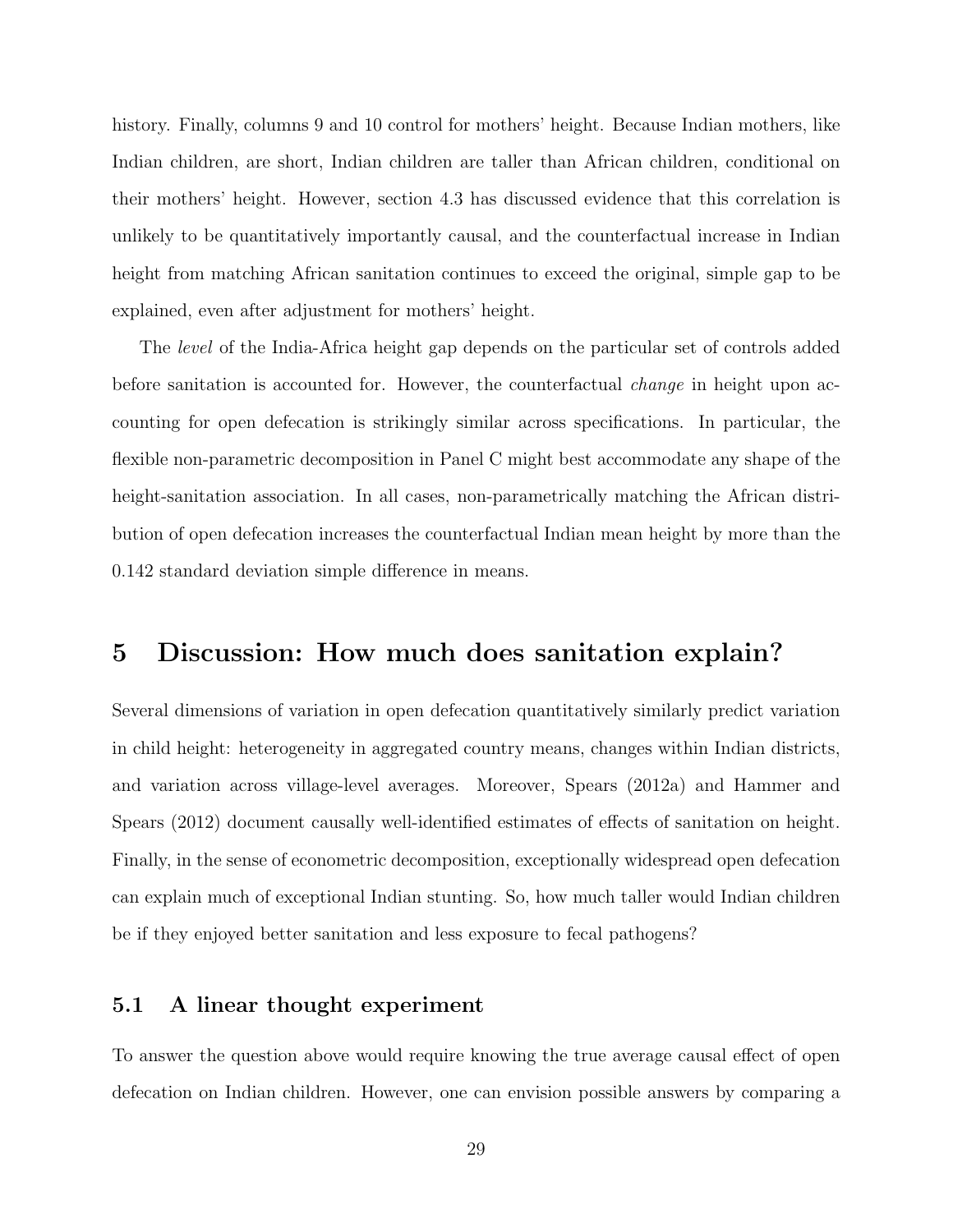range of estimates of the association between height and open defecation, each reflecting its own particular context and combination of internal and external validity.

Children in rural India are, on average, 0.142 standard deviations shorter than children in the rural African sample in section 4; open defecation is 31.6 percentage points more common in India. Therefore, imagining a linear causal effect of sanitation  $\beta$ , the fraction of the rural India-Africa height gap that open defecation rates would explain would be whatever fraction  $\beta$  is of a 0.45 (= 0.142 ÷ 0.316) standard deviation increase in height resulting from moving from 100 percent to 0 percent open defecation. Children in India, where 55 percent of households openly defecated in the DHS, are about 2 standard deviations shorter than the reference mean. Whatever fraction  $\beta$  is of 3.6 would be the fraction of the India-U.S. gap explained.

Table 9 collects estimates of the linear association between height and open defecation from this paper and others. As in section 4.4.2, "explaining" over 100 percent of the gap is plausible because wealth differences predict that Indian children should be taller than African children. Unsurprisingly, the instrumental variable treatment-on-the-treated estimate in Hammer and Spears's (2012) small experimental sample has a large confidence interval. Both this estimate and Spears's (2012a) may overstate the direct effect of latrines per se because the programs studied also promoted use of existing latrines.

Like many regression estimates of the effects of inputs on human capital, some of these may be biased upwards. Collectively, however, they suggest that the best linear approximation to the true average causal effect of village-level sanitation coverage on Indian children's height is likely to be a large fraction of  $0.45$  (ignoring the additional explanatory power of population density). If so, then sanitation could explain much or all of the difference in heights between Indian and African children.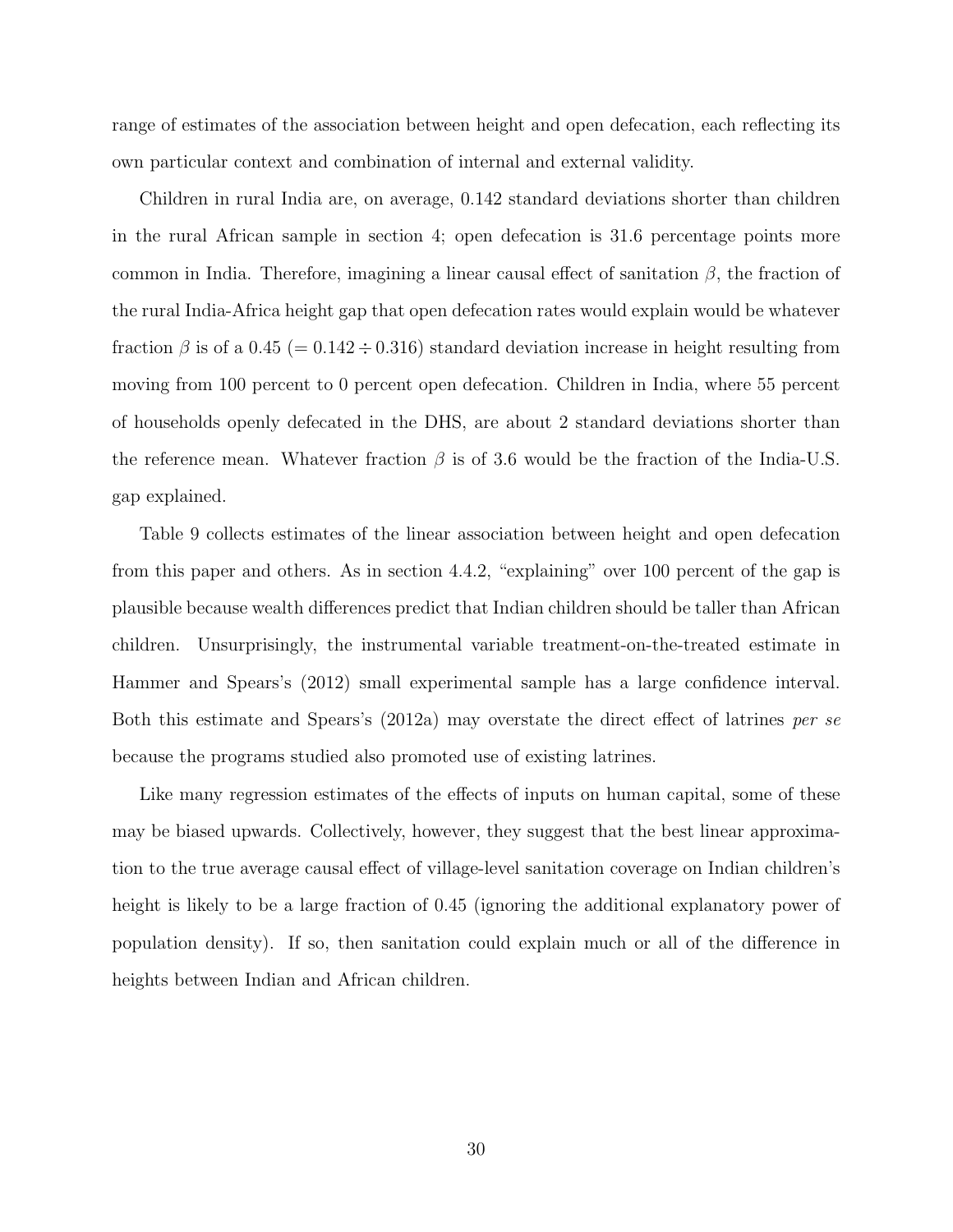## 5.2 Conclusion: Stunting, "malnutrition," and externalities

Section 4.1 presented evidence that one household's open defecation imposes negative externalities on its neighbors. Village-level externalities are important for at least two reasons. First, negative externalities are a classic rationale in public economics for government intervention: if households do not consider the effect of their own open defecation on other people, they will be too reluctant to switch to using a latrine. Second, statistical approaches that only study private resources will be unable to fully explain heterogeneity in height. For example, Tarozzi (2008) finds that even Indian children in the richest households in the NFHS (that is, with the most assets) are still shorter than international reference norms. Panagariya (2012) interprets this result to suggest that international norms are incorrect for Indian children, because even children with "elite or privileged" household health inputs are stunted.<sup>29</sup> Yet, this interpretation ignores externalities: many of the asset-rich households in the NFHS are exposed to a disease environment created by the open defecation of other households. Bhandari et al. (2002) study the height of Indian children living in Green Park, a single affluent neighborhood in South Delhi; these children grow to international reference heights.

Although a child's low height-for-age is often called "malnutrition," Waterlow (2011) has advocated instead using "the term 'stunted,' which is purely descriptive and does not prejudge the question of whether or not the growth deficit is really the result of malnutrition," often narrowly interpreted as food, especially in policy debates. Early-life disease – and especially chronic disease due to fecal pathogens in the environment – appears to be another important determinant of height. If so, determining whether open defecation is an importantly binding constraint on Indian children's height may be a step towards a policy response able to resolve this Asian enigma.

<sup>&</sup>lt;sup>29</sup>Tarozzi does recognize that his approach does not capture important effects of "the epidemiological environment, with its impact on infections" (463).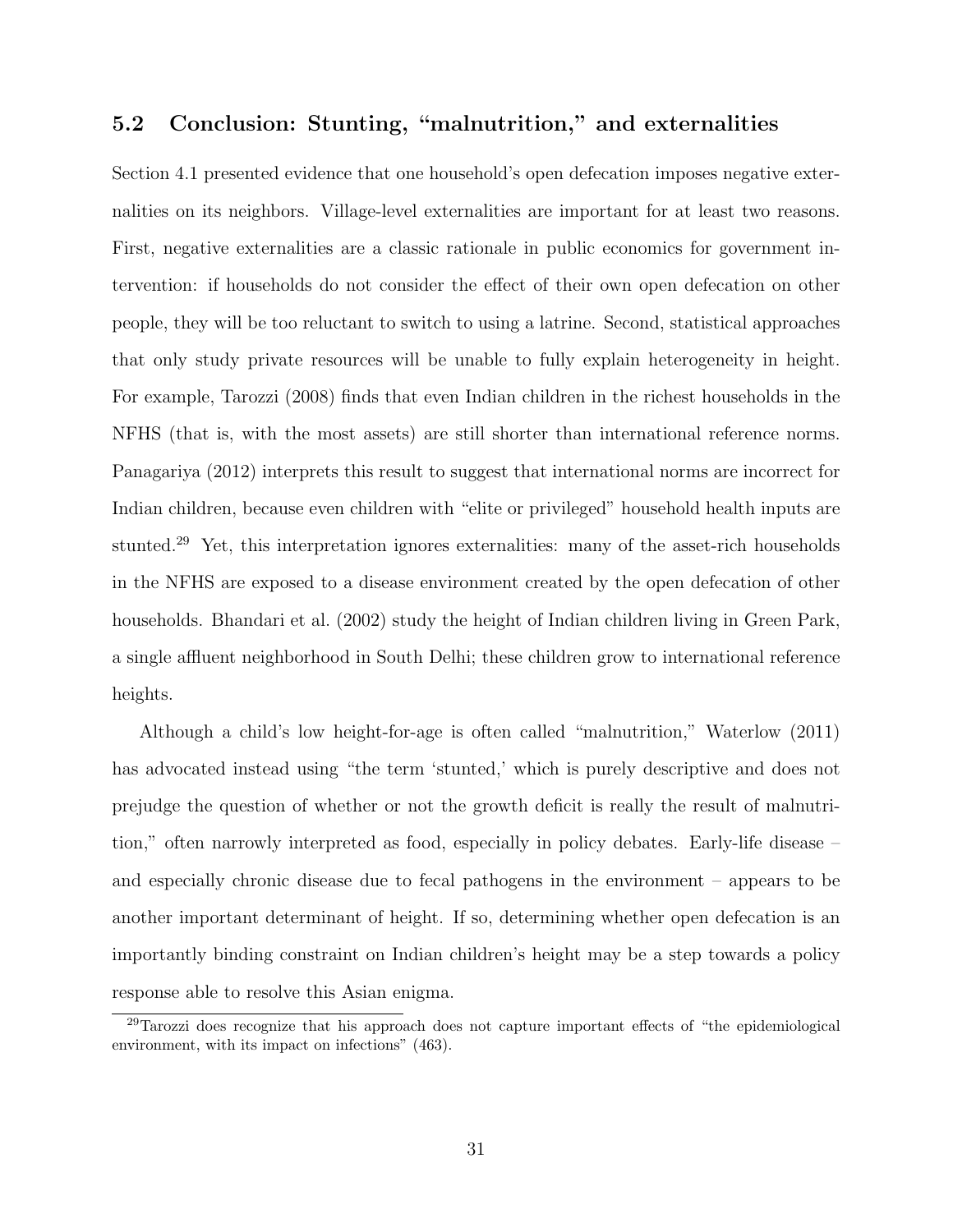# References

- Ali, Mohammad, Michael Emch, J.P. Donnay, Mohammad Yunus, and R.B. Sack. 2002. "The spatial epidemiology of cholera in an endemic area of Bangladesh." Social Science and Medicine, 55: 1015–1024.
- Bateman, O. Massee and Shelley Smith. 1991. "A comparison of the health effects of water supply and sanitaiton in urban and rural Guatemala." WASH Field Report 352, USAID.
- Bateman, O. Massee, Shelley Smith, and Philip Roark. 1993. "A comparison of the health effects of water supply and sanitaiton in urban and rural areas of five African countries." WASH Field Report 398, USAID.
- Bhandari, Nita, Rajiv Bahl, Sunita Taneja, Mercedes de Onis, and Maharaj K. Bhan. 2002. "Growth performance of affluent Indian children is similar to that in developed countries." Bulletin of the World Health Organization, 80(3): 189–195.
- Black, Maggie and Ben Fawcett. 2008. The Last Taboo: Opening the Door on the Global Sanitation Crisis, London: Earthscan.
- Blinder, Alan S. 1973. "Wage Discrimination: Reduced Form and Structural Estimates." Journal of Human Resources, 8: 436455.
- Case, Anne and Christina Paxson. 2008. "Stature and Status: Height, Ability, and Labor Market Outcomes." Journal of Political Economy, 116(3): 499–532.
- Case, Anne, Darren Lubotsky, and Christina Paxson. 2002. "Economic Status and Health in Childhood: The Origins of the Gradient." American Economic Review, 92(5): 1308–1334.
- Ceesay, Sana M, Andrew M Prentice, Timothy J Cole, Frances Foord, Lawrence T Weaver, Elizabeth M E Poskitt, and Roger G Whitehead. 1997. "Effects on birth weight and perinatal mortality of maternal dietary supplements in rural Gambia: 5 year randomized controlled trial." British Medical Journal, 315: 786–790.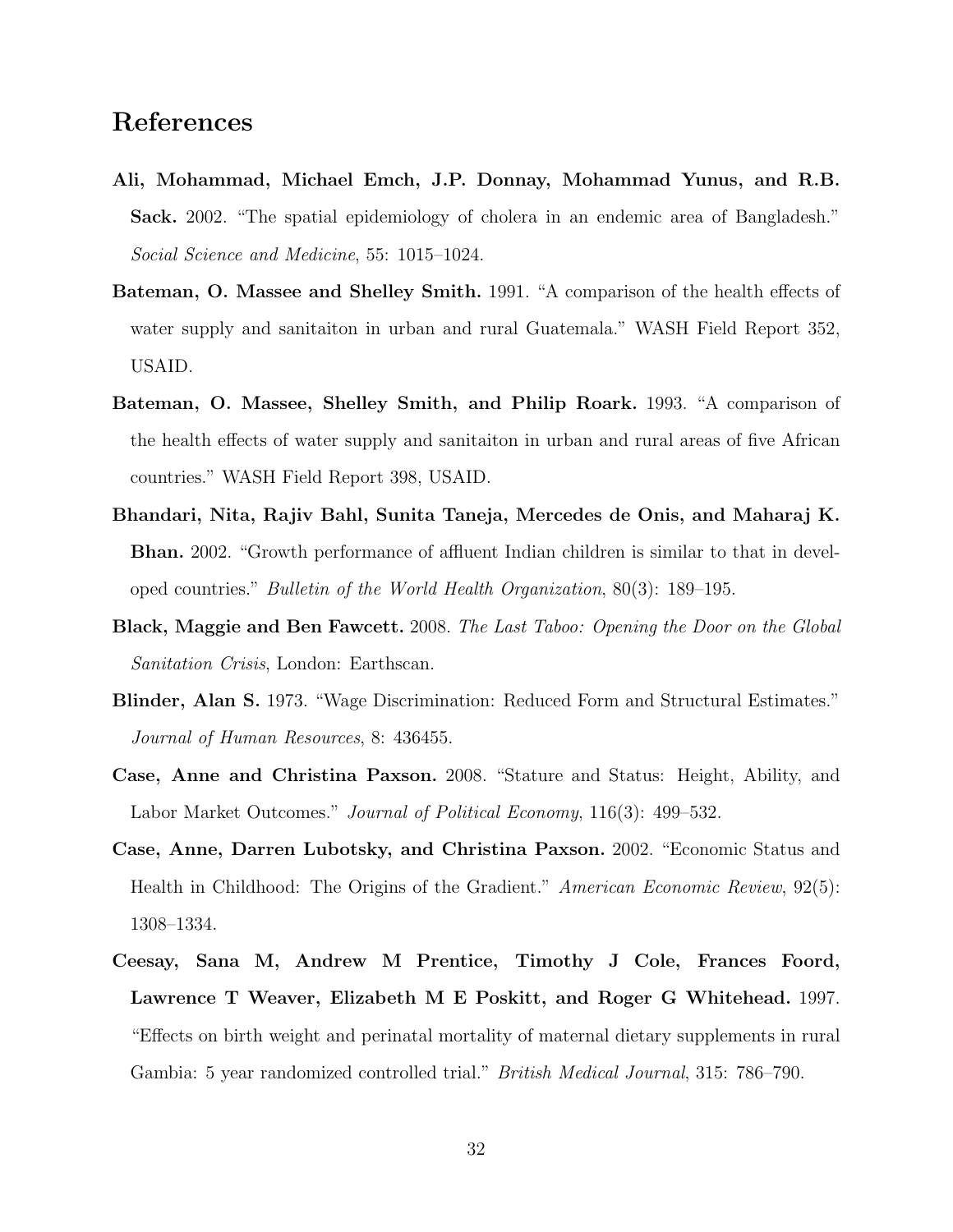- Checkley, William, Gillian Buckley, Robert H Gilman, Ana MO Assis, Richard L Guerrant, Saul S Morris, Kåre Mølbak, Palle Valentiner-Branth, Claudio F Lanata, Robert E Black, and The Childhood Malnutrition and Infection Network. 2008. "Multi-country analysis of the effects of diarrhoea on childhood stunting." International Journal of Epidemiology, 37: 816–830.
- Chiolero, Arnaud. 2010. "Adult maternal body size matters." International Journal of Epidemiology, 39(6): 1681.
- Cnattingius, Sven. 2008. "Commentary: On 'Transmission through the female line of a mechanism constraining human fetal growth' – does it exist?" *International Journal of* Epidemiology, 37: 252–254.
- Currie, Janet. 2009. "Healthy, Wealthy, and Wise: Socioeconomic Status, Poor Health in Childhood, and Human Capital Development." Journal of Economic Literature, 47(1): 87–122.
- Deaton, Angus. 2007. "Height, health and development." Proceedings of the National Academy of the Sciences, 104(33): 13232–13237.
- Deaton, Angus and Jean Drèze. 2009. "Food and Nutrition in India: Facts and Interpretations." Economic and Political Weekly, 44(7): 42–65.
- Doblhammer, Gabriele and James W. Vaupel. 2001. "Lifespan depends on month of birth." PNAS, 98(5): 2934–2939.
- Fink, Günther, Isabel Günther, and Kenneth Hill. 2011. "The effect of water and sanitation on child health: evidence from the demographic and health surveys 19862007." International Journal of Epidemiology, 40(5): 1196–1204.
- Fortin, Nicole, Thomas Lemieux, and Sergio Firpo. 2011. "Decomposition Methods in Economics." Handbook of Labor Economics, 4a: 1–102.
- Geruso, Michael. 2012. "Black-White Disparities in Life Expectancy: How Much Can the Standard SES Variables Explain?" Demography, 49(2): 553–574.
- Günther, Isabel and Günther Fink. 2010. "Water, Sanitation and Childrens Health: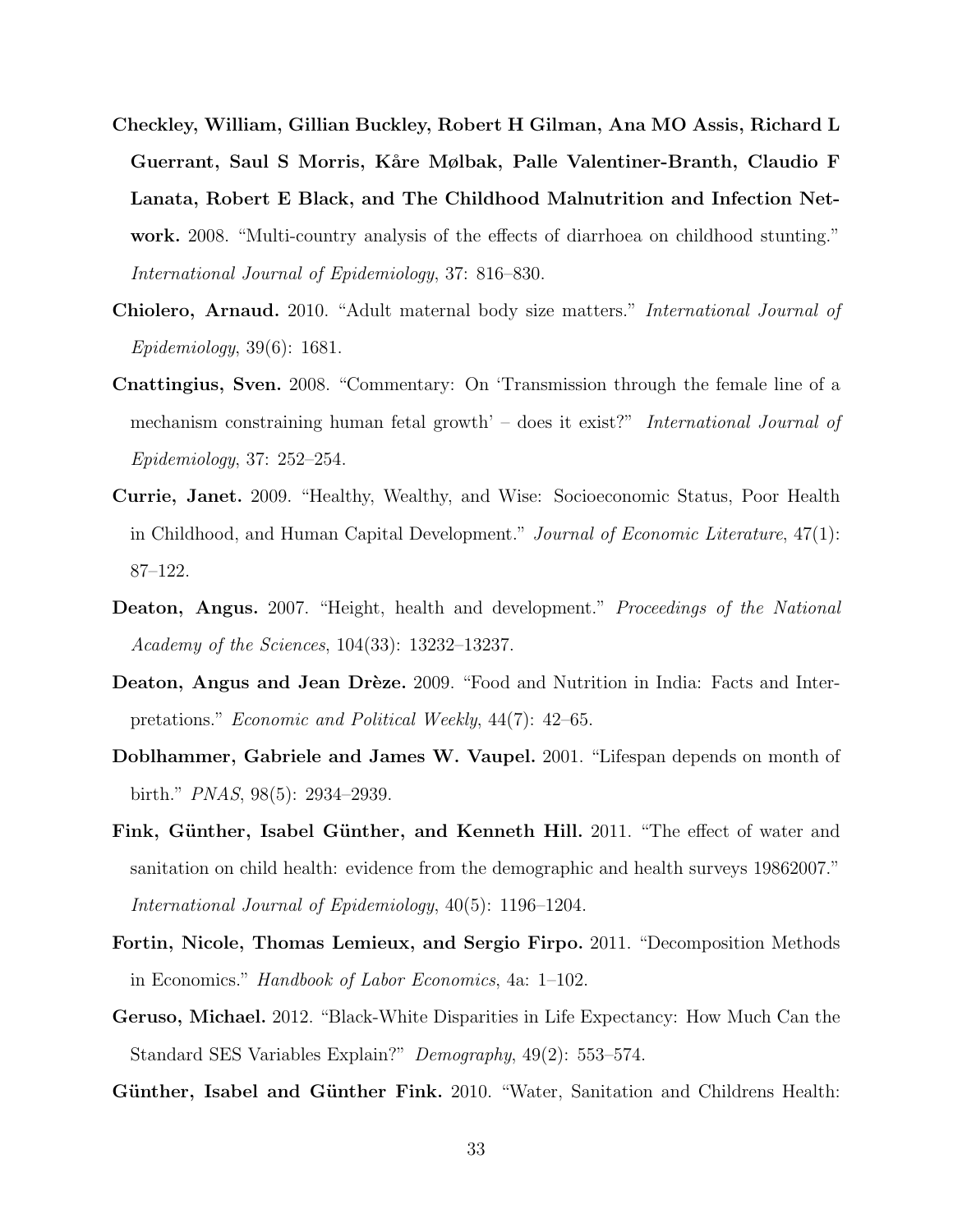Evidence from 172 DHS Surveys." Policy Research Working Paper 5275, World Bank.

- Hammer, Jeffrey and Dean Spears. 2012. "Effects of a village sanitation intervention on children's human capital: Evidence from a randomized experiment by the Maharashtra government." working paper, Princeton University.
- Hanson, Mark A. and Keith M. Godfrey. 2008. "Commentary: Maternal constraint is a pre-eminent regulator of fetal growth." International Journal of Epidemiology, 37: 254–255.
- Horta, Bernardo L, Denise P Gigante, Clive Osmond, Fernando C Barros, and Cesar G Victora. 2009. "Intergenerational effect of weight gain in childhood on offspring birthweight." International Journal of Epidemiology, 38: 724–732.
- Humphrey, Jean H. 2009. "Child undernutrition, tropical enteropathy, toilets, and handwashing." *The Lancet*, 374: 1032 – 35.
- **Jann, Ben.** 2008. "A Stata implementation of the Blinder-Oaxaca decomposition." Stata Journal, 8(4): 453–479.
- Jayachandran, Seema and Rohini Pande. 2012. "The Puzzle of High Child Malnutrition in South Asia." presentation slides, International Growth Centre.
- Jeffery, Patricia, Roger Jeffery, and Andrew Lyon. 1989. Labour pains and labour power: Women and childbearing in India: Zed.
- Joint Monitoring Programme for Water Supply and Sanitation. 2012. Progress on Drinking Water and Sanitation: 2012 Update: WHO and UNICEF.
- Kanade, A.N., S. Rao, R.S. Kelkar, and S. Gupte. 2008. "Maternal nutrition and birth size among urban affluent and rural women in India." Journal of the American College of Nutrition, 27(1): 137–145.
- Leon, David A. 2008. "Commentary: The development of the Ounsteds' theory of maternal constraint – a critical perspective." International Journal of Epidemiology, 37(255-259).
- Livson, Norman, David McNeill, and Karla Thomas. 1962. "Pooled Estimates of Parent-Child Correlations in Stature from Birth to Maturity." Science, 138(3542): 818–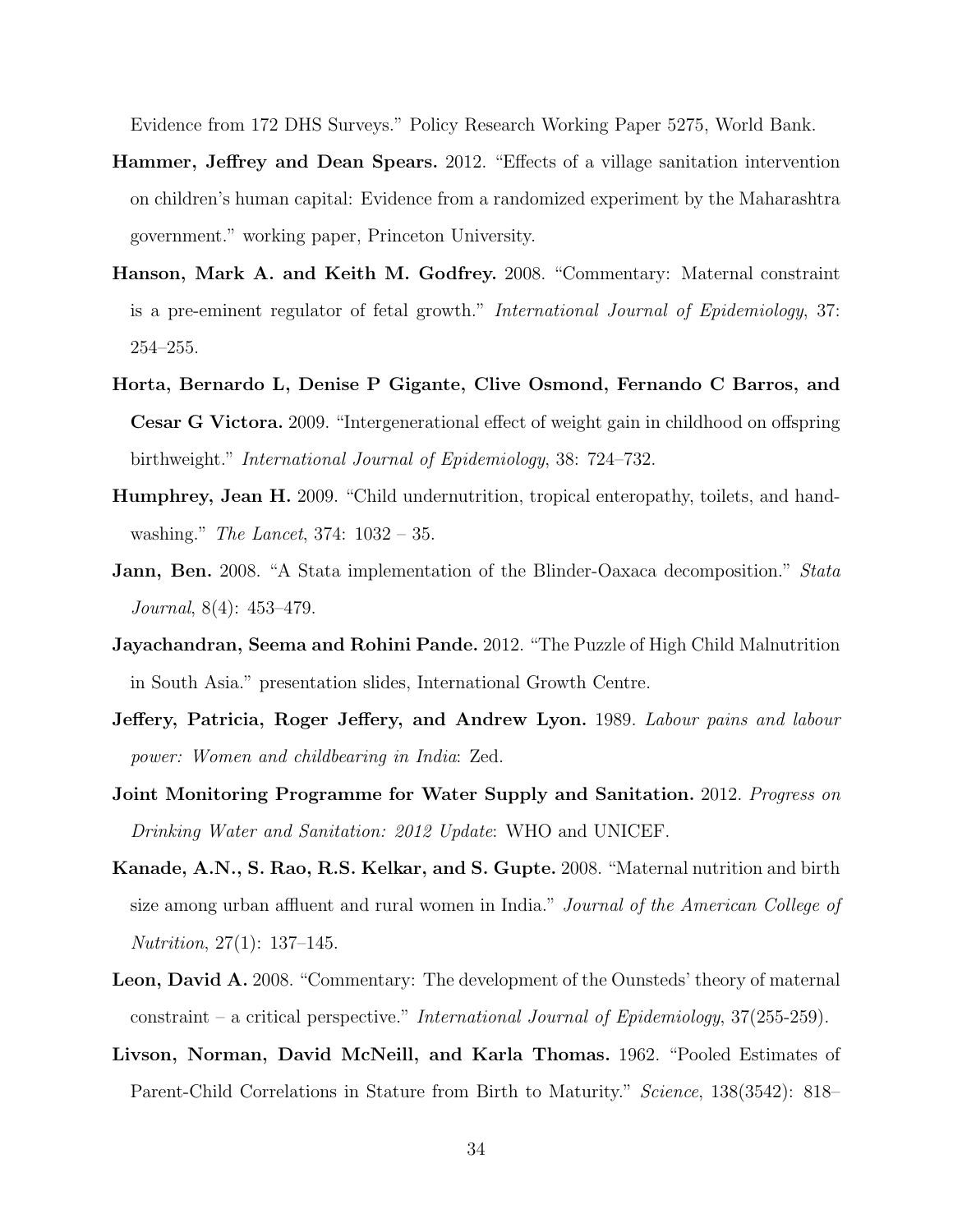820.

- Magnus, Per. 2008. "Commentary: A need for unconstrained thinking of foetal growth." International Journal of Epidemiology, 37(254-255).
- Martorell, Reynaldo and Amanda Zongrone. 2012. "Intergenerational Influences on Child Growth and Undernutrition." Paediatric and Perinatal Epidemiology, 26(Suppl. 1): 302–314.
- Martorell, Reynaldo, Charles Yarbrough, Aaron Lechtig, Hernan Delgado, and Robert E. Klein. 1977. "Genetic-environmental interactions in physical growth." Acta Pædiatr Scand, 66: 579–584.
- Mondal, Dinesh, Juliana Minak, Masud Alam, Yue Liu, Jing Dai, Poonum Korpe, Lei Liu, Rashidul Haque, and William A. Petri, Jr. 2011. "Contribution of Enteric Infection, Altered Intestinal Barrier Function, and Maternal Malnutrition to Infant Malnutrition in Bangladesh." Clinical Infectious Diseases.
- Oaxaca, Ronald. 1973. "Male-Female Wage Differentials in Urban Labor Markets." International Economic Review, 14: 693709.
- Ounsted, M., S. Scott, and C. Ounsted. 1986. "Transmission through the female line of a mechanism constraining human fetal growth." Annals of Human Biology, 13(2): 143–151.
- Panagariya, Arvind. 2012. "The Myth of Child Malnutrition in India." conference paper 8, Columbia University Program on Indian Economic Policies.
- Petri, William A., Jr, Mark Miller, Henry J. Binder, Myron M. Levine, Rebecca Dillingham, and Richard L. Guerrant. 2008. "Enteric infections, diarrhea, and their impact on function and development." Journal of Clinical Investigation, 118(4): 1266– 1290.
- Ramalingaswami, Vulimiri, Urban Jonsson, and Jon Rohde. 1996. "Commentary: The Asian Enigma." The Progress of Nations.
- Reimers, Cordelia W.. 1983. "Labor Market Discrimination Against Hispanic and Black Men." Review of Economics and Statistics, 65(4): 570–579.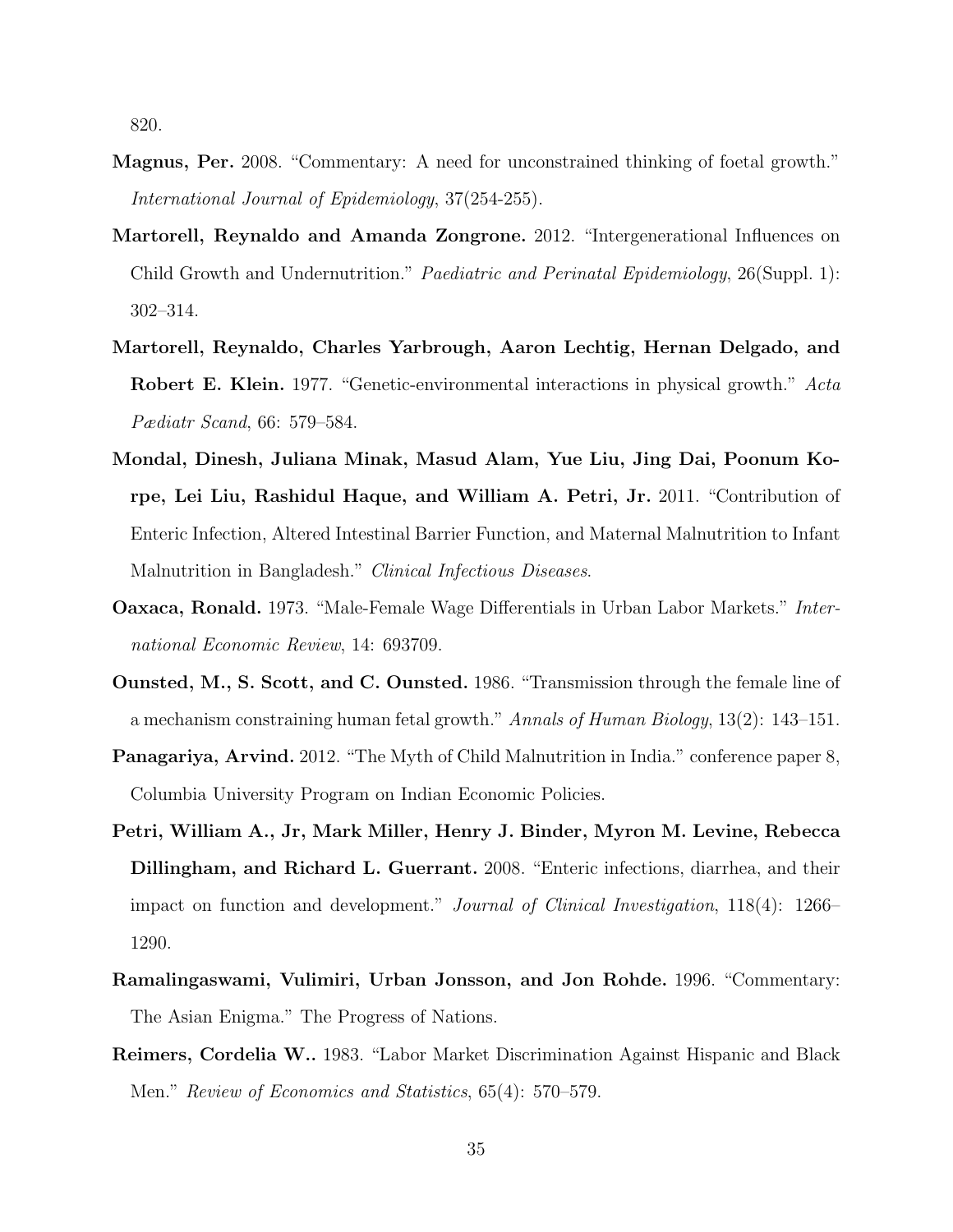- Sanan, Deepak and Soma Ghosh Moulik. 2007. "Community-Led Total Sanitation in Rural Areas: An Approach that Works." Field Note, World Bank Water and Sanitation Program.
- Shuval, Hillel I., Robert L. Tilden, Barbara H. Perry, and Robert N. Grosse. 1981. "Effect of investments in water supply and sanitation on health status: a thresholdsaturation theory." Bulletin of the WHO, 59(2): 243–248.
- Spears, Dean. 2012a. "Effects of Rural Sanitation on Infant Mortality and Human Capital: Evidence from a Local Governance Incentive in India." working paper, Princeton.
- 2012b. "Height and Cognitive Achievement among Indian Children." *Economics* and Human Biology, 10: 210–219.
- Spears, Dean and Sneha Lamba. 2012. "Effects of Early-Life Exposure to Rural Sanitation on Childhood Cognitive Skills: Evidence from Indias Total Sanitation Campaign." working paper, Princeton.
- Steckel, Richard. 2009. "Heights and human welfare: Recent developments and new directions." Explorations in Economic History, 46: 1–23.
- Tarozzi, Alessandro. 2008. "Growth reference charts and the nutritional status of Indian children." Economics & Human Biology,  $6(3)$ : 455468.
- Waterlow, J.C.. 2011. "Reflections on Stunting." in Charles Pasternak ed. Access Not Excess: Smith-Gordon, Chap. 1: 1–8.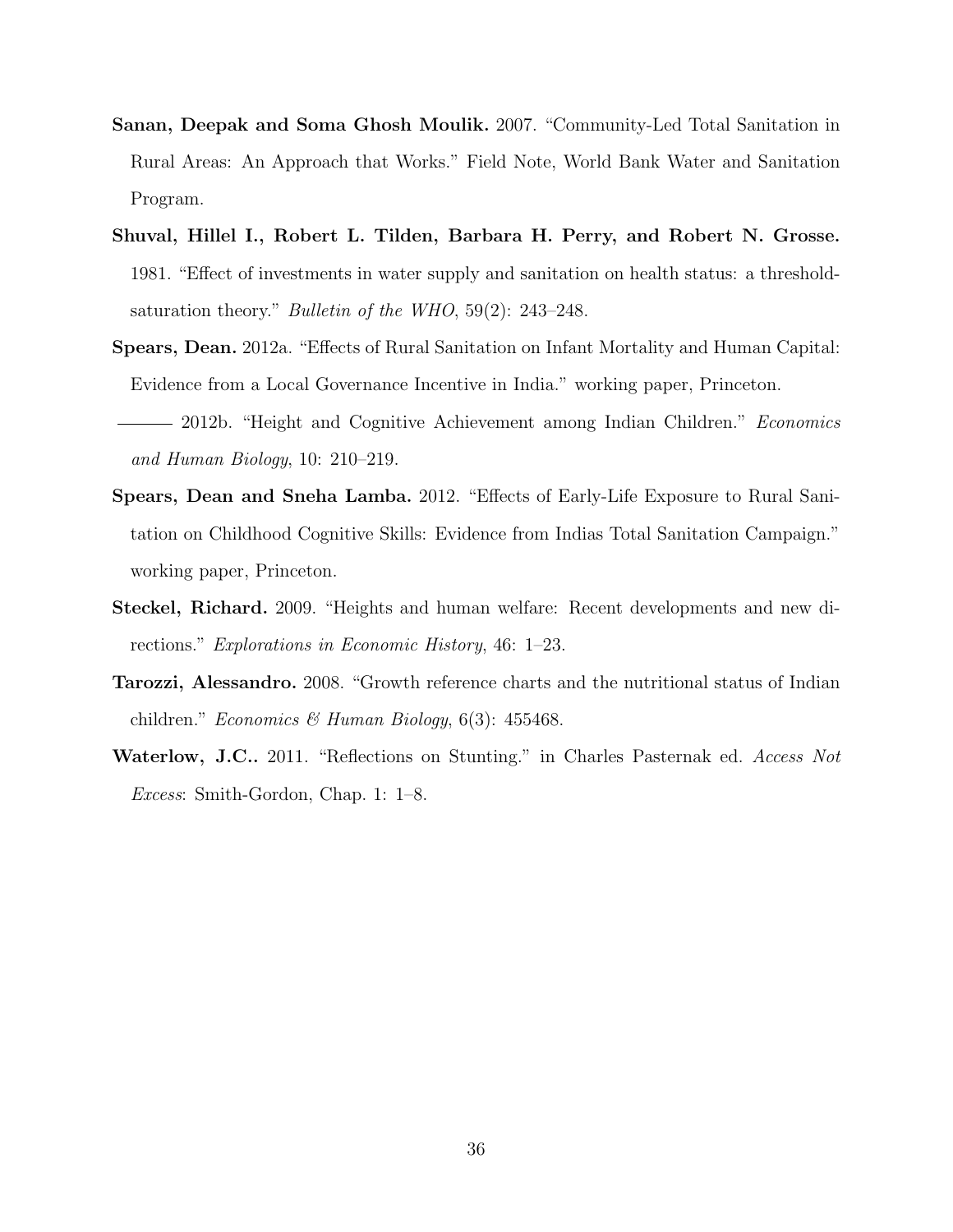



Figure 1: Open defecation predicts child height, across DHS survey round country-years Solid OLS regression lines weight by country population; dashed lines are unweighted.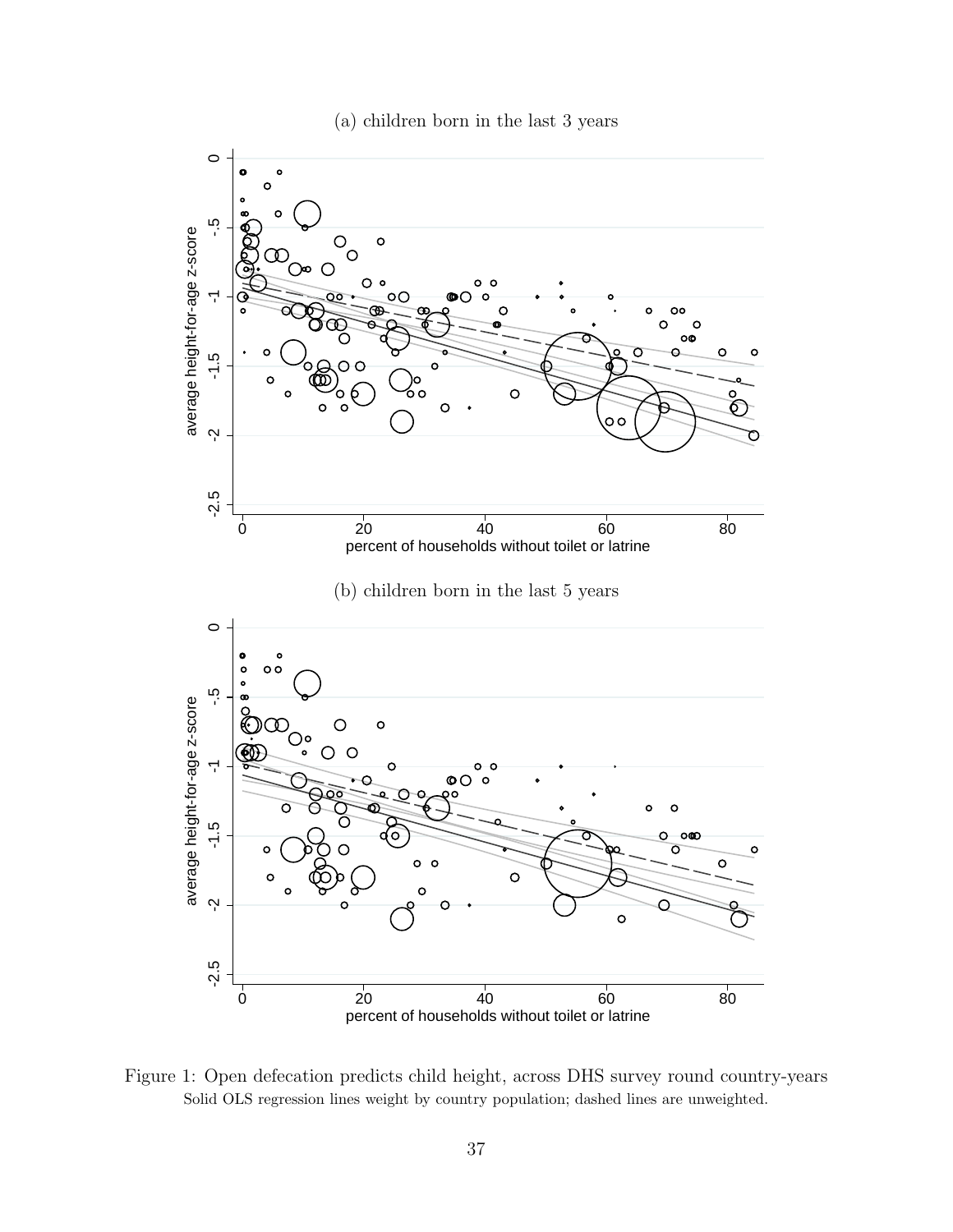







Figure 2: Wealth does not account for the association between child height and sanitation OLS regression lines weight by country population; data from children under 3 years old. The "simple regression" line in panel (a) plots the slope of the uncontrolled regression of height on sanitation. Mean height of children in Indian wealth groups in panel (b) is plotted against the average rate of open defecation in the primary sampling units where they live.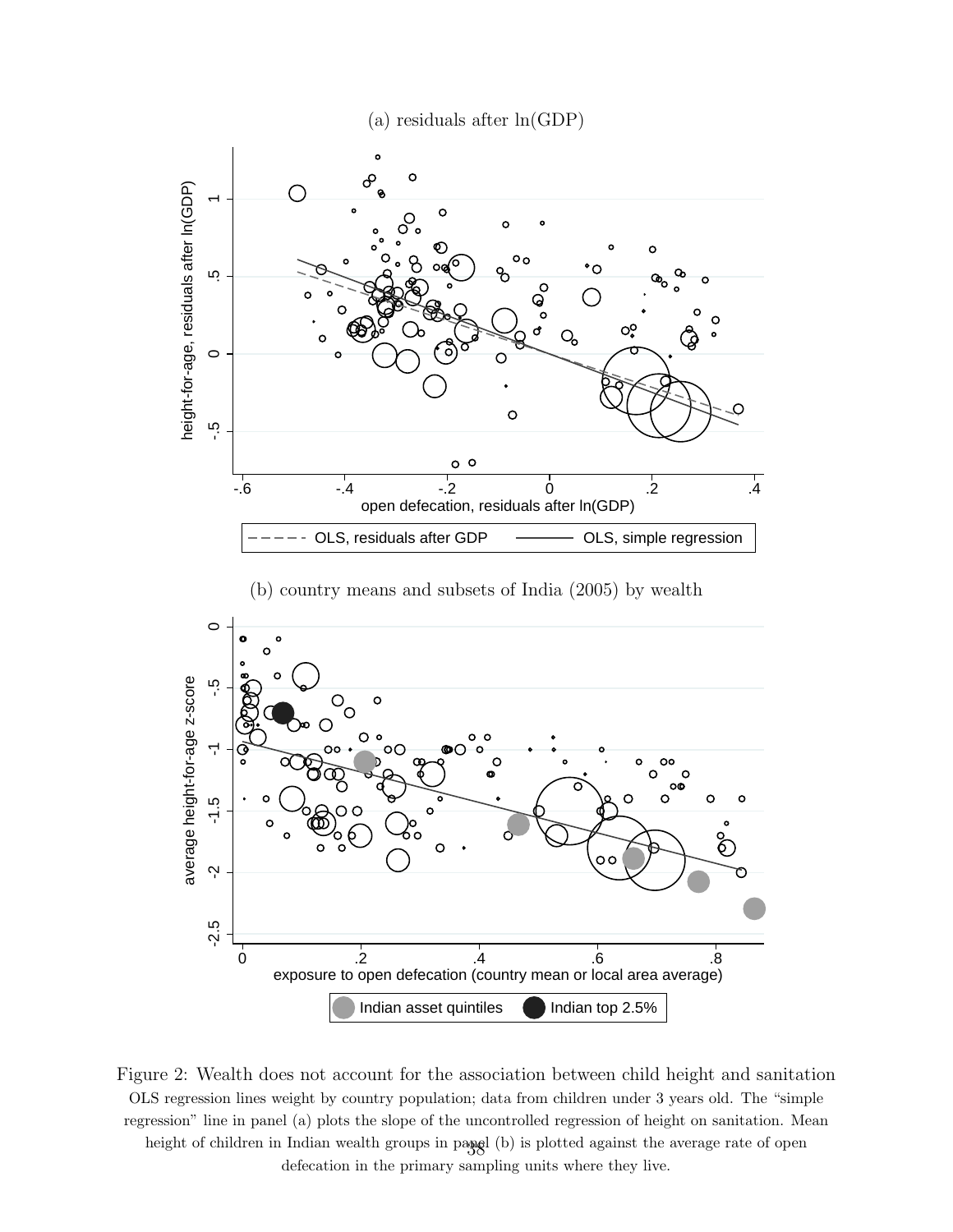(a) children born in the last 3 years



Figure 3: Deviation from country mean sanitation explains deviation from mean height Solid OLS regression lines weight by country population; dashed lines are unweighted.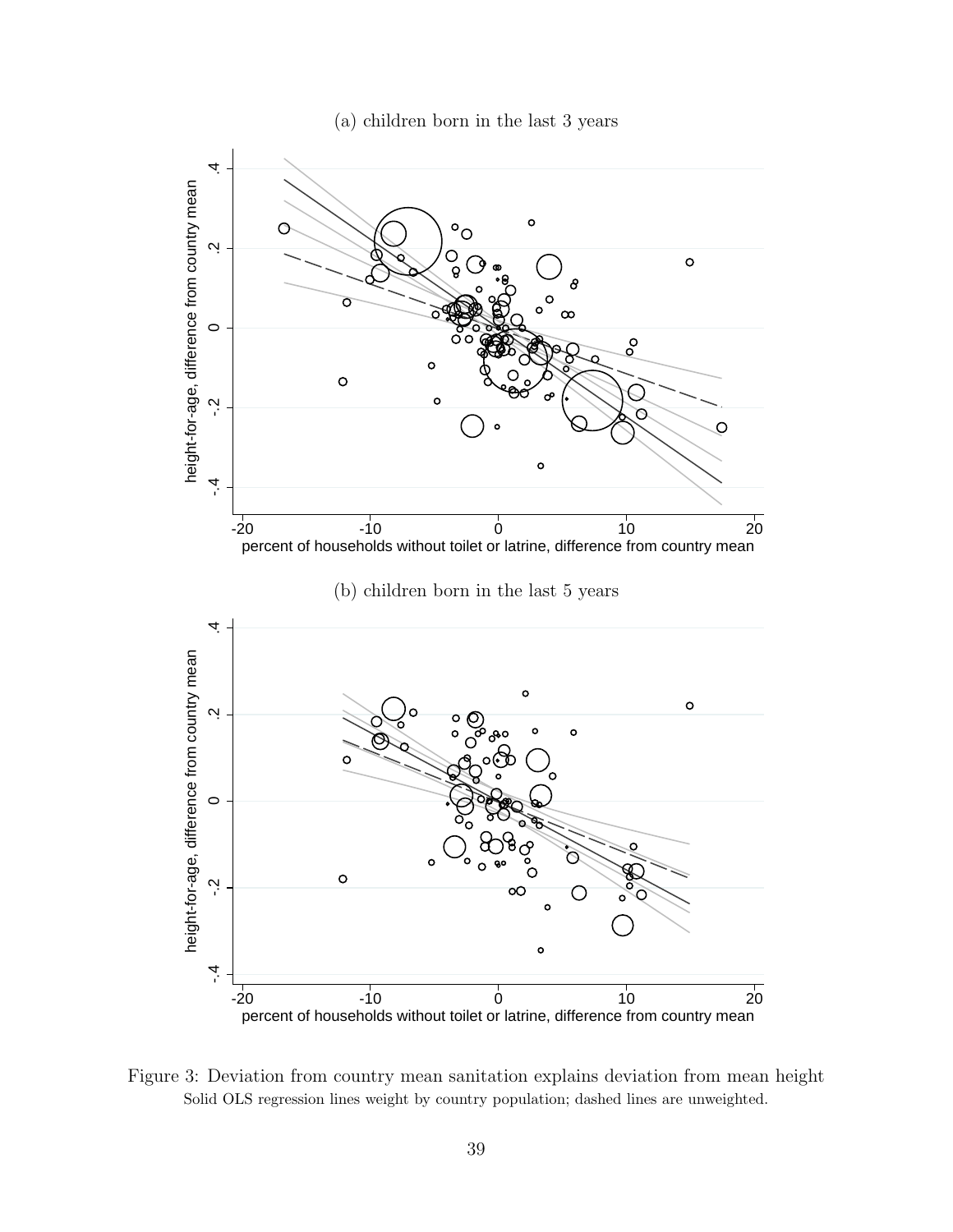



Figure 4: Open defecation interacts with population density to predict child height Solid OLS regression lines weight by country population; dashed lines are unweighted.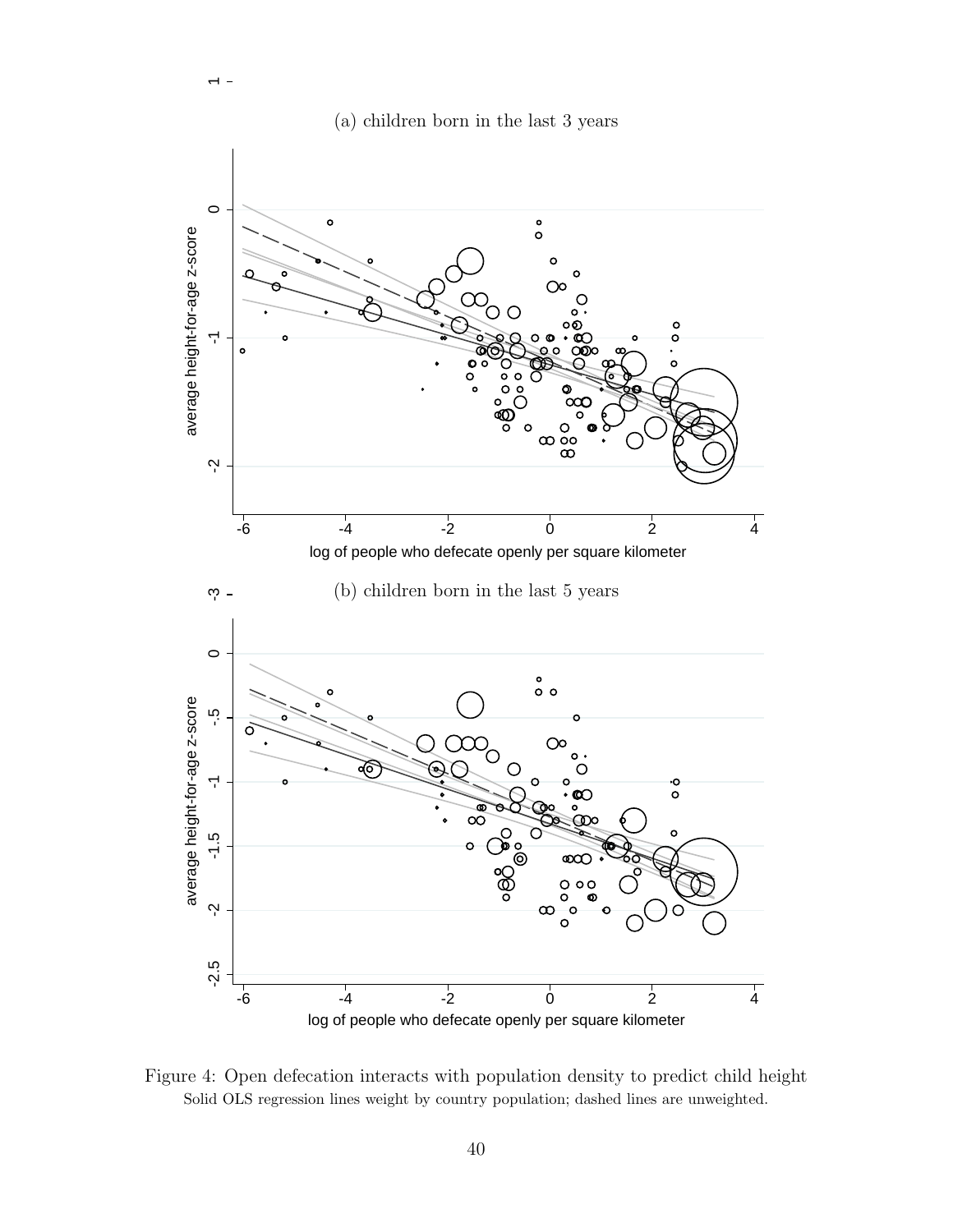

Figure 5: Open defecation is more steeply associated with child height at older ages Confidence intervals are estimates of the coefficient from a regression of average country-level child height-for-age on open defecation, restricting the sample to four age categories. The curve plots the average height-for-age z-score of Indian children by age, for reference.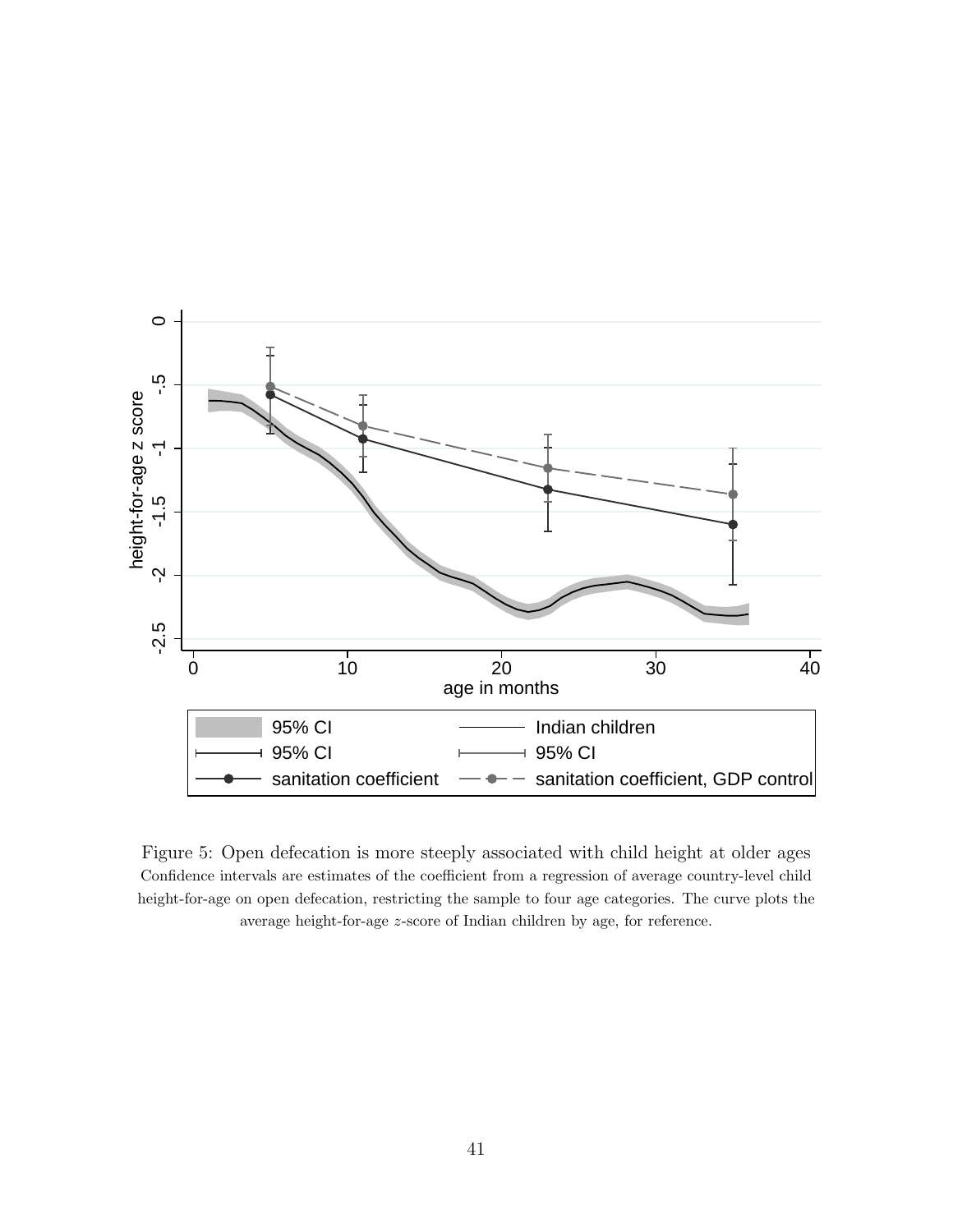

Figure 6: Negative externalities: Village-level open defecation predicts child height Vertical dotted lines mark the overall mean open defecation fraction in these two rural samples.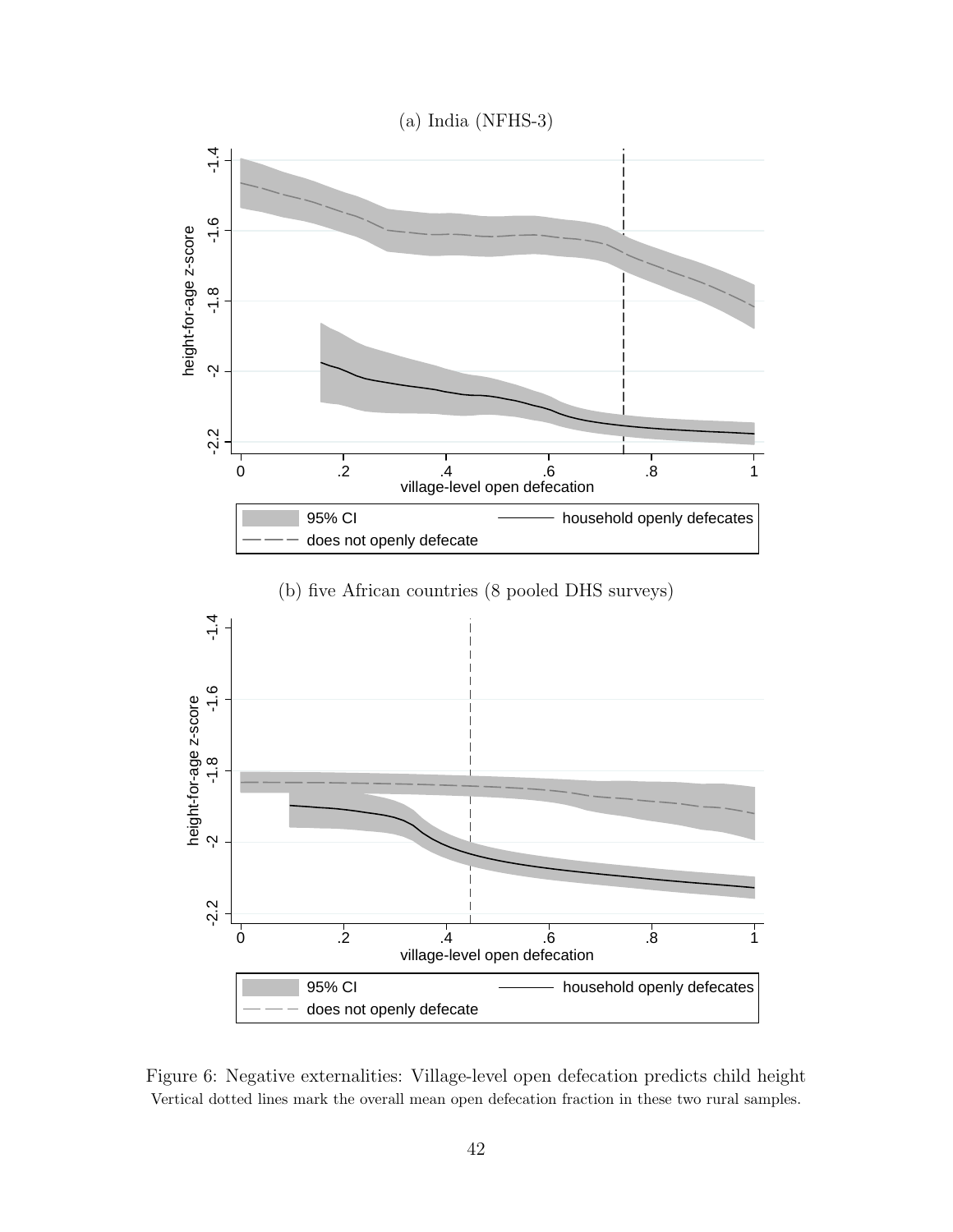

Figure 7: Simpson's paradox: open defecation and well-being across and within regions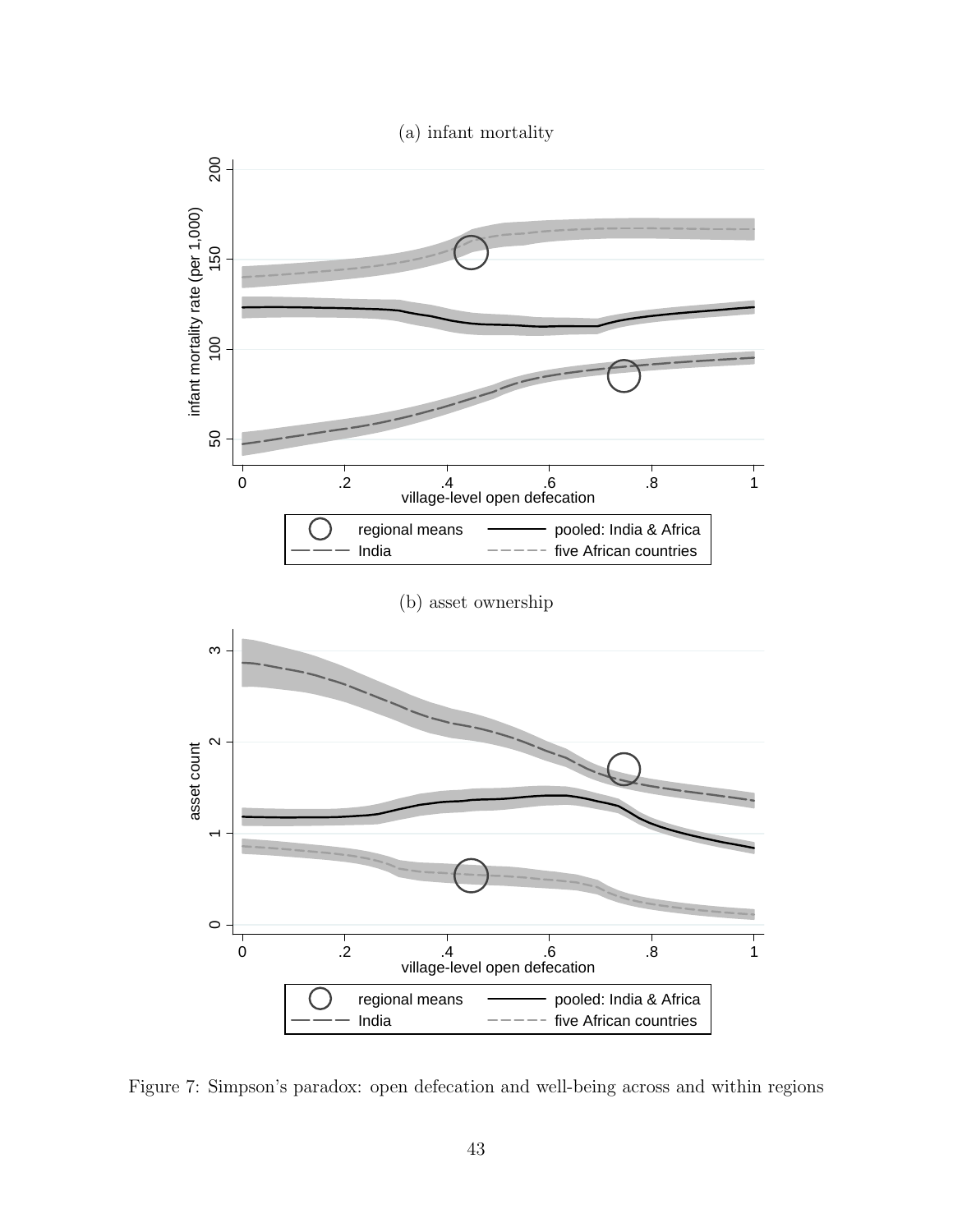

Figure 8: Open defecation is associated with reduced mother-child height correlation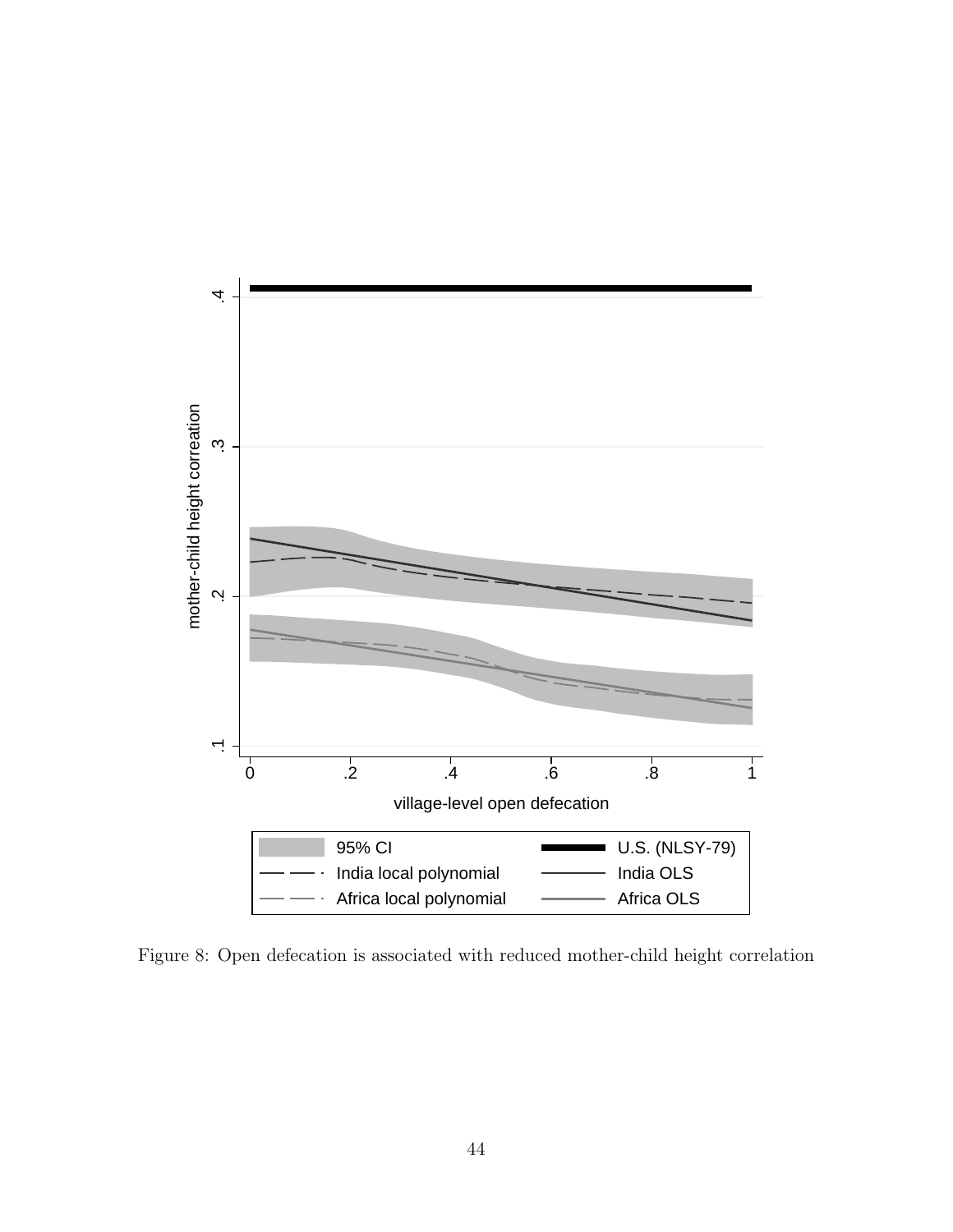| $\left(1\right)$ | (2)         | (3)         | $\left(4\right)$ | (5)                | (6)                                                                      | $\left( 7\right)$ |
|------------------|-------------|-------------|------------------|--------------------|--------------------------------------------------------------------------|-------------------|
|                  |             |             |                  |                    |                                                                          |                   |
|                  |             |             | $-0.962*$        | $-1.028^{\dagger}$ | $-1.111*$                                                                | $-0.663***$       |
| (0.226)          | (0.158)     | (0.156)     | (0.434)          | (0.583)            | (0.505)                                                                  | (0.181)           |
|                  |             |             |                  |                    |                                                                          | $-1.499*$         |
|                  |             |             |                  |                    |                                                                          | (0.631)           |
|                  |             | $0.202**$   | $0.512***$       | $0.472**$          | $0.757^{\dagger}$                                                        | $0.280***$        |
|                  |             | (0.0733)    | (0.146)          | (0.174)            | (0.423)                                                                  | (0.0525)          |
|                  |             |             | 0.0130           | $-0.0564$          | $-0.0369$                                                                | $0.0425**$        |
|                  |             |             | (0.0476)         | (0.0904)           | (0.106)                                                                  | (0.0143)          |
|                  |             |             |                  |                    |                                                                          | 0.0418            |
|                  |             |             |                  |                    |                                                                          | (0.190)           |
|                  |             |             |                  |                    |                                                                          |                   |
|                  |             |             |                  |                    |                                                                          |                   |
|                  |             |             |                  | ✓                  |                                                                          |                   |
|                  |             |             |                  |                    | $\checkmark$                                                             |                   |
| 140              | 140         | 140         | 130              | 130                | 102                                                                      | 130               |
| 0.542            | 0.679       | 0.744       | 0.988            | 0.990              | 0.991                                                                    | 0.862             |
|                  | $-1.239***$ | $-1.326***$ | $-1.002***$      |                    | Panel A: Average height-for-age z-score of children born in last 3 years |                   |

Table 1: Open defecation predicts child height across DHS surveys

Panel B: Average height-for-age z-score of children born in last 5 years

| open defecation    | $-1.211***$ | $-1.443***$  | $-0.910***$  | $-1.335**$   | $-1.175$  | $-1.354^{\dagger}$ | $-0.689$ *** |
|--------------------|-------------|--------------|--------------|--------------|-----------|--------------------|--------------|
|                    | (0.290)     | (0.203)      | (0.208)      | (0.474)      | (0.806)   | (0.704)            | (0.154)      |
| open defecation    |             |              |              |              |           |                    | $-1.446*$    |
| $\times$ density   |             |              |              |              |           |                    | (0.549)      |
| ln(GDP)            |             |              | $0.276**$    | 0.270        | 0.208     | 0.178              | $0.341***$   |
|                    |             |              | (0.0859)     | (0.208)      | (0.308)   | (0.226)            | (0.0454)     |
| women's height     |             |              |              | 0.0674       | $-0.0180$ | 0.0352             | $0.0544***$  |
|                    |             |              |              | (0.0774)     | (0.145)   | (0.107)            | (0.0147)     |
| population density |             |              |              |              |           |                    | $-0.0181$    |
|                    |             |              |              |              |           |                    | (0.137)      |
| year FEs           |             | $\checkmark$ | $\checkmark$ |              |           | $\checkmark$       | $\checkmark$ |
| country FEs        |             |              |              | $\checkmark$ |           | ✓                  |              |
| region time trends |             |              |              |              | ✓         |                    |              |
| controls           |             |              |              |              |           |                    |              |
| $n$ (DHS surveys)  | 117         | 117          | 117          | 108          | 108       | 104                | 108          |
| $R^2$              | 0.369       | 0.555        | 0.689        | 0.990        | 0.991     | 0.991              | 0.893        |

Standard errors clustered by country in parentheses (65 countries in panel A, 59 in panel B). p-values:  $\uparrow p < 0.1$ ,  $\ast p < 0.05$ ,  $\ast \ast p < 0.01$ ,  $\ast \ast p < 0.001$ . Open defecation is a fraction 0 to 1. Population density is demeaned to preserve the interpretation of open defecation. Controls are calorie deficit, female literacy, water within 15 minutes, knowledge of oral rehydration, polity score, and autocracy score; see the text for more complete variable definitions.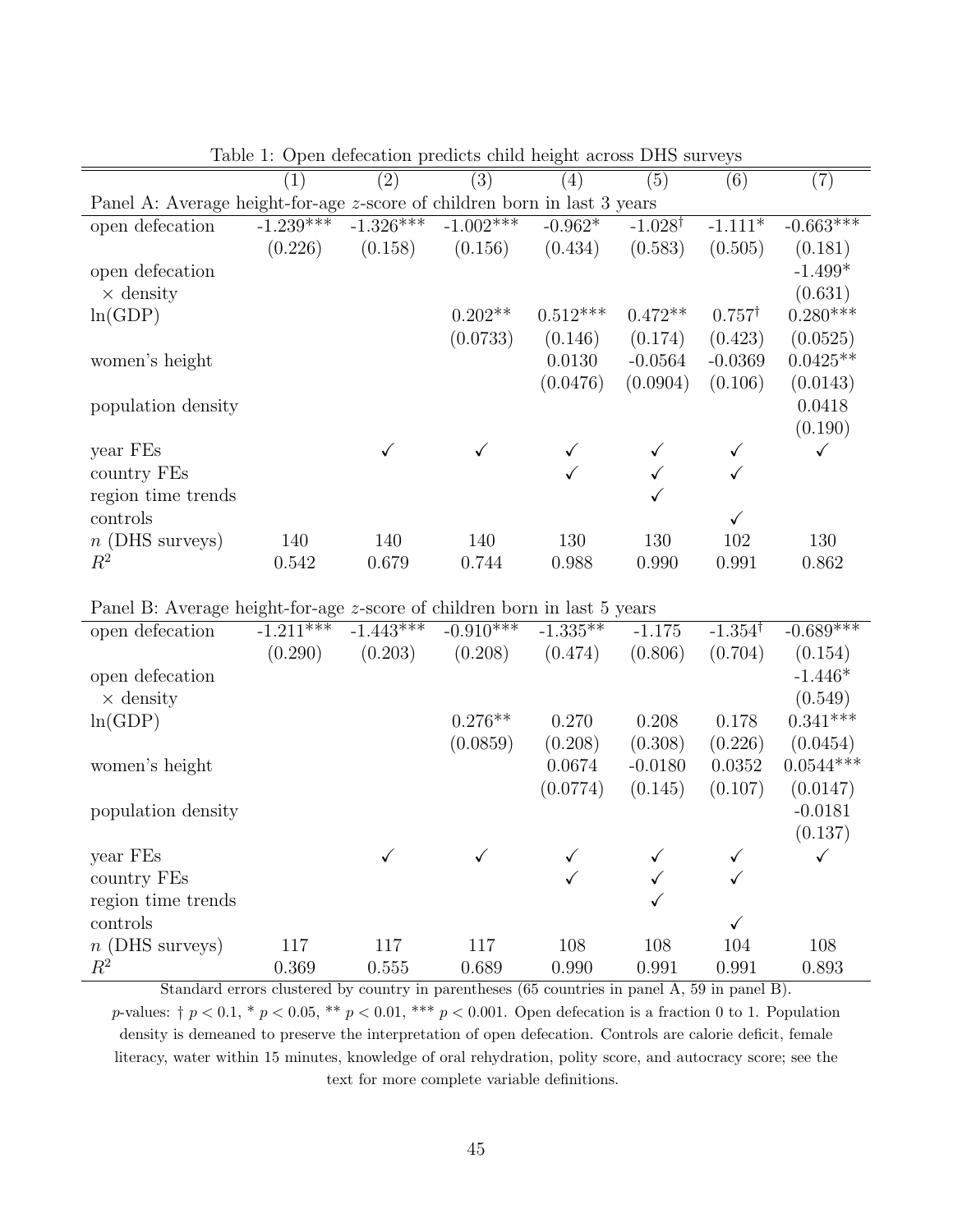| $\widehat{6}$<br>Table 2: Open defecation predicts child height, omitting each world region in turn | L. Amer.        |                                          | $-1.186***$     | (0.186) | 118               | 0.721 |                                                            | $-1.065***$     | (0.169) | 118               | 0.736 |                                                                  | $-0.911***$        | (0.186) | 110               | 0.768 |
|-----------------------------------------------------------------------------------------------------|-----------------|------------------------------------------|-----------------|---------|-------------------|-------|------------------------------------------------------------|-----------------|---------|-------------------|-------|------------------------------------------------------------------|--------------------|---------|-------------------|-------|
| $\widetilde{\Theta}$                                                                                | S.E. Asia       |                                          | $-1.352***$     | (0.161) | 135               | 0.683 |                                                            | $-1.028***$     | (0.157) | 135               | 747   |                                                                  | $-1.096***$        | (0.150) | 125               | 0.701 |
| $\widehat{\exists}$                                                                                 | C. Asia         |                                          | $-1.316***$     | (0.165) | 135               | 0.680 |                                                            | $-1.001***$     | (0.162) | 135               | 0.741 |                                                                  | $-1.064***$        | (0.157) | 125               | 0.698 |
| $\widehat{\mathcal{C}}$                                                                             | M.E.&N.Af.      |                                          | $-1.081***$     | (0.216) | 121               | 0.620 |                                                            | $-0.866***$     | (0.178) | 121               | 0.693 |                                                                  | $-0.864***$        | (0.202) | 112               | 0.639 |
| $\widehat{\Omega}$                                                                                  | S. Asia         |                                          | $-0.988***$     | (0.140) | 129               | 0.517 |                                                            | $-0.387*$       | (0.151) | 129               | 0.703 |                                                                  | $-0.994***$        | (0.135) | 121               | 0.522 |
|                                                                                                     | S.S. Africa     |                                          | $-1.711***$     | (0.240) | $\Im$             | 0.808 |                                                            | $-0.733***$     | (0.195) | 62                | 0.925 |                                                                  | $-0.679^{\dagger}$ | (0.364) | 25                | 0.880 |
|                                                                                                     | omitted region: | Panel A: year fixed effects, no controls | open defecation |         | $n$ (DHS surveys) | $R^2$ | Panel B: year fixed effects, control for $\ln(\text{GDP})$ | open defecation |         | $n$ (DHS surveys) | $R^2$ | Panel C: year fixed effects, control for average height of women | open defecation    |         | $n$ (DHS surveys) | $R^2$ |

|                                                              | f children under 3. Standard errors clustered by country in parentheses. <i>p</i> -values: $\dagger p < 0.1$ , $* p < 0.05$ , |                                                               |  |
|--------------------------------------------------------------|-------------------------------------------------------------------------------------------------------------------------------|---------------------------------------------------------------|--|
|                                                              |                                                                                                                               |                                                               |  |
|                                                              |                                                                                                                               |                                                               |  |
|                                                              |                                                                                                                               | 0.01, *** $p < 0.001$ . Open defecation is a fraction 0 to 1. |  |
| )<br>)<br>)                                                  |                                                                                                                               |                                                               |  |
| $\frac{1}{2}$                                                |                                                                                                                               |                                                               |  |
| )<br>)<br>)<br>)                                             |                                                                                                                               | $\ddot{\phantom{0}}$<br>$\tilde{\zeta}$                       |  |
| ֧֧֧֧֧֧֧֧֧֧֧֚֚֚֚֚֚֚֚֚֚֚֚֚֚֚֚֚֚֚֚֚֚֚֚֚֚֚֚֡֝֝֟֓֝֬֝֓֝֬֝֓֝֬֝֬֝֬֝֬ | Ï<br>ı                                                                                                                        |                                                               |  |
|                                                              |                                                                                                                               |                                                               |  |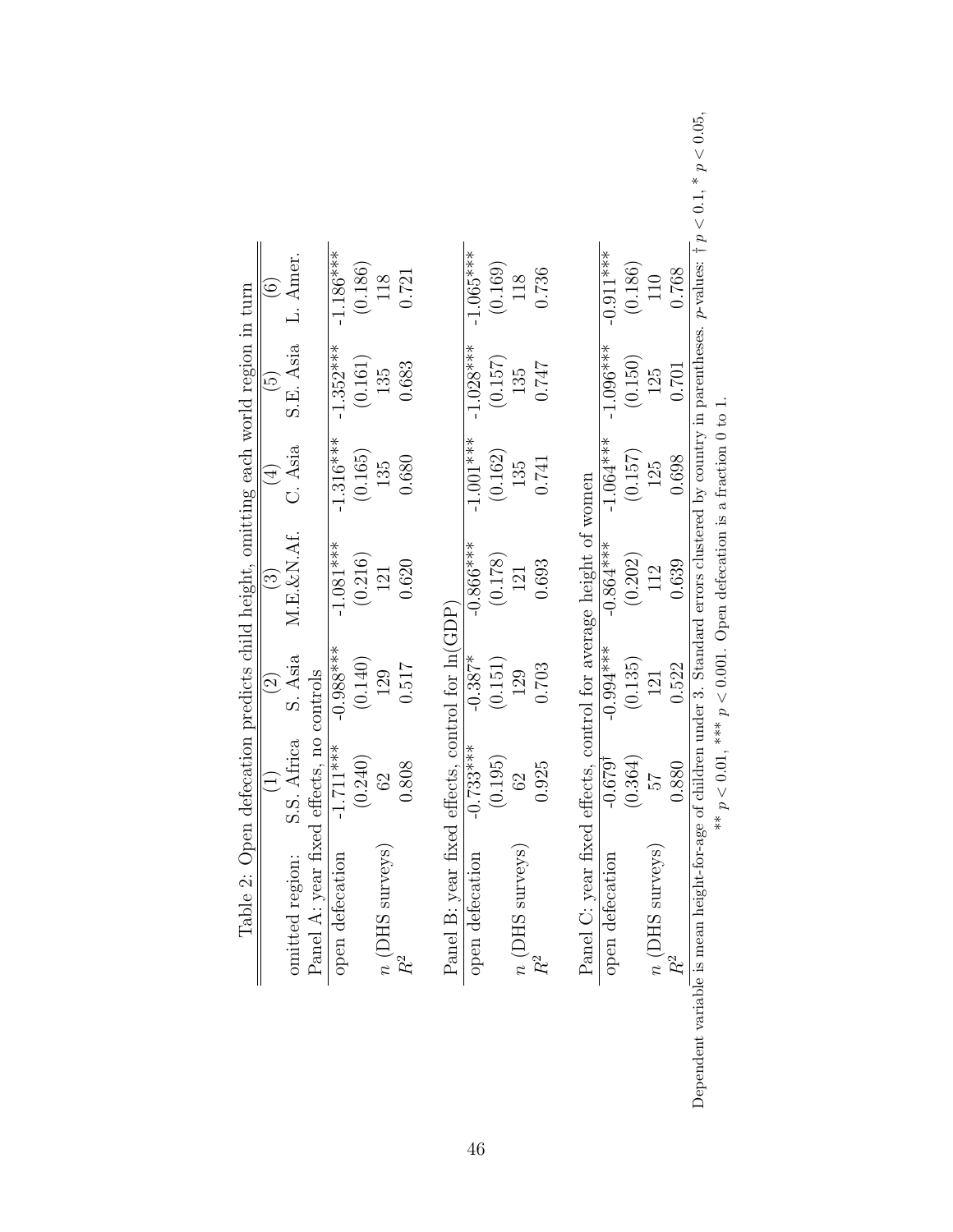|                    | $\perp$         | $\left( 2\right)$ | (3)             | $\left(4\right)$  |
|--------------------|-----------------|-------------------|-----------------|-------------------|
| variable:          | female literacy | nearby water      | calorie deficit | electrification   |
|                    |                 |                   |                 |                   |
| "placebo" variable | 0.00348         | 0.00382           | 0.0000230       | $-0.00271$        |
|                    | (0.00327)       | (0.00268)         | (0.000964)      | (0.00226)         |
| open defecation    | $-0.880***$     | $-1.077***$       | $-1.002***$     | $-0.918***$       |
|                    | (0.205)         | (0.158)           | (0.157)         | (0.141)           |
| ln(GDP)            |                 |                   |                 |                   |
| year FEs           |                 |                   |                 |                   |
| $n$ (DHS surveys)  | 138             | 124               | 140             | 135               |
| $R^2$              | 0.752           | 0.792             | 0.744           | 0.726             |
|                    |                 |                   |                 |                   |
|                    | (5)             | (6)               | (7)             | (8)               |
| variable:          | autocracy       | polity score      | breastfeeding   | fed other liquids |
|                    |                 |                   |                 |                   |
| "placebo" variable | 0.0248          | $-0.0119$         | $-0.054$        | 0.003             |
|                    | (0.0175)        | (0.00787)         | (0.036)         | (0.002)           |
| open defecation    | $-0.867***$     | $-0.843***$       | $-1.123***$     | $-1.101***$       |
|                    | (0.207)         | (0.212)           | (0.187)         | (0.186)           |
| ln(GDP)            |                 |                   |                 |                   |
| year FEs           |                 |                   |                 |                   |
|                    |                 |                   |                 |                   |
| $n$ (DHS surveys)  | 136             | 138               | 139             | 132               |

Table 3: Alternative "placebo" independent variables do not predict height, conditional on sanitation

Dependent variable is mean height-for-age of children under 3. Standard errors clustered by country in parentheses. p-values:  $\dagger p < 0.1$ ,  $* p < 0.05$ ,  $** p < 0.01$ ,  $*** p < 0.001$ . Open defecation is a fraction.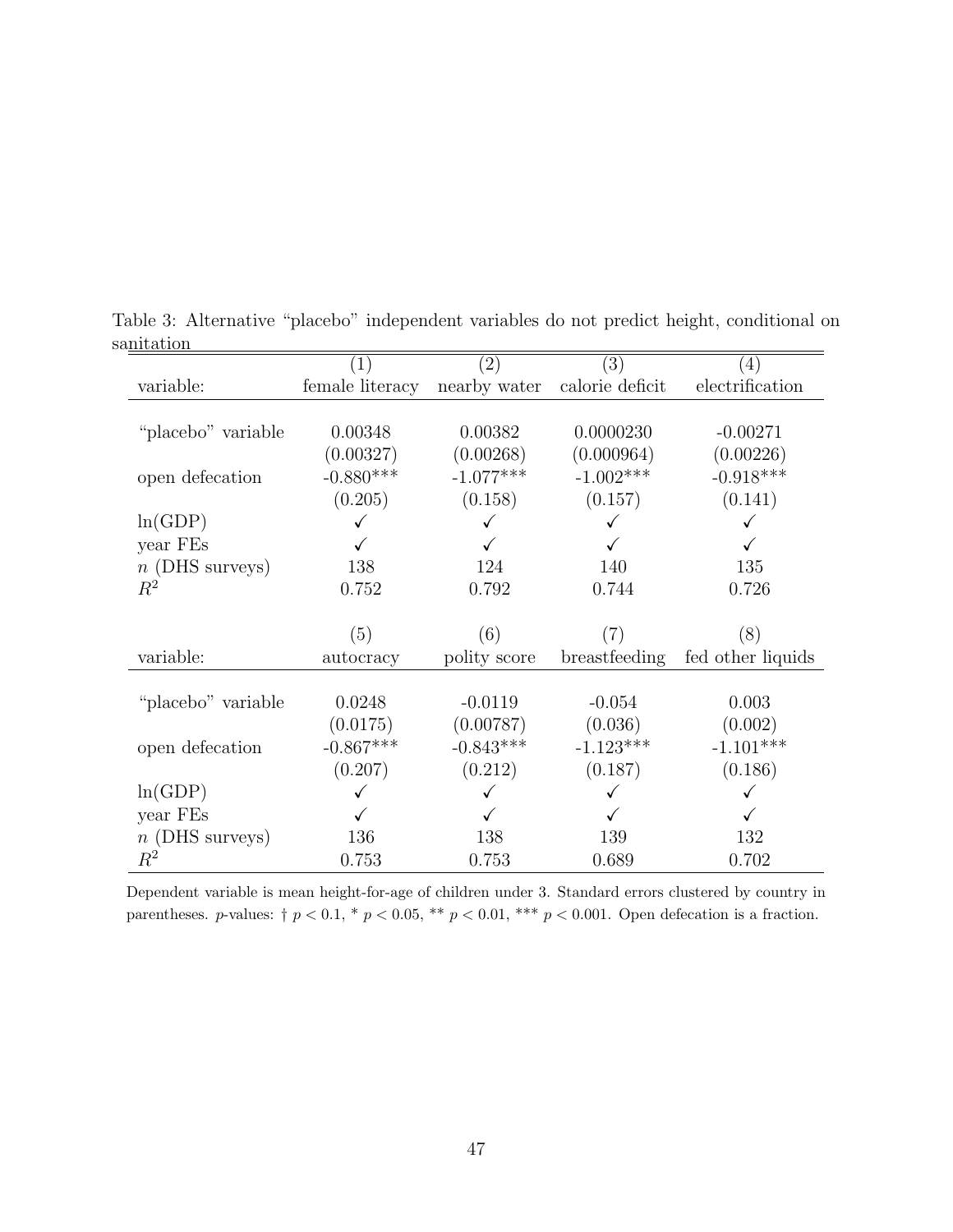| Table 4: Open defecation is more steeply associated with child height in urban than in rural areas                                                                                                                                                                                                                |             |                          |             |             |                              |                               |                               |  |
|-------------------------------------------------------------------------------------------------------------------------------------------------------------------------------------------------------------------------------------------------------------------------------------------------------------------|-------------|--------------------------|-------------|-------------|------------------------------|-------------------------------|-------------------------------|--|
|                                                                                                                                                                                                                                                                                                                   |             | $\widehat{\mathfrak{D}}$ | $\odot$     | $\bigoplus$ | $\widetilde{\mathbb{G}}$     | $\odot$                       | E                             |  |
| subsample:                                                                                                                                                                                                                                                                                                        | total       | urban                    | urban       | urban       | rural                        | rural                         | rural                         |  |
| Panel A: Height-for-age <i>z</i> -score of children under 3 open defecation $-1.239***$ $-2.577***$ $-1.577$                                                                                                                                                                                                      |             |                          |             |             |                              |                               |                               |  |
| open defecation                                                                                                                                                                                                                                                                                                   |             |                          | $-1.577**$  | $-1.603***$ | $-0.853***$                  | $-0.572***$                   | $-0.689***$                   |  |
|                                                                                                                                                                                                                                                                                                                   | (0.226)     | (0.688)                  | (0.504)     | (0.447)     | $(0.173)$<br>$\chi^2 = 9.50$ | $(0.157)$ $\chi^2=6.07$       | $(0.143)$<br>$\chi^2 = 6.69$  |  |
| $rural = urban$                                                                                                                                                                                                                                                                                                   |             |                          |             |             |                              |                               |                               |  |
|                                                                                                                                                                                                                                                                                                                   |             |                          |             |             | $p = 0.002$                  | $p = 0.014$                   | $p = 0.009$                   |  |
| women's height                                                                                                                                                                                                                                                                                                    |             |                          | $0.0512***$ | $0.0506***$ |                              | $0.0407***$                   | $0.0409***$                   |  |
|                                                                                                                                                                                                                                                                                                                   |             |                          | (0.0130)    | (0.00924)   |                              | $(0.0144)$<br>$\chi^2 = 2.20$ | $(0.0107)$<br>$\chi^2 = 1.79$ |  |
| $rural = urban$                                                                                                                                                                                                                                                                                                   |             |                          |             |             |                              | $p = 0.138$                   | $p = 0.181$                   |  |
| year FEs                                                                                                                                                                                                                                                                                                          |             |                          |             |             |                              |                               |                               |  |
| $\frac{n}{R^2}(\text{DHS surveys})$                                                                                                                                                                                                                                                                               | 140         | 140                      | 130         | 130         | 140                          | 130                           | 130                           |  |
|                                                                                                                                                                                                                                                                                                                   | 0.542       | 0.403                    | 0.518       | 0.638       | 0.467                        | 0.506                         | 0.624                         |  |
| Panel B: Height-for-age z-score of children under 5                                                                                                                                                                                                                                                               |             |                          |             |             |                              |                               |                               |  |
| open defecation                                                                                                                                                                                                                                                                                                   | $-1.211***$ | $-2.219**$               | $-1.620**$  | $-1.875***$ | $-0.755**$                   | $-0.527**$                    | $-0.743***$                   |  |
|                                                                                                                                                                                                                                                                                                                   | (0.290)     | (0.825)                  | (0.586)     | (0.487)     | $(0.233)$<br>$\chi^2 = 5.16$ | $(0.198)$<br>$\chi^2 = 7.01$  | $(0.161)$ $\chi^2=10.74$      |  |
| $rural = urban$                                                                                                                                                                                                                                                                                                   |             |                          |             |             |                              |                               |                               |  |
|                                                                                                                                                                                                                                                                                                                   |             |                          |             |             | $p = 0.023$                  | $p = 0.008$                   | $p = 0.000$<br>$0.0523**$     |  |
| women's height                                                                                                                                                                                                                                                                                                    |             |                          | $0.0620***$ | $0.0606***$ |                              | $0.0489**$                    |                               |  |
|                                                                                                                                                                                                                                                                                                                   |             |                          | (0.0141)    | (0.0138)    |                              | $(0.0172)$<br>$\chi^2 = 4.90$ | $(0.0152)$<br>$\chi^2 = 2.02$ |  |
| $rural = urban$                                                                                                                                                                                                                                                                                                   |             |                          |             |             |                              | $p = 0.027$                   | $p=0.155\,$                   |  |
| year FEs                                                                                                                                                                                                                                                                                                          |             |                          |             |             |                              |                               |                               |  |
| $n$ (DHS surveys) $R^2$                                                                                                                                                                                                                                                                                           | 117         | 117                      | 108         | 108         | 717                          | 108                           | 108                           |  |
|                                                                                                                                                                                                                                                                                                                   | 0.369       | 0.201                    | 0.540       | 0.643       | 0.270                        | 0.423                         | 0.548                         |  |
| idard errors clustered by country in parentheses (65 countries in panel A, 59 in panel B). p-values: $\dagger p < 0.1$ , * $p < 0.05$ , ** $p < 0.01$ , ***<br>0.001. Open defecation is a fraction 0 to 1. $\chi^2$ tests in columns 5, 6, and 7 test for equality with the coefficients in columns 2, 3, and 4, |             |                          |             |             |                              |                               |                               |  |

Standard errors clustered by country in parentheses (65 countries in panel A, 59 in panel B).  $p$ -values: †  $p < 0.1$ , \*  $p < 0.05$ , \*\*  $p < 0.01$ , \*\*\*  $p < 0.001$ . Open defecation is a fraction 0 to 1.  $\chi^2$  tests in columns 5, 6, and 7 test for equality with the coefficients in columns 2, 3, and 4, respectively. respectively.  $\begin{aligned} \text{Stan}(\mathbf{p}) &\leq \mathbf{0} \end{aligned}$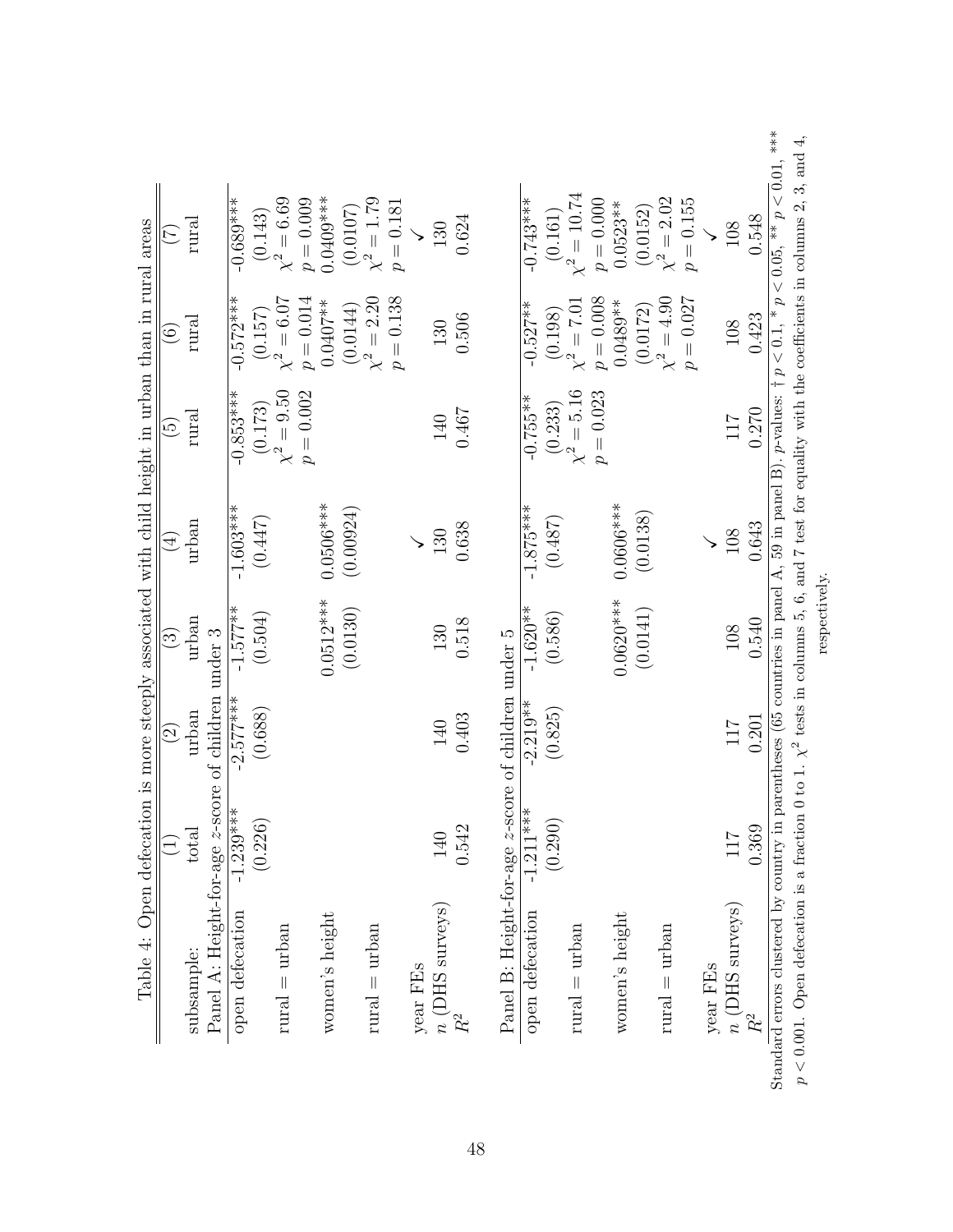|                                                                                                                                                                   |             | Table 5: Open defecation linearly explains much of the South Asia-Africa height gap |                        |            |                      |                   |                   |                       |                    |
|-------------------------------------------------------------------------------------------------------------------------------------------------------------------|-------------|-------------------------------------------------------------------------------------|------------------------|------------|----------------------|-------------------|-------------------|-----------------------|--------------------|
|                                                                                                                                                                   |             | $\overline{C}$                                                                      | $\widehat{\mathbb{C}}$ | $(\pm)$    | $\widetilde{\Theta}$ | $\widehat{\odot}$ | C)                | $\widetilde{\otimes}$ | ල                  |
| sample                                                                                                                                                            |             | restricted                                                                          | restricted             | restricted | restricted           | restricted        | restricted        | restricted            | restricted         |
| South Asia                                                                                                                                                        | $-0.349***$ | $-0.360***$                                                                         | $-0.253**$             | $-0.061$   | $-0.424***$          | $-0.488***$       | $-0.129$          | $-0.364***$           | 0.029              |
|                                                                                                                                                                   | (0.0469)    | (0.0521)                                                                            | (0.0734)               | (0.162)    | (0.050)              | (0.109)           | (0.181)           | (0.084)               | (0.184)            |
| percent explained                                                                                                                                                 |             |                                                                                     | 30%                    | 83%        |                      |                   | 73%               |                       | 92%                |
| open defecation                                                                                                                                                   |             |                                                                                     | $-0.456*$<br>(0.173)   |            |                      |                   |                   |                       |                    |
| open defecators                                                                                                                                                   |             |                                                                                     |                        | $-1.758*$  |                      |                   | $-2.184*$         |                       | $-1.998^{\dagger}$ |
| per square km                                                                                                                                                     |             |                                                                                     |                        | (0.865)    |                      |                   | (0.961)           |                       | (1.094)            |
| population density                                                                                                                                                |             |                                                                                     |                        |            | $0.185**$            |                   |                   |                       |                    |
|                                                                                                                                                                   |             |                                                                                     |                        |            | (0.062)              |                   |                   |                       |                    |
| ln(GDP)                                                                                                                                                           |             |                                                                                     |                        |            |                      | 0.205             | $0.227^{\dagger}$ | 0.077                 | 0.068              |
|                                                                                                                                                                   |             |                                                                                     |                        |            |                      | (0.122)           | (0.123)           | (0.084)               | (0.082)            |
| year FEs                                                                                                                                                          |             |                                                                                     |                        |            |                      |                   |                   |                       |                    |
| $n$ (DHS surveys)                                                                                                                                                 | 100         | 89                                                                                  | 89                     | 89         | 89                   | 89                | 89                | 89                    | 89                 |
|                                                                                                                                                                   | 0.390       | 0.391                                                                               | 0.497                  | 0.433      | 0.416                | 0.495             | 0.727             | 0.786                 | 0.800              |
| Dependent variable is mean height-for-age of children under 3. Standard errors clustered by country in parentheses. p-values: $\uparrow p < 0.1$ , * $p < 0.05$ , |             |                                                                                     |                        |            |                      |                   |                   |                       |                    |
| ** $p < 0.01$ , *** $p < 0.001$ . Open defecation is a fraction 0 to 1. South Asia is a dummy indicator. The "restricted" sample is the set of                    |             |                                                                                     |                        |            |                      |                   |                   |                       |                    |
| observations with information on both height and open defecation. The "full" sample includes all observations from South Asia or sub-Saharan                      |             |                                                                                     |                        |            |                      |                   |                   |                       |                    |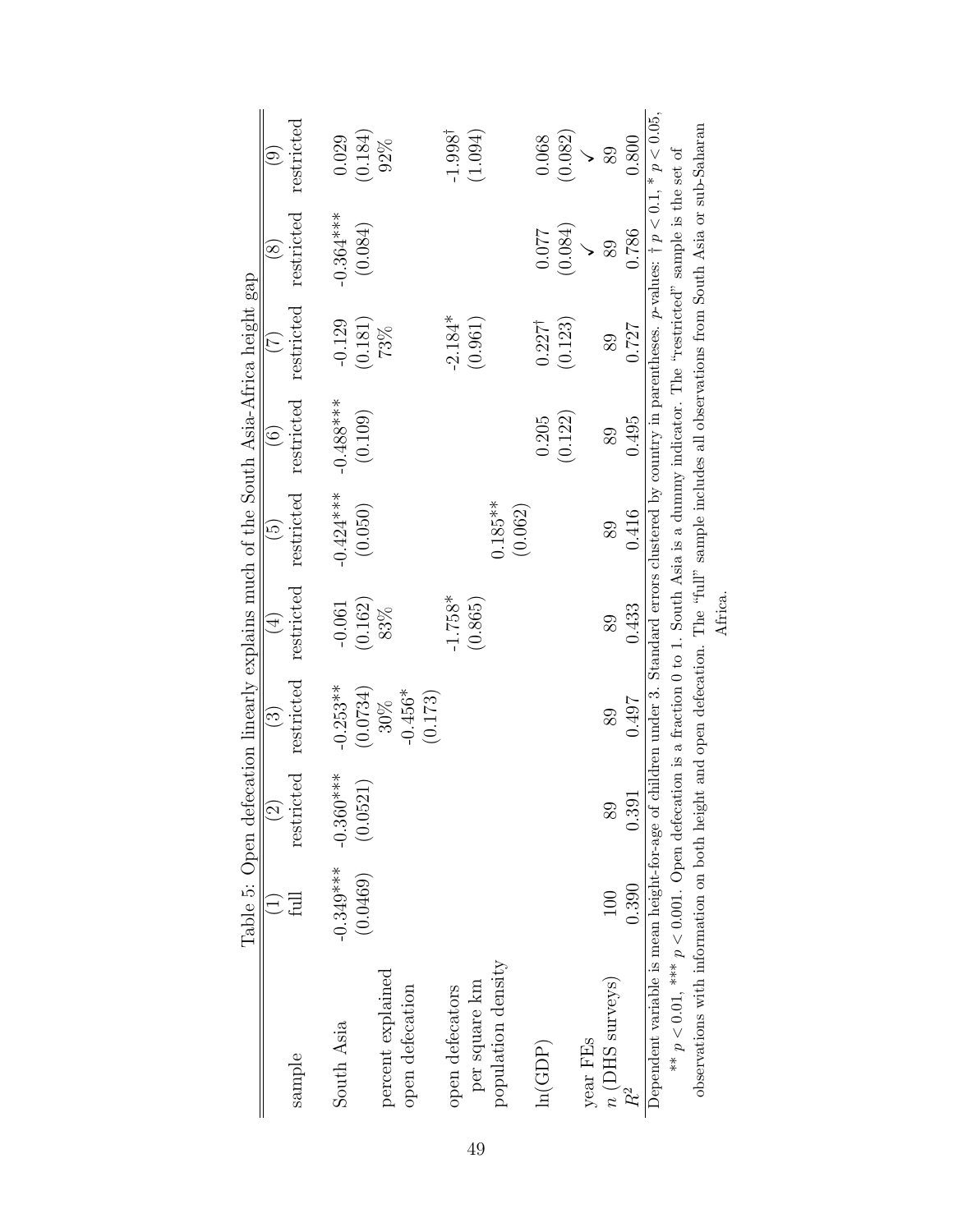|                                       | (1)                | (2)        | (3)                           | (4)        |
|---------------------------------------|--------------------|------------|-------------------------------|------------|
| Panel A: Repeated cross section (OLS) |                    |            |                               |            |
| district open defecation              | $-0.779**$         | $-0.279$   |                               |            |
|                                       | (0.155)            | (0.193)    |                               |            |
| village open defecation               |                    | $-0.537**$ | $-0.523**$                    | $-0.774**$ |
|                                       |                    |            | $(0.128)$ $(0.104)$           | (0.170)    |
| village open defecation <sup>2</sup>  |                    |            |                               | 0.134      |
|                                       |                    |            |                               | (0.367)    |
| survey round fixed effect             |                    |            |                               |            |
| age-in-months $\times$ sex            |                    |            |                               |            |
| control variables                     |                    |            |                               |            |
| Panel B: District fixed effects       |                    |            |                               |            |
| district open defecation              | $-0.525^{\dagger}$ | 0.106      |                               |            |
|                                       | (0.307)            | (0.321)    |                               |            |
| village open defecation               |                    | $-0.553**$ | $-0.353**$                    | $-0.710**$ |
|                                       |                    |            | $(0.125)$ $(0.117)$ $(0.179)$ |            |
| village open defecation <sup>2</sup>  |                    |            |                               | $-0.548$   |
|                                       |                    |            |                               | (0.337)    |
| survey round fixed effect             |                    |            |                               |            |
| age-in-months $\times$ sex            |                    |            |                               |            |
| control variables                     |                    |            |                               |            |
| $n$ (children under 3)                | 23,588             | 23,588     | 23,588                        | 23,588     |

Table 6: Change over time in a panel of Indian districts, NFHS-1 1992-3 to NFHS-2 1998-9

Dependent variable is height-for-age z-score of children under 3. Standard errors clustered by district (across survey rounds) in parentheses. *p*-values:  $\dagger p < 0.1$ ,  $\dagger p < 0.05$ ,  $\dagger p < 0.01$ ,  $\dagger p < 0.001$ . Open defecation is a fraction 0 to 1. Controls are at the household or child level: electrification, water supply, household size, indictors for being Hindu or Muslim, a full set of birth order indicators interacted with the relationship of the child's mother to the head of the household, twinship indicators, and month-of-birth indicators. "Linear predicted height change" multiplies the statistically significant coefficient on open defecation by 0.063, the change in rural open defecation between the NFHS-1 and NFHS-2, to make a linear prediction based only on sanitation of the change in height, which was about 0.022. Only rural subsamples are used.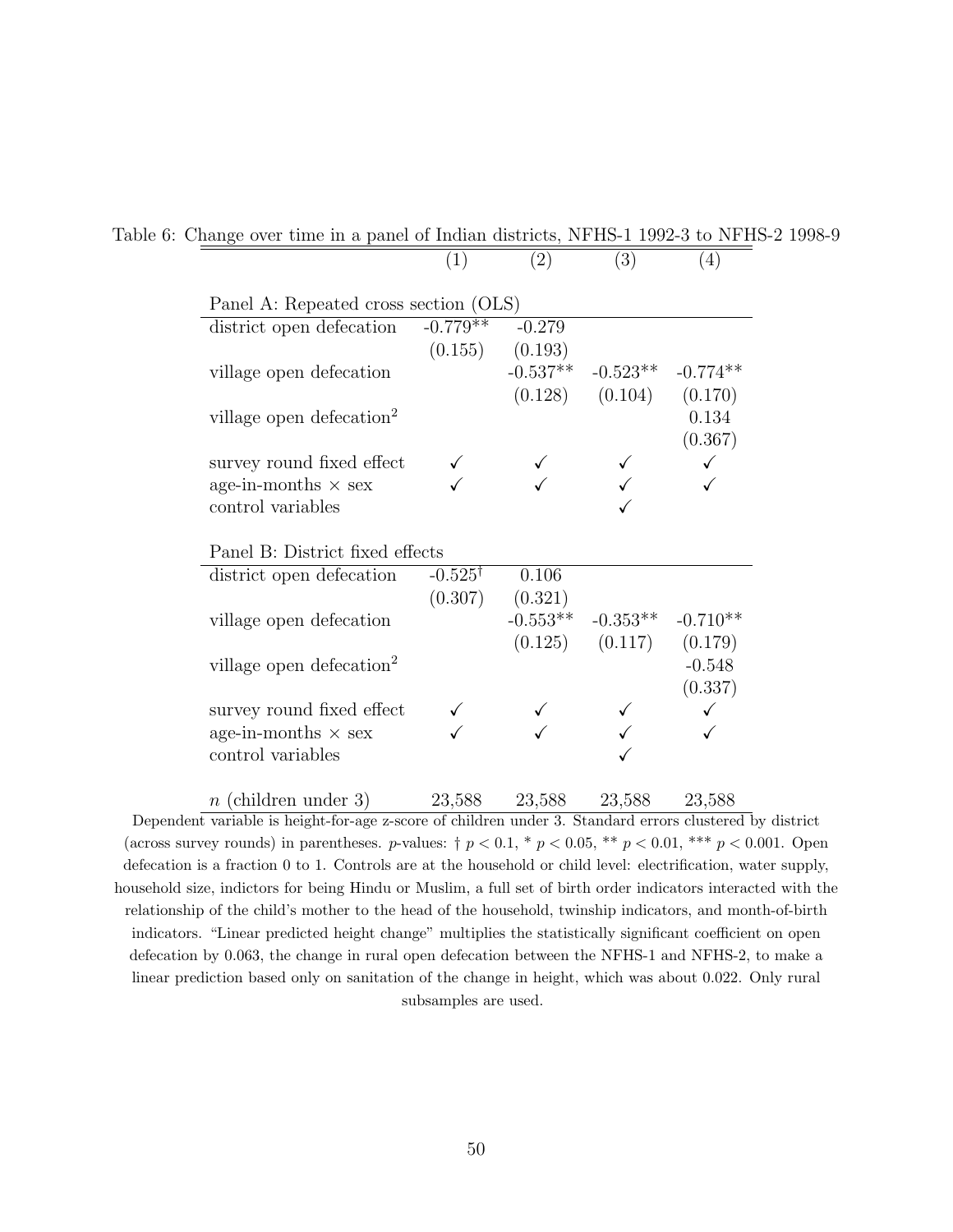| Table 7: Village open defecation predicts child height, India and African DHS data |                     |                     |              |            |             |
|------------------------------------------------------------------------------------|---------------------|---------------------|--------------|------------|-------------|
|                                                                                    | (1)                 | (2)                 | (3)          | (4)        | (5)         |
|                                                                                    |                     |                     |              |            |             |
| Panel A: India (2005 NFHS-3, rural sub-sample)                                     |                     |                     |              |            |             |
| village open defecation                                                            | $-0.305**$          | $-0.289**$          | $-0.257**$   | $-0.217*$  | $-0.216*$   |
|                                                                                    | (0.0644)            | (0.0636)            | (0.0579)     | (0.0886)   | (0.0879)    |
| village open defecation <sup>2</sup>                                               |                     | $-0.208$            | 0.0746       | $-0.111$   | $-0.174$    |
|                                                                                    |                     | (0.210)             | (0.191)      | (0.224)    | (0.220)     |
| household open defecation                                                          | $-0.413**$          | $-0.413**$          | $-0.0999$ ** | $-0.419**$ | $-0.181**$  |
|                                                                                    | (0.0356)            | (0.0356)            | (0.0380)     | (0.0353)   | (0.0376)    |
| controls                                                                           |                     |                     |              |            |             |
| state fixed effects                                                                |                     |                     |              |            |             |
| $n$ (children under 5)                                                             | 26,832              | 26,832              | 26,832       | 26,832     | 26,832      |
|                                                                                    |                     |                     |              |            |             |
| Panel B: five African countries (8 DHS surveys, rural sub-samples)                 |                     |                     |              |            |             |
| village open defecation                                                            | $-0.294**$          | $-0.361**$          | $-0.179**$   | $-0.0551$  | 0.00776     |
|                                                                                    | (0.0575)            | (0.0598)            | (0.0599)     | (0.0712)   | (0.0696)    |
| village open defecation <sup>2</sup>                                               |                     | $-0.726**$          | $-0.572**$   | $-0.569**$ | $-0.523**$  |
|                                                                                    |                     | (0.193)             | (0.187)      | (0.196)    | (0.191)     |
| household open defecation                                                          | $-0.0783^{\dagger}$ | $-0.0767^{\dagger}$ | 0.0161       | $-0.0804*$ | $-0.000619$ |
|                                                                                    | (0.0404)            | (0.0403)            | (0.0400)     | (0.0404)   | (0.0402)    |
| controls                                                                           |                     |                     |              |            |             |
| DHS survey (country-year) FEs                                                      |                     |                     |              |            |             |
| $n$ (children under 5)                                                             | 44,216              | 44,216              | 44,216       | 44,216     | 44,216      |

Dependent variable is height-for-age z-score of children under 5. Standard errors clustered by village (survey PSU). *p*-values:  $\dagger p < 0.1$ ,  $\dagger p < 0.05$ ,  $\dagger \dagger p < 0.01$ ,  $\dagger \dagger p < 0.001$ . Village open defecation is a fraction 0 to 1; household open defecation is an indicator 0 or 1. Controls are at the household or child level: 120 age-in-month by sex indicators; indicators for household dirt floor, access to piped water, electricity, TV, bicycle, motorcycle, and clean cooking fuel; and mother's literacy, knowledge of oral rehydration, age at first birth, count of children ever born, and relationship to the head of the household.